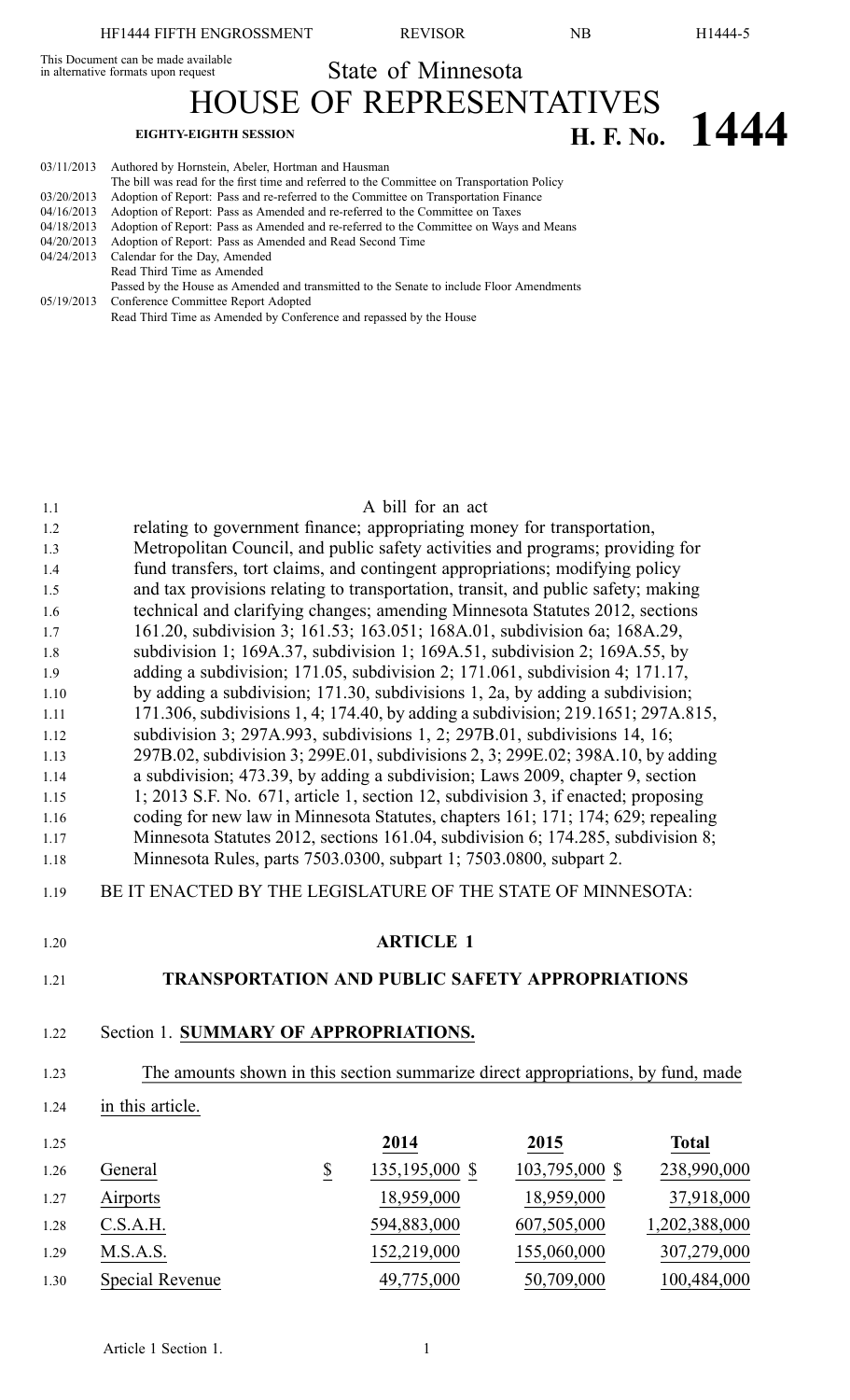# 2.4 Sec. 2. **TRANSPORTATION APPROPRIATIONS.**

2.5 The sums shown in the columns marked "Appropriations" are appropriated to 2.6 the agencies and for the purposes specified in this article. The appropriations are from 2.7 the trunk highway fund, or another named fund, and are available for the fiscal years 2.8 indicated for each purpose. The figures "2014" and "2015" used in this article mean that 2.9 the appropriations listed under them are available for the fiscal year ending June 30, 2014, 2.10 or June 30, 2015, respectively. "The first year" is fiscal year 2014. "The second year" is 2.11 fiscal year 2015. "The biennium" is fiscal years 2014 and 2015.

| 2.12<br>2.13<br>2.14 |                                                |                           | <b>APPROPRIATIONS</b><br><b>Available for the Year</b><br><b>Ending June 30</b> |               |  |
|----------------------|------------------------------------------------|---------------------------|---------------------------------------------------------------------------------|---------------|--|
| 2.15                 |                                                |                           | 2014                                                                            | 2015          |  |
| 2.16<br>2.17         | Sec. 3. DEPARTMENT OF<br><b>TRANSPORTATION</b> |                           |                                                                                 |               |  |
| 2.18                 | Subdivision 1. Total Appropriation             | $\boldsymbol{\mathsf{S}}$ | 2,393,778,000 \$                                                                | 2,346,289,000 |  |
| 2.19                 | Appropriations by Fund                         |                           |                                                                                 |               |  |

| 2.20 |               | 2014          | 2015          |
|------|---------------|---------------|---------------|
| 2.21 | General       | 18,014,000    | 17,533,000    |
| 2.22 | Airports      | 18,959,000    | 18,959,000    |
| 2.23 | C.S.A.H.      | 594,883,000   | 607,505,000   |
| 2.24 | M.S.A.S       | 152,219,000   | 155,060,000   |
| 2.25 | H.U.T.D.      | 75,000        | -0-           |
| 2.26 | Trunk Highway | 1,609,628,000 | 1,547,232,000 |

- 2.27 The amounts that may be spen<sup>t</sup> for each
- 2.28 purpose are specified in the following
- 2.29 subdivisions.
- 2.30 Subd. 2. **Multimodal Systems**
- 2.31 (a) **Aeronautics**
- 2.32 (1) **Airport Development and Assistance** 13,648,000 13,648,000
- 2.33 This appropriation is from the state
- 2.34 airports fund and must be spen<sup>t</sup> according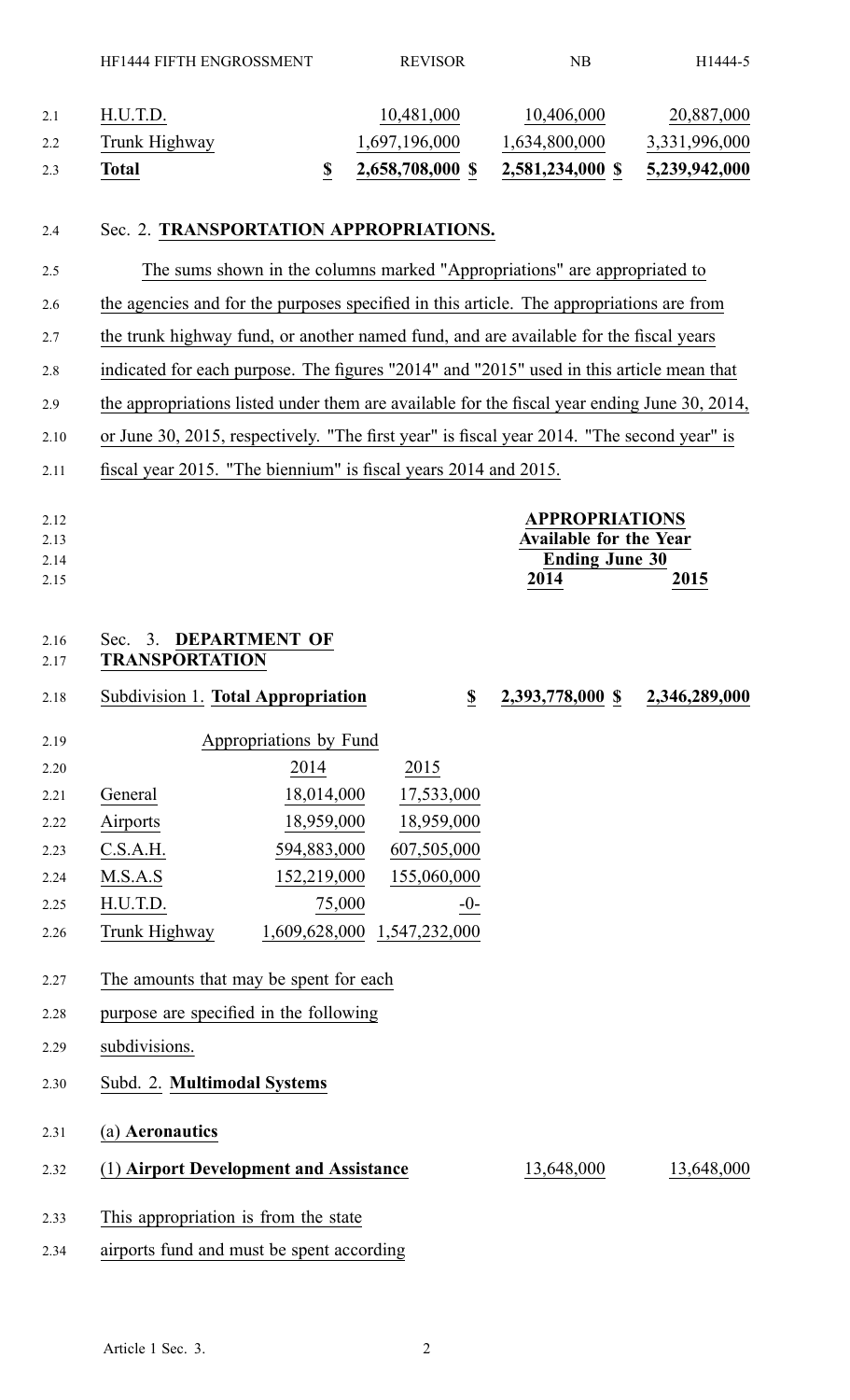|      | HF1444 FIFTH ENGROSSMENT                         | <b>REVISOR</b> | NB         | H1444-5    |
|------|--------------------------------------------------|----------------|------------|------------|
| 3.1  | to Minnesota Statutes, section 360.305,          |                |            |            |
| 3.2  | subdivision 4.                                   |                |            |            |
| 3.3  | The base appropriation for fiscal years 2016     |                |            |            |
| 3.4  | and 2017 is \$14,298,000 for each year.          |                |            |            |
| 3.5  | Notwithstanding Minnesota Statutes, section      |                |            |            |
| 3.6  | 16A.28, subdivision 6, this appropriation is     |                |            |            |
| 3.7  | available for five years after appropriation.    |                |            |            |
| 3.8  | If the appropriation for either year is          |                |            |            |
| 3.9  | insufficient, the appropriation for the other    |                |            |            |
| 3.10 | year is available for it.                        |                |            |            |
| 3.11 | (2) Aviation Support and Services                |                | 6,386,000  | 6,386,000  |
|      |                                                  |                |            |            |
| 3.12 | Appropriations by Fund                           |                |            |            |
| 3.13 | Airports<br>5,286,000                            | 5,286,000      |            |            |
| 3.14 | Trunk Highway<br>1,100,000                       | 1,100,000      |            |            |
| 3.15 | \$65,000 in each year is from the state airports |                |            |            |
| 3.16 | fund for the Civil Air Patrol.                   |                |            |            |
| 3.17 | (b) Transit                                      |                | 17,226,000 | 17,245,000 |
| 3.18 | Appropriations by Fund                           |                |            |            |
| 3.19 | 16,451,000<br>General                            | 16,470,000     |            |            |
| 3.20 | Trunk Highway<br>775,000                         | 775,000        |            |            |
| 3.21 | \$100,000 in each year is from the general       |                |            |            |
| 3.22 | fund for the administrative expenses of the      |                |            |            |
| 3.23 | Minnesota Council on Transportation Access       |                |            |            |
| 3.24 | under Minnesota Statutes, section 174.285.       |                |            |            |
| 3.25 | \$78,000 in each year is from the general        |                |            |            |
| 3.26 | fund for grants to greater Minnesota transit     |                |            |            |
| 3.27 | providers as reimbursement for the costs of      |                |            |            |
| 3.28 | providing fixed route public transit rides free  |                |            |            |
| 3.29 | of charge under Minnesota Statutes, section      |                |            |            |
| 3.30 | 174.24, subdivision 7, for veterans certified    |                |            |            |
| 3.31 | as disabled.                                     |                |            |            |
| 3.32 | (c) Passenger Rail                               |                | 500,000    | 500,000    |
|      |                                                  |                |            |            |
| 3.33 | This appropriation is from the general           |                |            |            |
| 3.34 | fund for passenger rail system planning,         |                |            |            |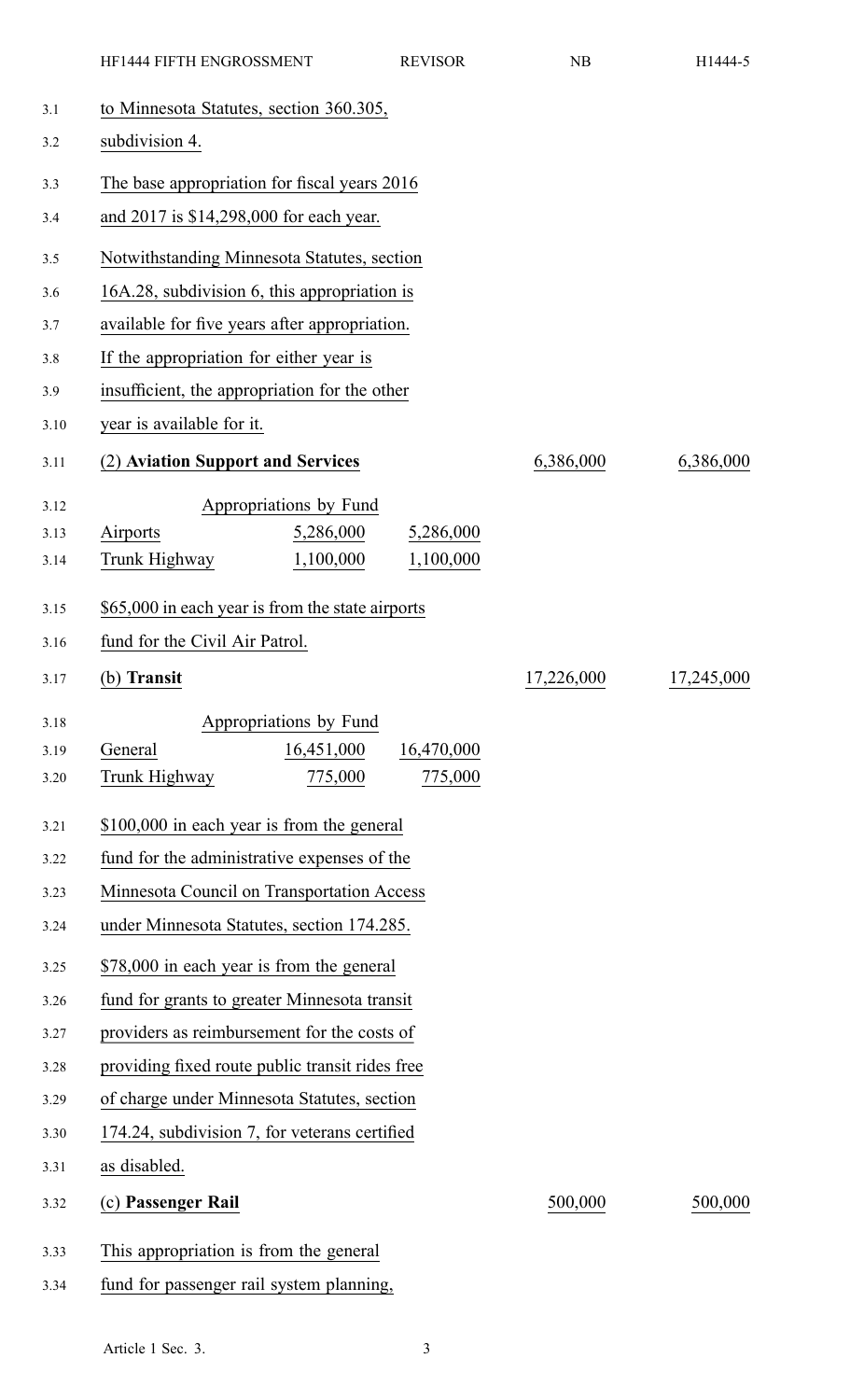|      | HF1444 FIFTH ENGROSSMENT                        | <b>REVISOR</b> | NB          | H1444-5     |
|------|-------------------------------------------------|----------------|-------------|-------------|
| 4.1  | alternatives analysis, environmental analysis,  |                |             |             |
| 4.2  | design, and preliminary engineering under       |                |             |             |
| 4.3  | Minnesota Statutes, sections 174.632 to         |                |             |             |
| 4.4  | 174.636.                                        |                |             |             |
| 4.5  | (d) Freight                                     |                | 5,653,000   | 5,153,000   |
| 4.6  | Appropriations by Fund                          |                |             |             |
| 4.7  | General<br>756,000                              | 256,000        |             |             |
| 4.8  | 4,897,000<br>Trunk Highway                      | 4,897,000      |             |             |
| 4.9  | \$500,000 in the first year is from the general |                |             |             |
| 4.10 | fund to pay for the department's share of costs |                |             |             |
| 4.11 | associated with the cleanup of contaminated     |                |             |             |
| 4.12 | state rail bank property. This appropriation is |                |             |             |
| 4.13 | available until expended.                       |                |             |             |
| 4.14 | (e) Safe Routes to School                       |                | 250,000     | 250,000     |
| 4.15 | This appropriation is from the general fund     |                |             |             |
| 4.16 | for non-infrastructure activities in the safe   |                |             |             |
| 4.17 | routes to school program under Minnesota        |                |             |             |
| 4.18 | Statutes, section 174.40, subdivision 7a.       |                |             |             |
| 4.19 | Subd. 3. State Roads                            |                |             |             |
| 4.20 | (a) Operations and Maintenance                  |                | 262,395,000 | 262,395,000 |
| 4.21 | (b) Program Planning and Delivery               |                | 206,795,000 | 206,720,000 |
| 4.22 | Appropriations by Fund                          |                |             |             |
| 4.23 | 2014                                            | 2015           |             |             |
| 4.24 | H.U.T.D.<br>75,000                              | $\overline{0}$ |             |             |
| 4.25 | 206,720,000<br>Trunk Highway                    | 206,720,000    |             |             |
| 4.26 | \$250,000 in each year is for the department's  |                |             |             |
| 4.27 | administrative costs for creation and           |                |             |             |
| 4.28 | operation of the Joint Program Office for       |                |             |             |
| 4.29 | Economic Development and Alternative            |                |             |             |
| 4.30 | Finance, including costs of hiring a            |                |             |             |
| 4.31 | consultant and preparing required reports.      |                |             |             |
| 4.32 | \$130,000 in each year is available for         |                |             |             |
| 4.33 | administrative costs of the targeted group      |                |             |             |
| 4.34 | business program.                               |                |             |             |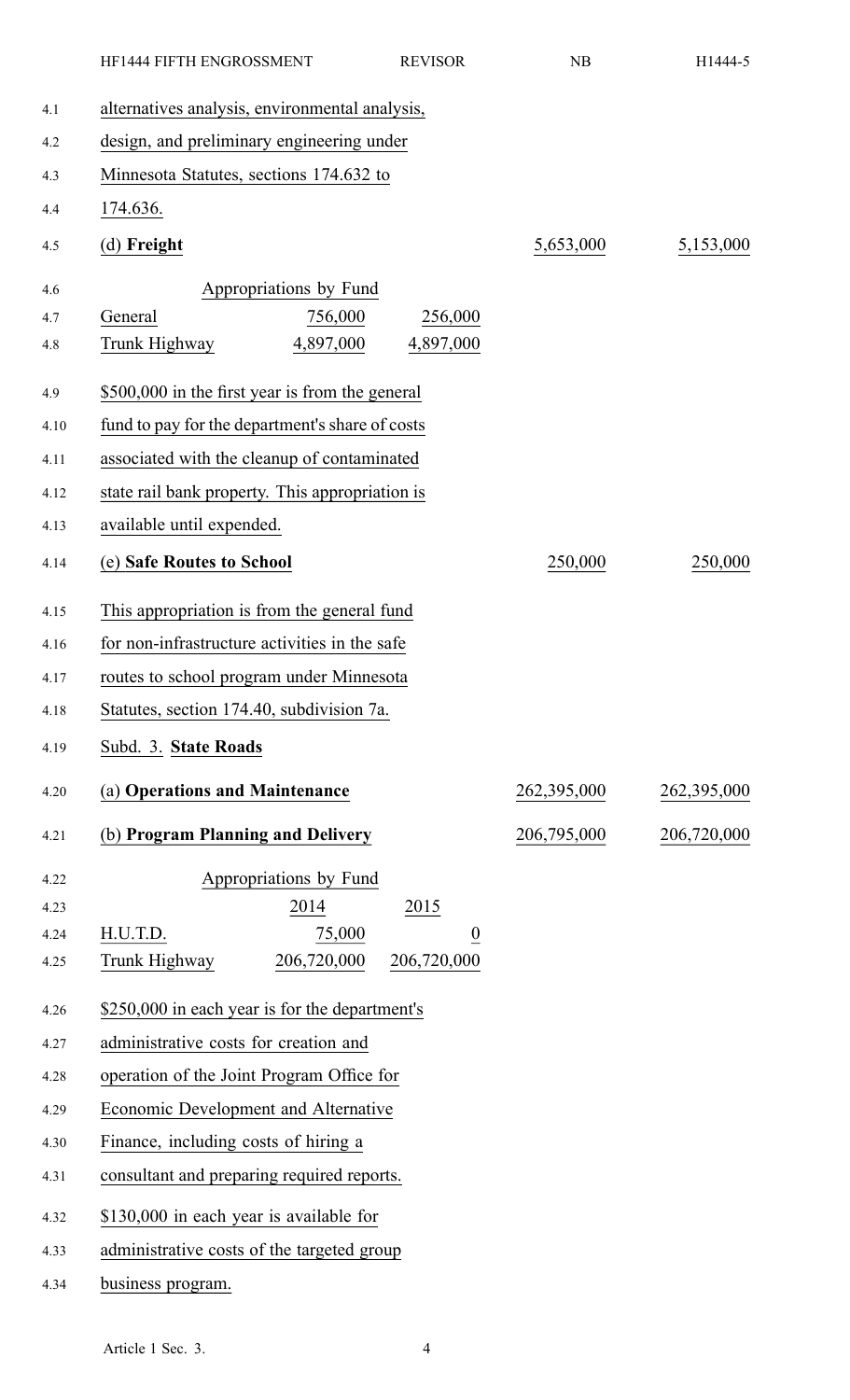| 5.1 |  |  | \$266,000 in each year is available for grants |
|-----|--|--|------------------------------------------------|
|     |  |  |                                                |

| 5.2 | to metropolitan planning organizations |
|-----|----------------------------------------|
|     |                                        |

- 5.3 outside the seven-county metropolitan area.
- 5.4 \$75,000 in each year is available for <sup>a</sup>
- 5.5 transportation research contingent account
- 5.6 to finance research projects that are
- 5.7 reimbursable from the federal governmen<sup>t</sup> or
- 5.8 from other sources. If the appropriation for
- 5.9 either year is insufficient, the appropriation
- 5.10 for the other year is available for it.
- 5.11 \$900,000 in each year is available for
- 5.12 grants for transportation studies outside
- 5.13 the metropolitan area to identify critical
- 5.14 concerns, problems, and issues. These
- 5.15 grants are available: (1) to regional
- 5.16 development commissions; (2) in regions
- 5.17 where no regional development commission
- 5.18 is functioning, to joint powers boards
- 5.19 established under agreemen<sup>t</sup> of two or
- 5.20 more political subdivisions in the region to
- 5.21 exercise the planning functions of <sup>a</sup> regional
- 5.22 development commission; and (3) in regions
- 5.23 where no regional development commission
- 5.24 or joint powers board is functioning, to the
- 5.25 department's district office for that region.
- 5.26 \$75,000 in the first year is from the highway
- 5.27 user tax distribution fund to the commissioner
- 5.28 for <sup>a</sup> gran<sup>t</sup> to the Humphrey School of Public
- 5.29 Affairs at the University of Minnesota for
- 5.30 WorkPlace Telework program congestion
- 5.31 relief efforts consisting of maintenance of
- 5.32 Web site tools and content. This is <sup>a</sup> onetime
- 5.33 appropriation and is available in the second
- 5.34 year.
- 5.35 (c) **State Road Construction Activity**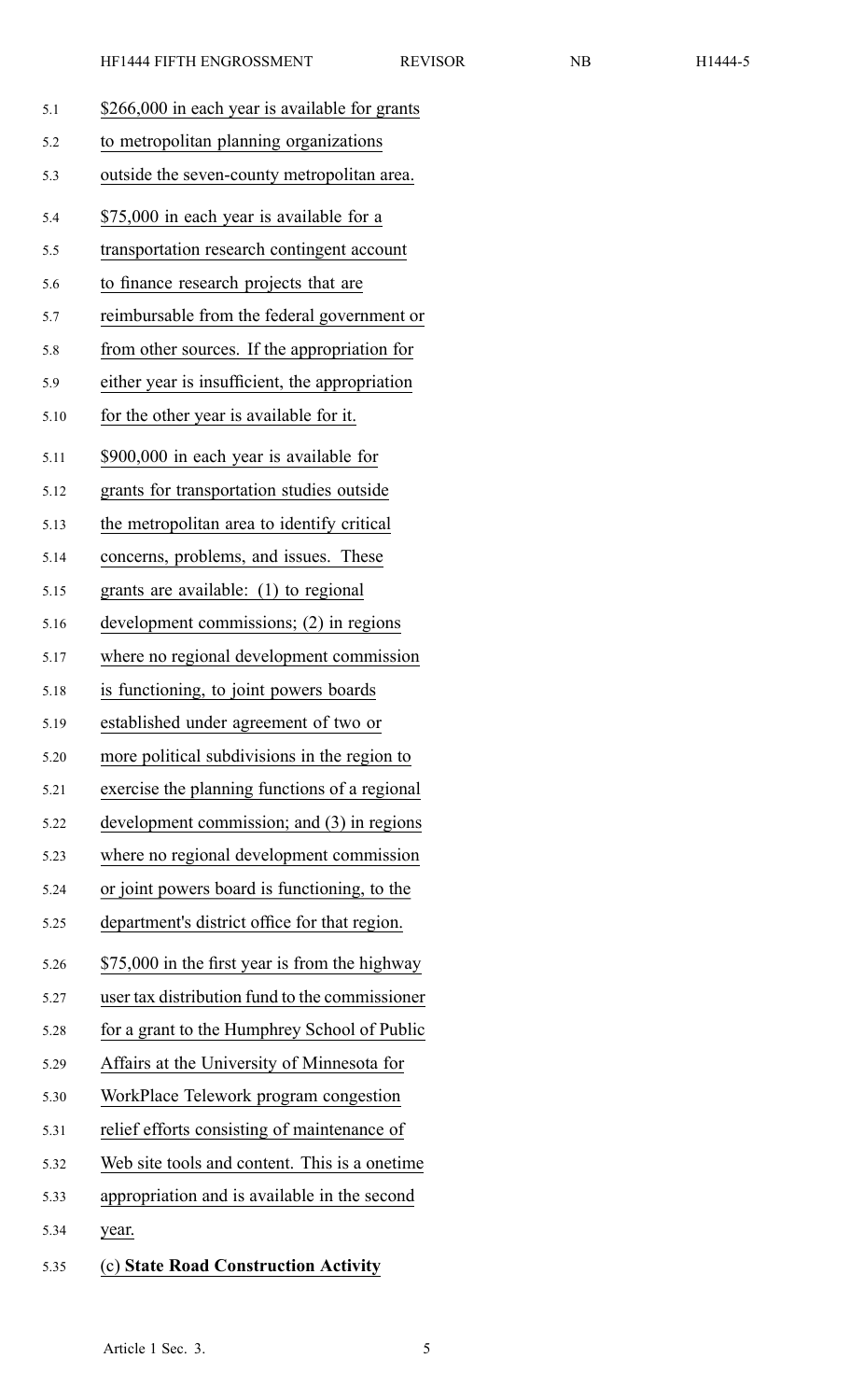|              | HF1444 FIFTH ENGROSSMENT                                       | <b>REVISOR</b>             | NB          | H1444-5     |
|--------------|----------------------------------------------------------------|----------------------------|-------------|-------------|
| 6.1<br>6.2   | (1) Economic Recovery Funds - Federal<br><b>Highway Aid</b>    |                            | 1,000,000   | 1,000,000   |
| 6.3          | This appropriation is to complete projects                     |                            |             |             |
| 6.4          | using funds made available to the                              |                            |             |             |
| 6.5          | commissioner of transportation under                           |                            |             |             |
| 6.6          | title XII of the American Recovery and                         |                            |             |             |
| 6.7          | Reinvestment Act of 2009, Public Law                           |                            |             |             |
| 6.8          | 111-5, and implemented under Minnesota                         |                            |             |             |
| 6.9          | Statutes, section 161.36, subdivision 7. The                   |                            |             |             |
| 6.10         | base appropriation is $$1,000,000$ in fiscal                   |                            |             |             |
| 6.11         | year 2016 and \$0 in fiscal year 2017.                         |                            |             |             |
| 6.12         | (2) State Road Construction                                    |                            | 909,400,000 | 815,600,000 |
| 6.13         | It is estimated that these appropriations will                 |                            |             |             |
| 6.14         | be funded as follows:                                          |                            |             |             |
| 6.15         | Appropriations by Fund                                         |                            |             |             |
| 6.16         | Federal Highway                                                |                            |             |             |
| 6.17<br>6.18 | 489,200,000<br>Aid<br><b>Highway User Taxes</b><br>420,200,000 | 482,200,000<br>333,400,000 |             |             |
| 6.19         | The commissioner of transportation shall                       |                            |             |             |
| 6.20         | notify the chairs and ranking minority                         |                            |             |             |
| 6.21         | members of the legislative committees with                     |                            |             |             |
| 6.22         | jurisdiction over transportation finance of                    |                            |             |             |
| 6.23         | any significant events that should cause these                 |                            |             |             |
| 6.24         | estimates to change.                                           |                            |             |             |
| 6.25         | This appropriation is for the actual                           |                            |             |             |
| 6.26         | construction, reconstruction, and                              |                            |             |             |
| 6.27         | improvement of trunk highways, including                       |                            |             |             |
| 6.28         | design-build contracts and consultant usage                    |                            |             |             |
| 6.29         | to support these activities. This includes the                 |                            |             |             |
| 6.30         | cost of actual payment to landowners for                       |                            |             |             |
| 6.31         | lands acquired for highway rights-of-way,                      |                            |             |             |
| 6.32         | payment to lessees, interest subsidies, and                    |                            |             |             |
| 6.33         | relocation expenses.                                           |                            |             |             |
|              |                                                                |                            |             |             |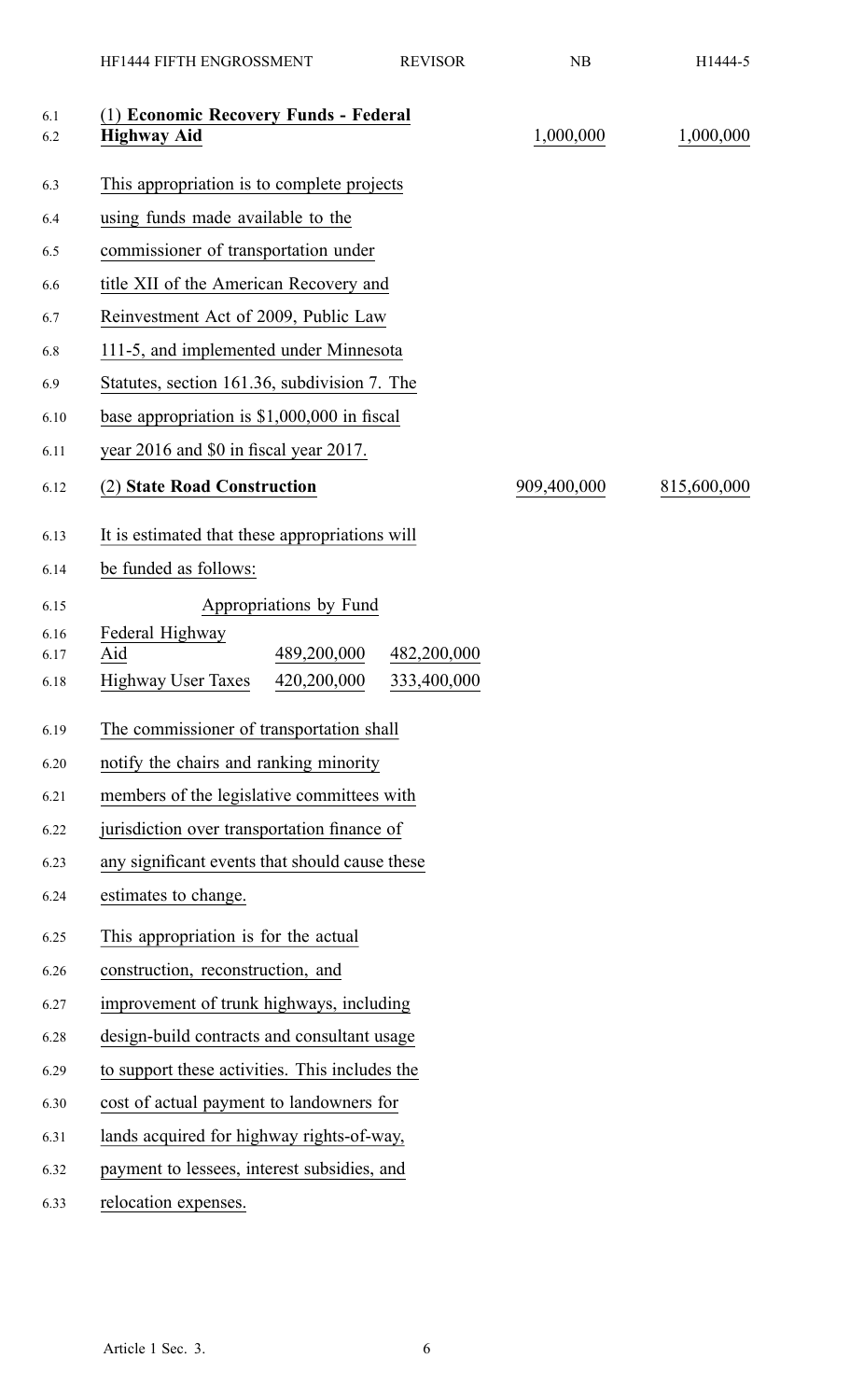| 7.1  | The base appropriation for state road          |
|------|------------------------------------------------|
| 7.2  | construction for fiscal years 2016 and 2017    |
| 7.3  | is \$645,000,000 in each year.                 |
| 7.4  | $$10,000,000$ in each year is for the          |
| 7.5  | transportation economic development            |
| 7.6  | program under Minnesota Statutes, section      |
| 7.7  | 174.12.                                        |
| 7.8  | The commissioner may expend up to one-half     |
| 7.9  | of one percent of the federal appropriations   |
| 7.10 | under this clause as grants to opportunity     |
| 7.11 | industrialization centers and other nonprofit  |
| 7.12 | job training centers for job training programs |
| 7.13 | related to highway construction.               |
| 7.14 | The commissioner may transfer up to            |
| 7.15 | \$15,000,000 each year to the transportation   |
| 7.16 | revolving loan fund.                           |
| 7.17 | The commissioner may receive money             |
| 7.18 | covering other shares of the cost of           |
| 7.19 | partnership projects. These receipts are       |
| 7.20 | appropriated to the commissioner for these     |
| 7.21 | projects.                                      |
| 7.22 | (d) Highway Debt Service                       |
| 7.23 | $$148,917,000$ in the first year and           |
| 7.24 | $$180,321,000$ in the second year are for      |
| 7.25 | transfer to the state bond fund. If an         |
| 7.26 | appropriation is insufficient to make all      |
| 7.27 | transfers required in the year for which it is |
| 7.28 | made, the commissioner of management and       |
| 7.29 | budget shall notify the senate Committee       |
| 7.30 | on Finance and the house of representatives    |
| 7.31 | Committee on Ways and Means of the             |
| 7.32 | amount of the deficiency and shall then        |
| 7.33 |                                                |
|      | transfer that amount under the statutory open  |

7.35 cancels to the trunk highway fund.

Article 1 Sec. 3.

7.22 (d) **Highway Debt Service** 158,417,000 189,821,000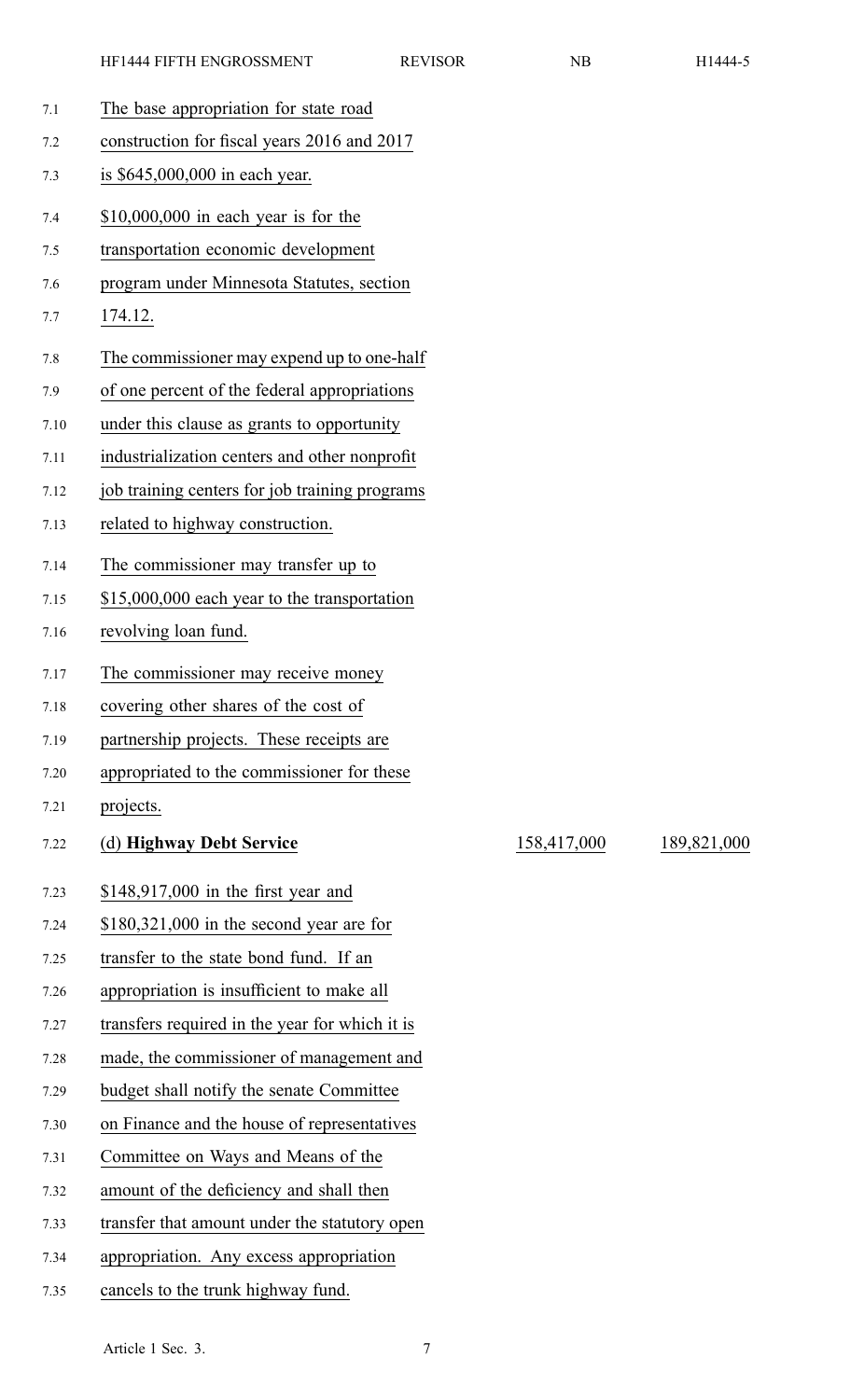|      | HF1444 FIFTH ENGROSSMENT                      | <b>REVISOR</b> | NB          | H1444-5     |
|------|-----------------------------------------------|----------------|-------------|-------------|
| 8.1  | (e) Electronic Communications                 |                | 5,171,000   | 5,171,000   |
| 8.2  | Appropriations by Fund                        |                |             |             |
| 8.3  | 3,000<br>General                              | 3,000          |             |             |
| 8.4  | 5,168,000<br>Trunk Highway                    | 5,168,000      |             |             |
| 8.5  | The general fund appropriation is to equip    |                |             |             |
| 8.6  | and operate the Roosevelt signal tower for    |                |             |             |
| 8.7  | Lake of the Woods weather broadcasting.       |                |             |             |
| 8.8  | Subd. 4. Local Roads                          |                |             |             |
| 8.9  | (a) County State-Aid Roads                    |                | 594,883,000 | 607,505,000 |
| 8.10 | This appropriation is from the county         |                |             |             |
| 8.11 | state-aid highway fund under Minnesota        |                |             |             |
| 8.12 | Statutes, sections 161.082 to 161.085, and    |                |             |             |
| 8.13 | chapter 162, and is available until spent.    |                |             |             |
| 8.14 | If the commissioner of transportation         |                |             |             |
| 8.15 | determines that a balance remains in the      |                |             |             |
| 8.16 | county state-aid highway fund following       |                |             |             |
| 8.17 | the appropriations and transfers made in      |                |             |             |
| 8.18 | this subdivision, and that the appropriations |                |             |             |
| 8.19 | made are insufficient for advancing county    |                |             |             |
| 8.20 | state-aid highway projects, an amount         |                |             |             |
| 8.21 | necessary to advance the projects, not to     |                |             |             |
| 8.22 | exceed the balance in the county state-aid    |                |             |             |
| 8.23 | highway fund, is appropriated in each year    |                |             |             |
| 8.24 | to the commissioner. Within two weeks         |                |             |             |
| 8.25 | of a determination under this contingent      |                |             |             |
| 8.26 | appropriation, the commissioner of            |                |             |             |
| 8.27 | transportation shall notify the commissioner  |                |             |             |
| 8.28 | of management and budget and the chairs       |                |             |             |
| 8.29 | and ranking minority members of the           |                |             |             |
| 8.30 | legislative committees with jurisdiction over |                |             |             |
| 8.31 | transportation finance concerning funds       |                |             |             |
| 8.32 | appropriated.                                 |                |             |             |
| 8.33 | (b) Municipal State-Aid Roads                 |                | 152,219,000 | 155,060,000 |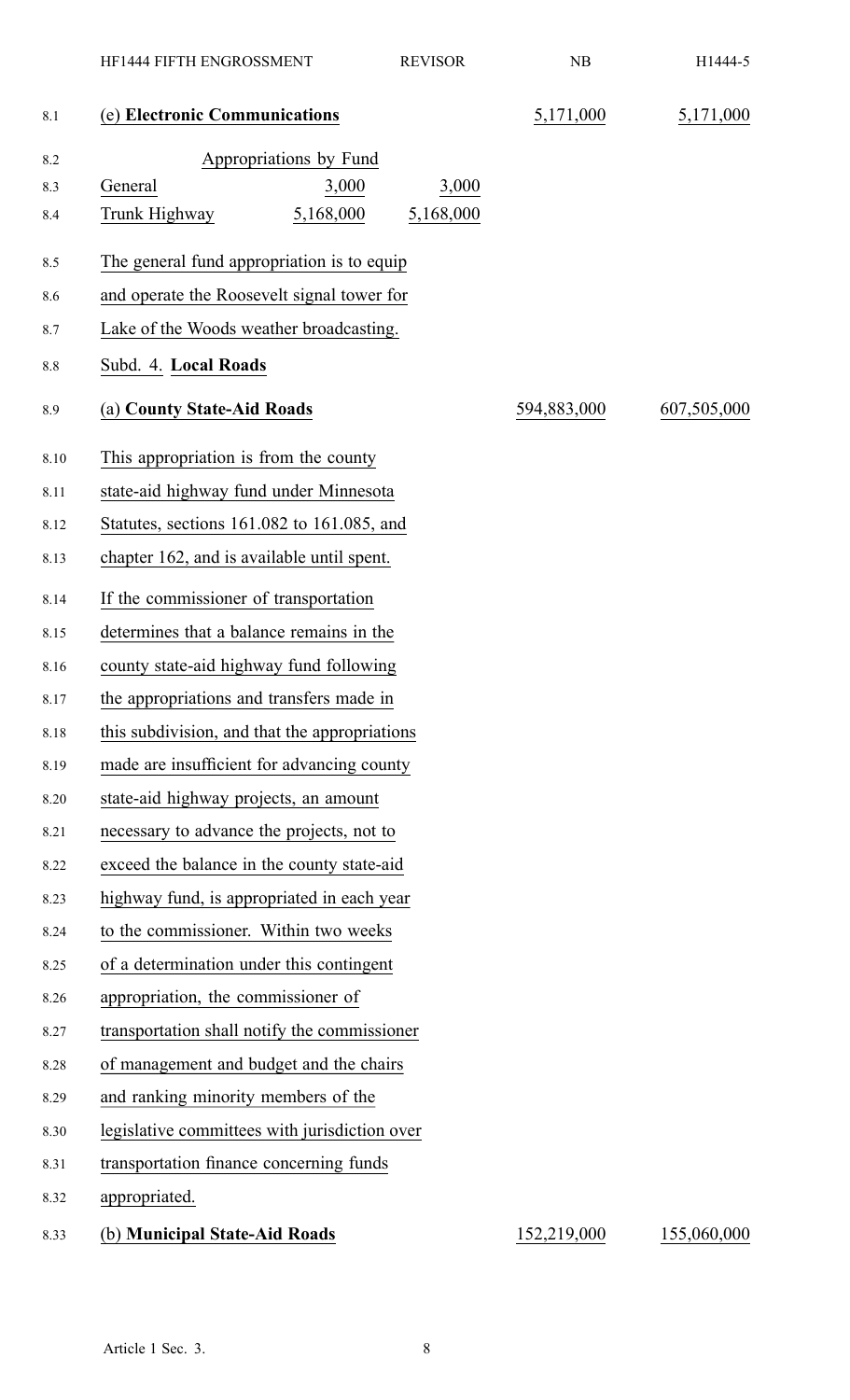| 9.1  | This appropriation is from the municipal       |            |            |
|------|------------------------------------------------|------------|------------|
| 9.2  | state-aid street fund for the purposes under   |            |            |
| 9.3  | Minnesota Statutes, chapter 162, and is        |            |            |
| 9.4  | available until spent.                         |            |            |
| 9.5  | If the commissioner of transportation          |            |            |
| 9.6  | determines that a balance remains in the       |            |            |
| 9.7  | municipal state-aid street fund following      |            |            |
| 9.8  | the appropriations made in this subdivision,   |            |            |
| 9.9  | and that the appropriations made are           |            |            |
| 9.10 | insufficient for advancing municipal state-aid |            |            |
| 9.11 | street projects, an amount necessary to        |            |            |
| 9.12 | advance the projects, not to exceed the        |            |            |
| 9.13 | balance in the municipal state-aid street      |            |            |
| 9.14 | fund, is appropriated in each year to          |            |            |
| 9.15 | the commissioner. Within two weeks             |            |            |
| 9.16 | of a determination under this contingent       |            |            |
| 9.17 | appropriation, the commissioner of             |            |            |
| 9.18 | transportation shall notify the commissioner   |            |            |
| 9.19 | of management and budget and the chairs        |            |            |
| 9.20 | and ranking minority members of the            |            |            |
| 9.21 | legislative committees with jurisdiction over  |            |            |
| 9.22 | transportation finance concerning funds        |            |            |
| 9.23 | appropriated.                                  |            |            |
| 9.24 | Subd. 5. Agency Management                     |            |            |
| 9.25 | (a) Agency Services                            | 41,997,000 | 41,997,000 |
| 9.26 | Appropriations by Fund                         |            |            |
| 9.27 | 25,000<br>Airports<br>25,000                   |            |            |
| 9.28 | 41,972,000 41,972,000<br>Trunk Highway         |            |            |
| 9.29 | (b) Buildings                                  | 17,838,000 | 17,838,000 |
| 9.30 | Appropriations by Fund                         |            |            |
| 9.31 | General<br>54,000<br>54,000                    |            |            |
| 9.32 | Trunk Highway<br>17,784,000<br>17,784,000      |            |            |
| 9.33 | If the appropriation for either year is        |            |            |
| 9.34 | insufficient, the appropriation for the other  |            |            |
| 9.35 | year is available for it.                      |            |            |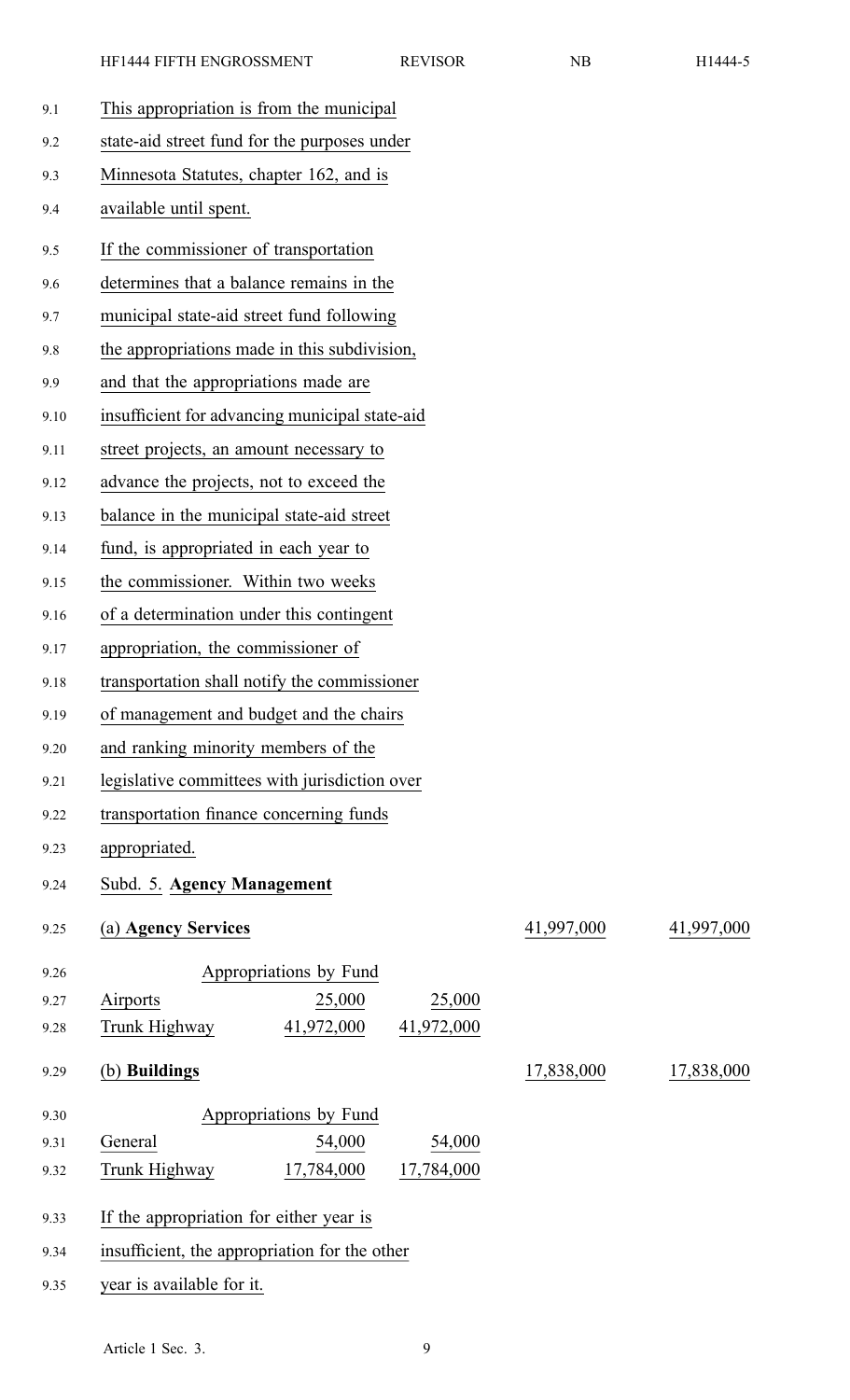| 10.1  | Subd. 6. Transfers                               |
|-------|--------------------------------------------------|
| 10.2  | (a) With the approval of the commissioner of     |
| 10.3  | management and budget, the commissioner          |
| 10.4  | of transportation may transfer unencumbered      |
| 10.5  | balances among the appropriations from the       |
| 10.6  | trunk highway fund and the state airports        |
| 10.7  | fund made in this section. No transfer           |
| 10.8  | may be made from the appropriations for          |
| 10.9  | state road construction or for debt service.     |
| 10.10 | Transfers under this paragraph may not be        |
| 10.11 | made between funds. Transfers under this         |
| 10.12 | paragraph must be reported immediately to        |
| 10.13 | the chairs and ranking minority members of       |
| 10.14 | the legislative committees with jurisdiction     |
| 10.15 | over transportation finance.                     |
| 10.16 | (b) The commissioner shall transfer from         |
| 10.17 | the flexible highway account in the county       |
| 10.18 | state-aid highway fund: $(1)$ \$5,700,000 in     |
| 10.19 | the first year to the trunk highway fund; $(2)$  |
| 10.20 | \$13,000,000 in the first year to the municipal  |
| 10.21 | turnback account in the municipal state-aid      |
| 10.22 | street fund; $(3)$ \$10,000,000 in the second    |
| 10.23 | year to the municipal turnback account in        |
| 10.24 | the municipal state-aid street fund; and (4)     |
| 10.25 | the remainder in each year to the county         |
| 10.26 | turnback account in the county state-aid         |
| 10.27 | highway fund. The funds transferred are.         |
| 10.28 | for highway turnback purposes as provided        |
| 10.29 | under Minnesota Statutes, section 161.081,       |
| 10.30 | subdivision 3.                                   |
| 10.31 | <b>Subd. 7. Previous State Road Construction</b> |
| 10.32 | <b>Appropriations</b>                            |
| 10.33 | Any money appropriated to the commissioner       |
|       | $f_{\alpha\mu}$ state $\mu$                      |

- 10.34 of transportation for state road construction
- 10.35 for any fiscal year before the first year is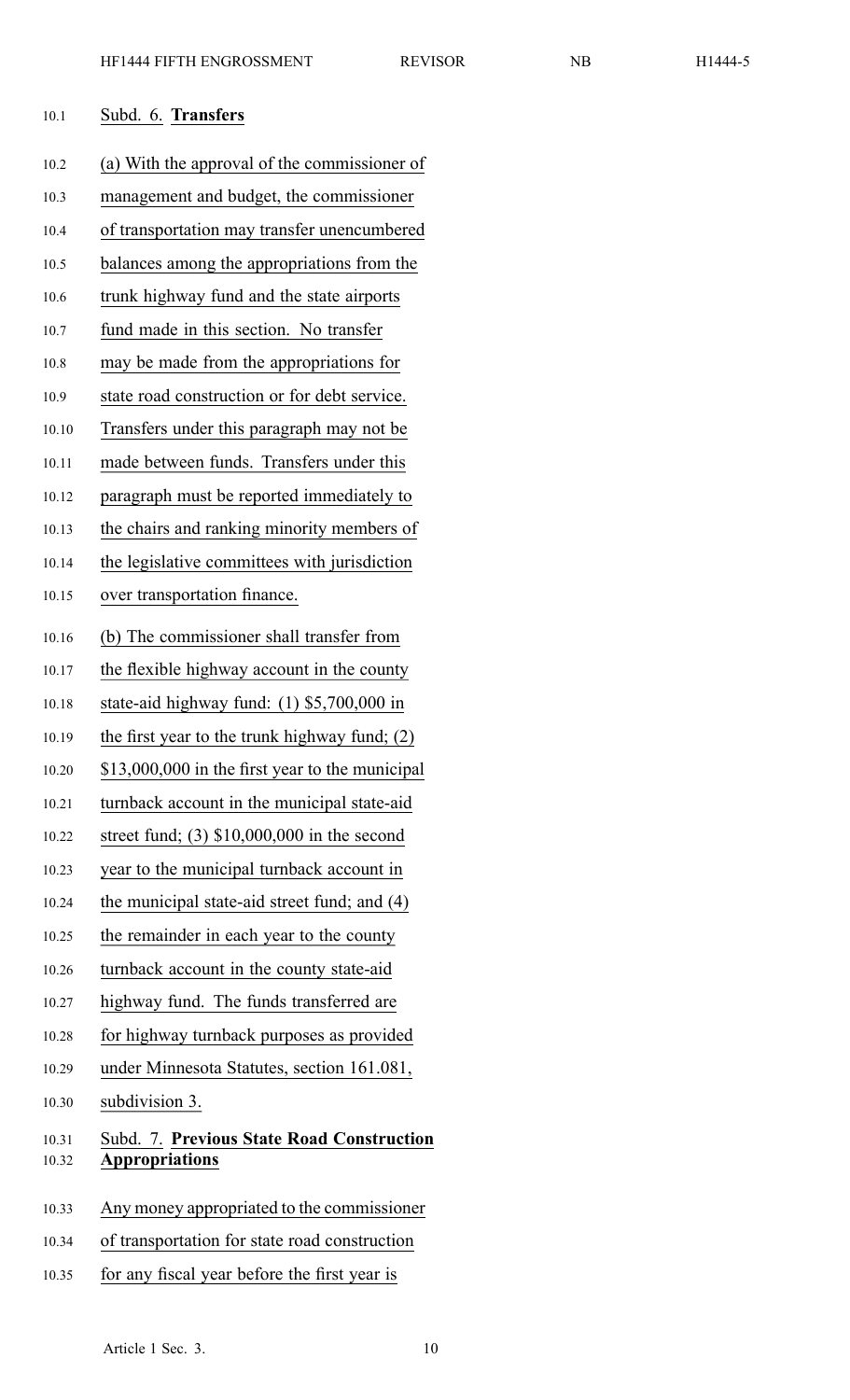| 11.1  | available to the commissioner during the       |
|-------|------------------------------------------------|
| 11.2  | biennium to the extent that the commissioner   |
| 11.3  | spends the money on the state road             |
| 11.4  | construction project for which the money       |
| 11.5  | was originally encumbered during the fiscal    |
| 11.6  | year for which it was appropriated. The        |
| 11.7  | commissioner of transportation shall report to |
| 11.8  | the commissioner of management and budget      |
| 11.9  | by August 1, 2013, and August 1, 2014, on      |
| 11.10 | a form the commissioner of management          |
| 11.11 | and budget provides, on expenditures made      |
| 11.12 | during the previous fiscal year that are       |
| 11.13 | authorized by this subdivision.                |
| 11.14 | <b>Subd. 8. Contingent Appropriation</b>       |
| 11.15 | The commissioner of transportation, with       |
| 11.16 | the approval of the governor and the           |
| 11.17 | written approval of at least five members      |
| 11.18 | of a group consisting of the members of        |
| 11.19 | the Legislative Advisory Commission            |
| 11.20 | under Minnesota Statutes, section 3.30,        |
| 11.21 | and the ranking minority members of the        |
| 11.22 | legislative committees with jurisdiction over  |
| 11.23 | transportation finance, may transfer all or    |
| 11.24 | part of the unappropriated balance in the      |
| 11.25 | trunk highway fund to an appropriation:        |
| 11.26 | (1) for trunk highway design, construction,    |
| 11.27 | or inspection in order to take advantage of    |
| 11.28 | an unanticipated receipt of income to the      |
| 11.29 | trunk highway fund or to take advantage        |
| 11.30 | of federal advanced construction funding;      |
| 11.31 | (2) for trunk highway maintenance in order     |
| 11.32 | to meet an emergency; or $(3)$ to pay tort     |
| 11.33 | or environmental claims. Nothing in this       |
| 11.34 | subdivision authorizes the commissioner        |
| 11.35 | to increase the use of federal advanced        |
| 11.36 | construction funding beyond amounts            |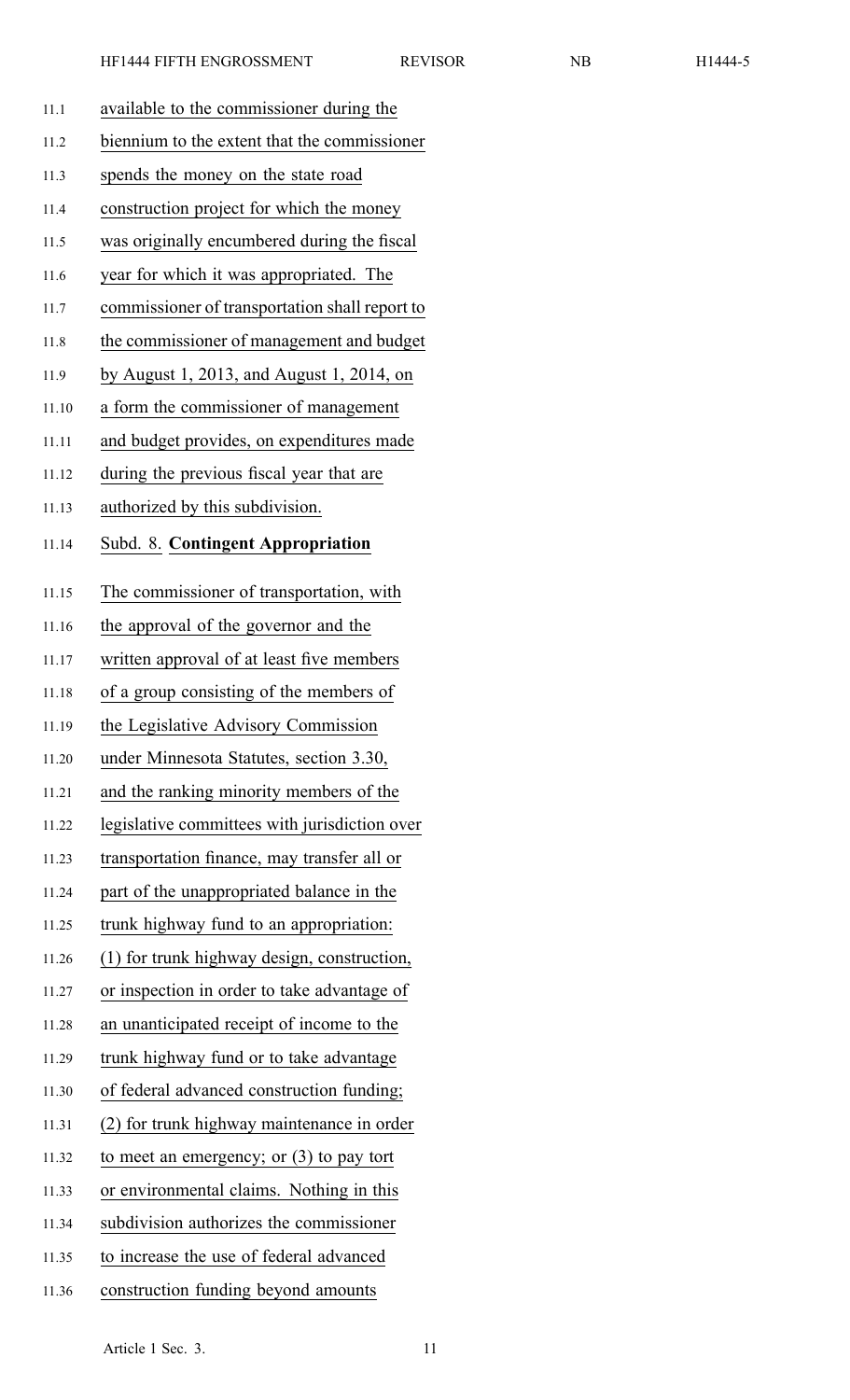| 12.1  | specifically authorized. Any transfer as       |                        |                              |                |             |
|-------|------------------------------------------------|------------------------|------------------------------|----------------|-------------|
| 12.2  | a result of the use of federal advanced        |                        |                              |                |             |
| 12.3  | construction funding must include an           |                        |                              |                |             |
| 12.4  | analysis of the effects on the long-term       |                        |                              |                |             |
| 12.5  | trunk highway fund balance. The amount         |                        |                              |                |             |
| 12.6  | transferred is appropriated for the purpose of |                        |                              |                |             |
| 12.7  | the account to which it is transferred.        |                        |                              |                |             |
|       |                                                |                        |                              |                |             |
| 12.8  | Sec. 4. METROPOLITAN COUNCIL                   |                        | $\underline{\underline{\$}}$ | 107,889,000 \$ | 76,970,000  |
| 12.9  | This appropriation is from the general fund    |                        |                              |                |             |
| 12.10 | for transit system operations under Minnesota  |                        |                              |                |             |
| 12.11 | Statutes, sections 473.371 to 473.449.         |                        |                              |                |             |
|       |                                                |                        |                              |                |             |
| 12.12 | The base appropriation for fiscal years 2016   |                        |                              |                |             |
| 12.13 | and 2017 is \$76,686,000 in each year.         |                        |                              |                |             |
| 12.14 | $$37,000,000$ in the first year is for the     |                        |                              |                |             |
| 12.15 | Southwest Corridor light rail transit line     |                        |                              |                |             |
| 12.16 | from the Hiawatha light rail transit line in   |                        |                              |                |             |
| 12.17 | downtown Minneapolis to Eden Prairie, to be    |                        |                              |                |             |
| 12.18 | used for environmental studies, preliminary    |                        |                              |                |             |
| 12.19 | engineering, acquisition of real property, or  |                        |                              |                |             |
| 12.20 | interests in real property, and design. This   |                        |                              |                |             |
| 12.21 | is a onetime appropriation and is available    |                        |                              |                |             |
| 12.22 | until expended.                                |                        |                              |                |             |
|       |                                                |                        |                              |                |             |
| 12.23 | Sec. 5. DEPARTMENT OF PUBLIC SAFETY            |                        |                              |                |             |
| 12.24 | Subdivision 1. Total Appropriation             |                        | $\underline{\underline{\$}}$ | 156,441,000 \$ | 157,375,000 |
| 12.25 |                                                | Appropriations by Fund |                              |                |             |
| 12.26 |                                                | 2014                   | 2015                         |                |             |
| 12.27 | General                                        | 9,292,000              | 9,292,000                    |                |             |
| 12.28 | <b>Special Revenue</b>                         | 49,775,000             | 50,709,000                   |                |             |
| 12.29 | H.U.T.D.                                       | 10,406,000             | 10,406,000                   |                |             |
| 12.30 | Trunk Highway                                  | 86,968,000             | 86,968,000                   |                |             |

- 12.31 The amounts that may be spent for each
- 12.32 purpose are specified in the following
- 12.33 subdivisions.
- 12.34 Subd. 2. **Administration and Related Services**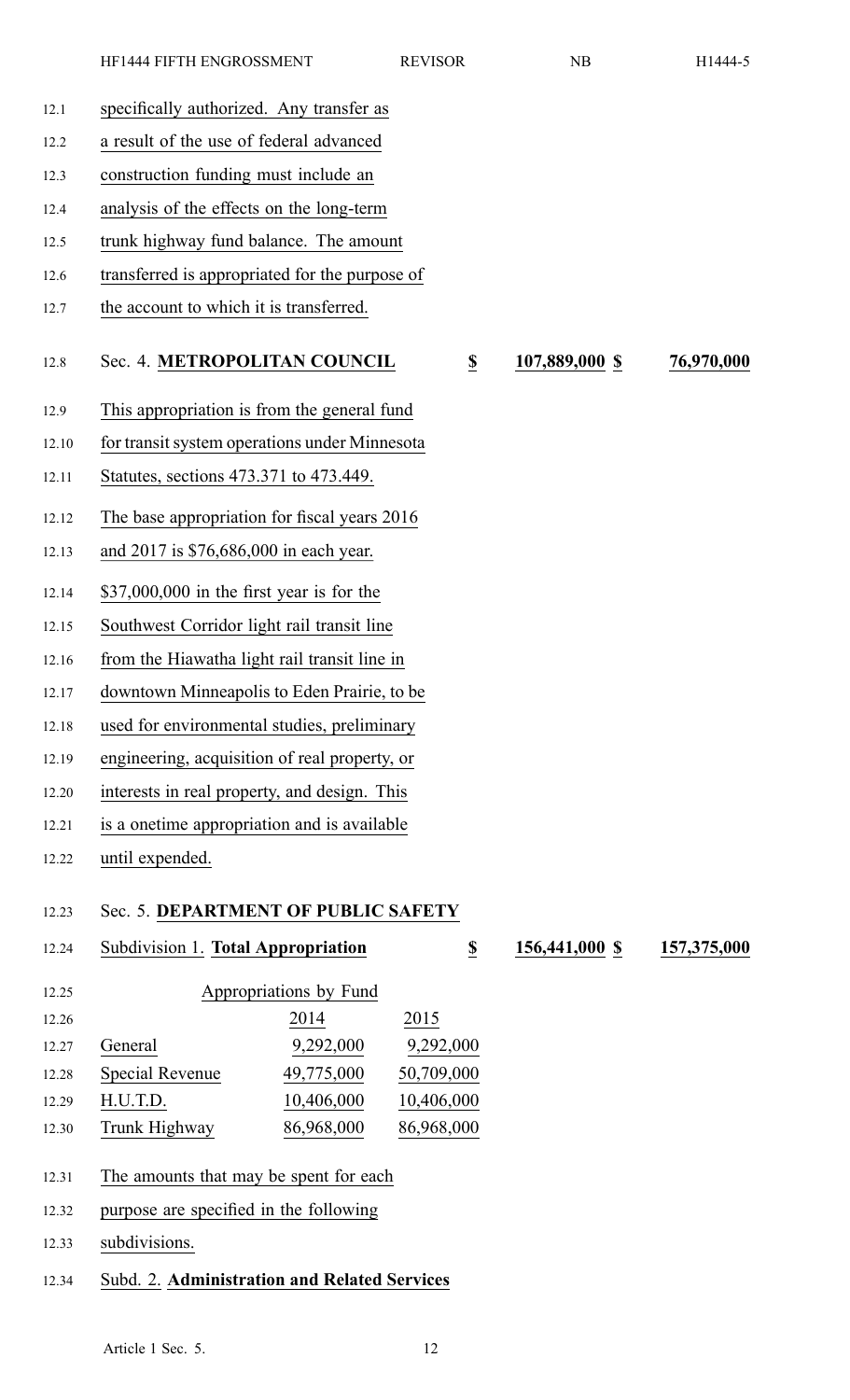|       | HF1444 FIFTH ENGROSSMENT                       |                        | <b>REVISOR</b> | NB        | H1444-5   |
|-------|------------------------------------------------|------------------------|----------------|-----------|-----------|
| 13.1  | (a) Office of Communications                   |                        |                | 504,000   | 504,000   |
| 13.2  |                                                | Appropriations by Fund |                |           |           |
| 13.3  | General                                        | 111,000                | 111,000        |           |           |
| 13.4  | Trunk Highway                                  | 393,000                | 393,000        |           |           |
| 13.5  | (b) Public Safety Support                      |                        |                | 8,439,000 | 8,439,000 |
| 13.6  |                                                | Appropriations by Fund |                |           |           |
| 13.7  | General                                        | 3,467,000              | 3,467,000      |           |           |
| 13.8  | H.U.T.D.                                       | 1,366,000              | 1,366,000      |           |           |
| 13.9  | Trunk Highway                                  | 3,606,000              | 3,606,000      |           |           |
| 13.10 | \$380,000 in each year is from the general     |                        |                |           |           |
| 13.11 | fund for payment of public safety officer      |                        |                |           |           |
| 13.12 | survivor benefits under Minnesota Statutes,    |                        |                |           |           |
| 13.13 | section 299A.44. If the appropriation for      |                        |                |           |           |
| 13.14 | either year is insufficient, the appropriation |                        |                |           |           |
| 13.15 | for the other year is available for it.        |                        |                |           |           |
| 13.16 | \$1,367,000 in each year is from the general   |                        |                |           |           |
| 13.17 | fund to be deposited in the public safety      |                        |                |           |           |
| 13.18 | officer's benefit account. This money          |                        |                |           |           |
| 13.19 | is available for reimbursements under          |                        |                |           |           |
| 13.20 | Minnesota Statutes, section 299A.465.          |                        |                |           |           |
| 13.21 | \$600,000 in each year is from the general     |                        |                |           |           |
| 13.22 | fund and \$100,000 in each year is from the    |                        |                |           |           |
| 13.23 | trunk highway fund for soft body armor         |                        |                |           |           |
| 13.24 | reimbursements under Minnesota Statutes,       |                        |                |           |           |
| 13.25 | section 299A.38.                               |                        |                |           |           |
| 13.26 | \$792,000 in each year is from the general     |                        |                |           |           |
| 13.27 | fund for transfer by the commissioner of       |                        |                |           |           |
| 13.28 | management and budget to the trunk highway     |                        |                |           |           |
| 13.29 | fund on December 31, 2013, and December        |                        |                |           |           |
| 13.30 | 31, 2014, respectively, in order to reimburse  |                        |                |           |           |
| 13.31 | the trunk highway fund for expenses not        |                        |                |           |           |
| 13.32 | related to the fund. These represent amounts   |                        |                |           |           |
| 13.33 | appropriated out of the trunk highway          |                        |                |           |           |
| 13.34 | fund for general fund purposes in the          |                        |                |           |           |
| 13.35 | administration and related services program.   |                        |                |           |           |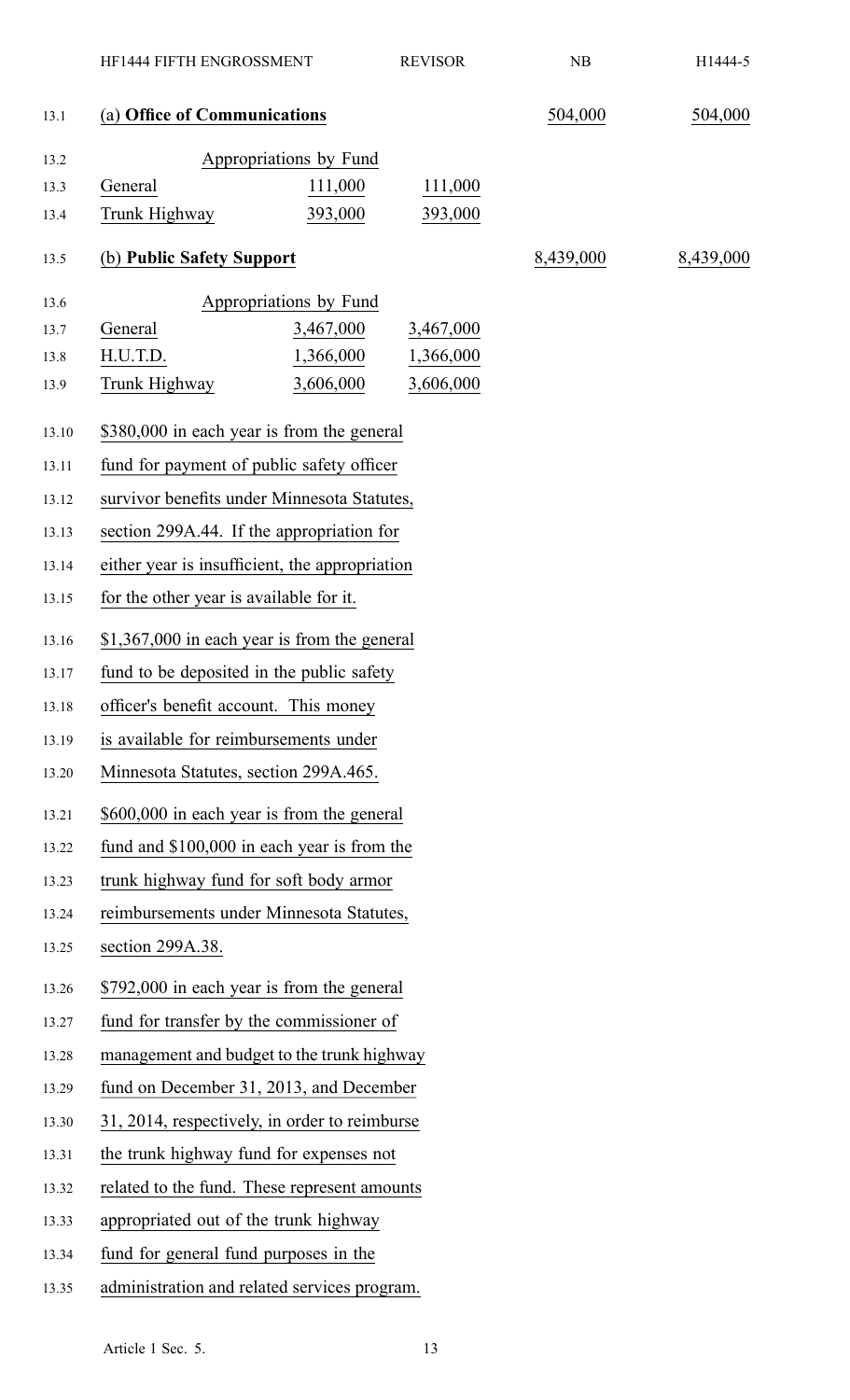| 14.1  | \$610,000 in each year is from the highway     |            |            |
|-------|------------------------------------------------|------------|------------|
| 14.2  | user tax distribution fund for transfer by the |            |            |
| 14.3  | commissioner of management and budget          |            |            |
| 14.4  | to the trunk highway fund on December 31,      |            |            |
| 14.5  | 2013, and December 31, 2014, respectively,     |            |            |
| 14.6  | in order to reimburse the trunk highway        |            |            |
| 14.7  | fund for expenses not related to the fund.     |            |            |
| 14.8  | These represent amounts appropriated out       |            |            |
| 14.9  | of the trunk highway fund for highway          |            |            |
| 14.10 | user tax distribution fund purposes in the     |            |            |
| 14.11 | administration and related services program.   |            |            |
| 14.12 | \$716,000 in each year is from the highway     |            |            |
| 14.13 | user tax distribution fund for transfer by the |            |            |
| 14.14 | commissioner of management and budget to       |            |            |
| 14.15 | the general fund on December 31, 2013, and     |            |            |
| 14.16 | December 31, 2014, respectively, in order to   |            |            |
| 14.17 | reimburse the general fund for expenses not    |            |            |
| 14.18 | related to the fund. These represent amounts   |            |            |
| 14.19 | appropriated out of the general fund for       |            |            |
| 14.20 | operation of the criminal justice data network |            |            |
| 14.21 | related to driver and motor vehicle licensing. |            |            |
| 14.22 | Before January 15, 2015, the commissioner      |            |            |
| 14.23 | of public safety shall review the amounts and  |            |            |
| 14.24 | purposes of the transfers under this paragraph |            |            |
| 14.25 | and shall recommend necessary changes to       |            |            |
| 14.26 | the legislative committees with jurisdiction   |            |            |
| 14.27 | over transportation finance.                   |            |            |
|       |                                                |            | 3,685,000  |
| 14.28 | (c) Technology and Support Service             | 3,685,000  |            |
| 14.29 | Appropriations by Fund                         |            |            |
| 14.30 | General<br>1,322,000<br>1,322,000              |            |            |
| 14.31 | 19,000<br>H.U.T.D.<br>19,000                   |            |            |
| 14.32 | 2,344,000<br>2,344,000<br>Trunk Highway        |            |            |
| 14.33 | Subd. 3. State Patrol                          |            |            |
| 14.34 | (a) Patrolling Highways                        | 72,522,000 | 72,522,000 |
|       |                                                |            |            |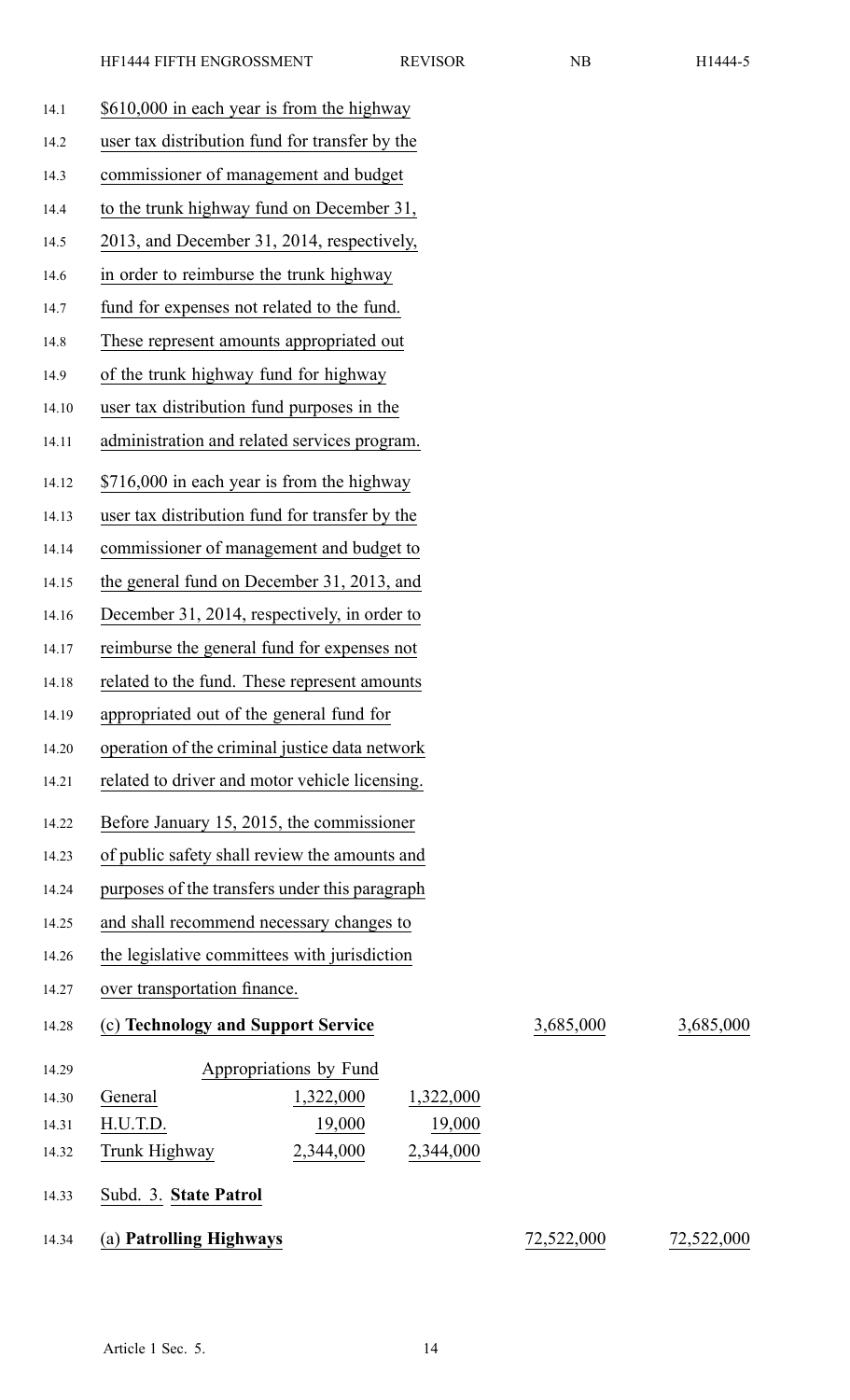| 15.1  | Appropriations by Fund                            |           |           |
|-------|---------------------------------------------------|-----------|-----------|
| 15.2  | 37,000<br>37,000<br>General                       |           |           |
| 15.3  | H.U.T.D.<br>92,000<br>92,000                      |           |           |
| 15.4  | 72,393,000<br>72,393,000<br>Trunk Highway         |           |           |
| 15.5  | (b) Commercial Vehicle Enforcement                | 7,796,000 | 7,796,000 |
| 15.6  | (c) Capitol Security                              | 4,355,000 | 4,355,000 |
| 15.7  | This appropriation is from the general fund.      |           |           |
| 15.8  | \$1,250,000 in each year is to implement the      |           |           |
| 15.9  | recommendations of the advisory committee         |           |           |
| 15.10 | on Capitol Area Security under Minnesota          |           |           |
| 15.11 | Statutes, section 299E.04, including the          |           |           |
| 15.12 | creation of an emergency manager position         |           |           |
| 15.13 | under Minnesota Statutes, section 299E.01,        |           |           |
| 15.14 | subdivision 2, and an increase in the number      |           |           |
| 15.15 | of State Patrol troopers and other security       |           |           |
| 15.16 | officers assigned to the Capitol complex.         |           |           |
| 15.17 | The commissioner may not: (1) spend               |           |           |
| 15.18 | any money from the trunk highway fund             |           |           |
| 15.19 | for capitol security; or $(2)$ permanently        |           |           |
| 15.20 | transfer any state trooper from the patrolling    |           |           |
| 15.21 | highways activity to capitol security.            |           |           |
| 15.22 | The commissioner may not transfer any             |           |           |
| 15.23 | money appropriated to the commissioner            |           |           |
| 15.24 | under this section: $(1)$ to capitol security; or |           |           |
| 15.25 | (2) from capitol security.                        |           |           |
| 15.26 | (d) Vehicle Crimes Unit                           | 693,000   | 693,000   |
| 15.27 | This appropriation is from the highway user       |           |           |
| 15.28 | tax distribution fund.                            |           |           |
| 15.29 | This appropriation is to investigate: $(1)$       |           |           |
| 15.30 | registration tax and motor vehicle sales tax      |           |           |
| 15.31 | liabilities from individuals and businesses       |           |           |
| 15.32 | that currently do not pay all taxes owed;         |           |           |
| 15.33 | and (2) illegal or improper activity related      |           |           |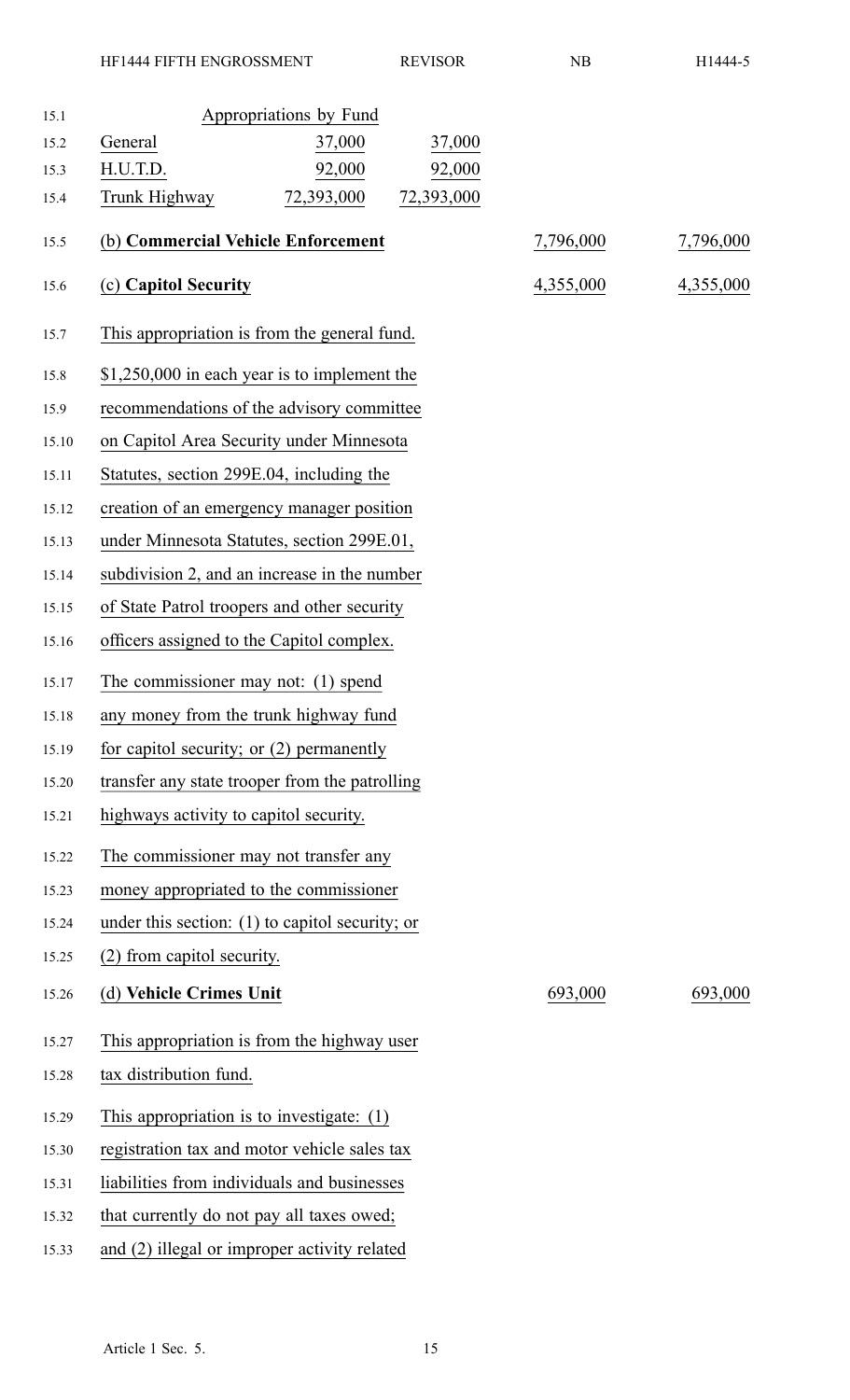|       | HF1444 FIFTH ENGROSSMENT                        | <b>REVISOR</b> | NB         | H1444-5    |
|-------|-------------------------------------------------|----------------|------------|------------|
| 16.1  | to sale, transfer, titling, and registration of |                |            |            |
| 16.2  | motor vehicles.                                 |                |            |            |
| 16.3  | Subd. 4. Driver and Vehicle Services            |                |            |            |
| 16.4  | (a) Vehicle Services                            |                | 27,909,000 | 28,430,000 |
| 16.5  | Appropriations by Fund                          |                |            |            |
| 16.6  | Special Revenue<br>19,673,000                   | 19,771,000     |            |            |
| 16.7  | H.U.T.D.<br>8,236,000                           | 8,236,000      |            |            |
| 16.8  | The special revenue fund appropriation is       |                |            |            |
| 16.9  | from the vehicle services operating account.    |                |            |            |
| 16.10 | \$650,000 in each year is from the special      |                |            |            |
| 16.11 | revenue fund for seven additional positions     |                |            |            |
| 16.12 | to enhance customer service related to          |                |            |            |
| 16.13 | vehicle title issuance.                         |                |            |            |
| 16.14 | \$521,000 in the second year is from            |                |            |            |
| 16.15 | the special revenue fund for the vehicle        |                |            |            |
| 16.16 | services portion of a new telephone             |                |            |            |
| 16.17 | system and is for transfer to the Office of     |                |            |            |
| 16.18 | Enterprise Technology for construction and      |                |            |            |
| 16.19 | development of the system. This is a onetime    |                |            |            |
| 16.20 | appropriation and is available until expended.  |                |            |            |
| 16.21 | The base appropriation from the special         |                |            |            |
| 16.22 | revenue fund is \$27,909,000 for fiscal year    |                |            |            |
| 16.23 | 2016 and \$27,909,000 for fiscal year 2017.     |                |            |            |
| 16.24 | (b) Driver Services                             |                | 28,749,000 | 29,162,000 |
| 16.25 | Appropriations by Fund                          |                |            |            |
| 16.26 | Special Revenue<br>28,748,000                   | 29, 161, 000   |            |            |
| 16.27 | Trunk Highway<br>1,000                          | 1,000          |            |            |
| 16.28 | The special revenue fund appropriation is       |                |            |            |
| 16.29 | from the driver services operating account.     |                |            |            |
| 16.30 | \$71,000 in the second year is from the special |                |            |            |
| 16.31 | revenue fund for one additional position        |                |            |            |
| 16.32 | related to facial recognition.                  |                |            |            |
| 16.33 | \$279,000 in the second year is from            |                |            |            |
| 16.34 | the special revenue fund for the driver         |                |            |            |
|       |                                                 |                |            |            |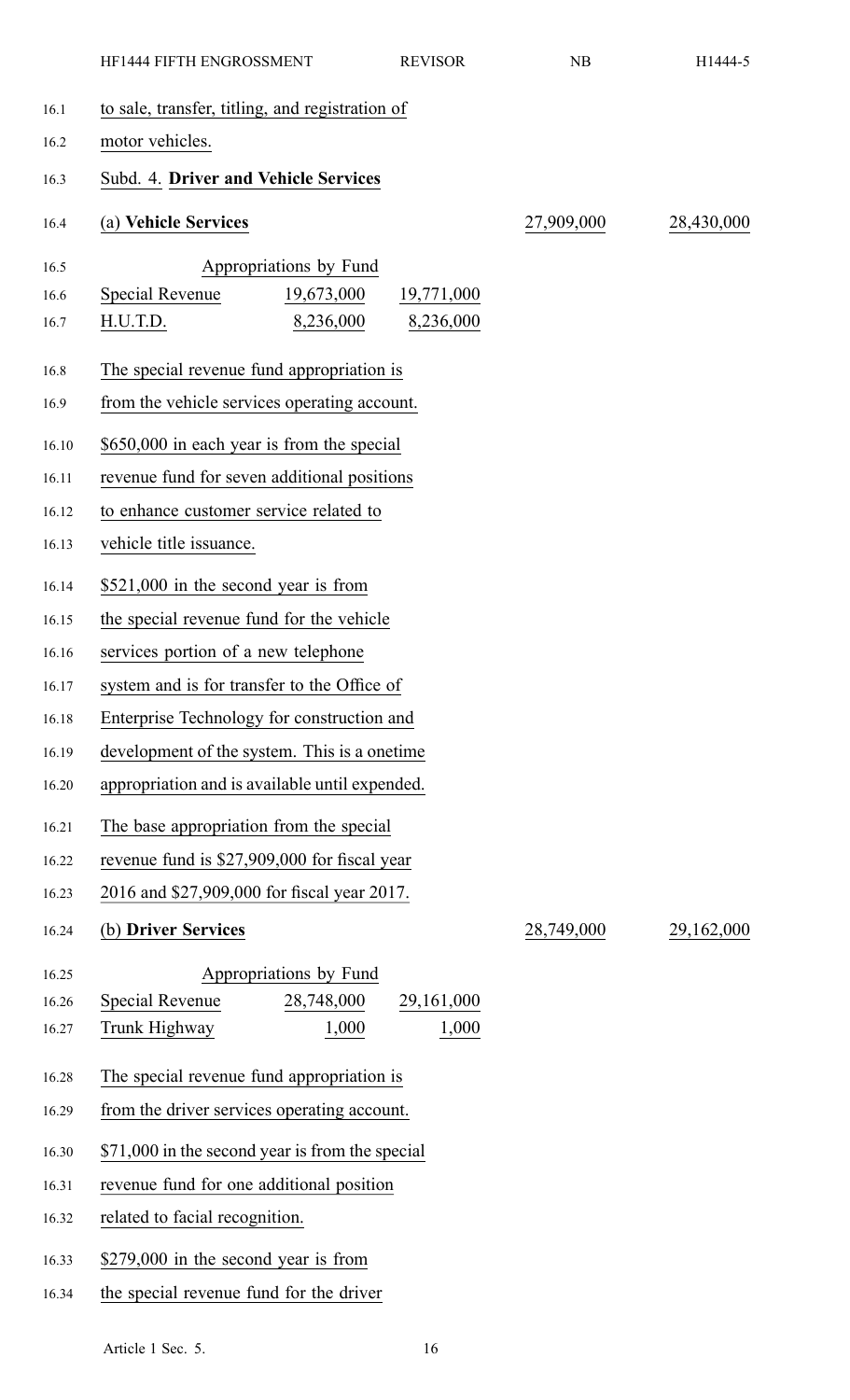| 17.1  | services portion of a new telephone               |           |           |
|-------|---------------------------------------------------|-----------|-----------|
| 17.2  | system and is for transfer to the Office of       |           |           |
| 17.3  | Enterprise Technology for construction and        |           |           |
| 17.4  | development of the system. This is a onetime      |           |           |
| 17.5  | appropriation and is available until expended.    |           |           |
| 17.6  | \$37,000 in the first year and \$33,000 in the    |           |           |
| 17.7  | second year are from the special revenue          |           |           |
| 17.8  | fund for one half-time position to assist with    |           |           |
| 17.9  | the Novice Driver Improvement Task Force          |           |           |
| 17.10 | under Minnesota Statutes, section 171.0701,       |           |           |
| 17.11 | subdivision 1a. The base appropriation for        |           |           |
| 17.12 | this position is $$6,000$ in fiscal year 2016 and |           |           |
| 17.13 | \$0 in fiscal year 2017.                          |           |           |
| 17.14 | \$67,000 in the second year is from the           |           |           |
| 17.15 | special revenue fund for one new position to      |           |           |
| 17.16 | administer changes to the ignition interlock      |           |           |
| 17.17 | program. The base appropriation for this          |           |           |
| 17.18 | position in fiscal years 2016 and 2017 is         |           |           |
| 17.19 | \$62,000 in each year.                            |           |           |
| 17.20 | The base appropriation from the special           |           |           |
| 17.21 | revenue fund is \$28,851,000 for fiscal year      |           |           |
| 17.22 | 2016 and \$28,845,000 for fiscal year 2017.       |           |           |
| 17.23 | Subd. 5. Traffic Safety                           | 435,000   | 435,000   |
| 17.24 | The commissioner of public safety shall           |           |           |
| 17.25 | spend 50 percent of the money available to        |           |           |
| 17.26 | the state under United States Code, title 23,     |           |           |
| 17.27 | section 164, and the remaining 50 percent         |           |           |
| 17.28 | must be transferred to the commissioner           |           |           |
| 17.29 | of transportation for hazard elimination          |           |           |
| 17.30 | activities under United States Code, title 23,    |           |           |
| 17.31 | section 152.                                      |           |           |
| 17.32 | Subd. 6. Pipeline Safety                          | 1,354,000 | 1,354,000 |
| 17.33 | This appropriation is from the pipeline safety    |           |           |
| 17.34 | account in the special revenue fund.              |           |           |
|       |                                                   |           |           |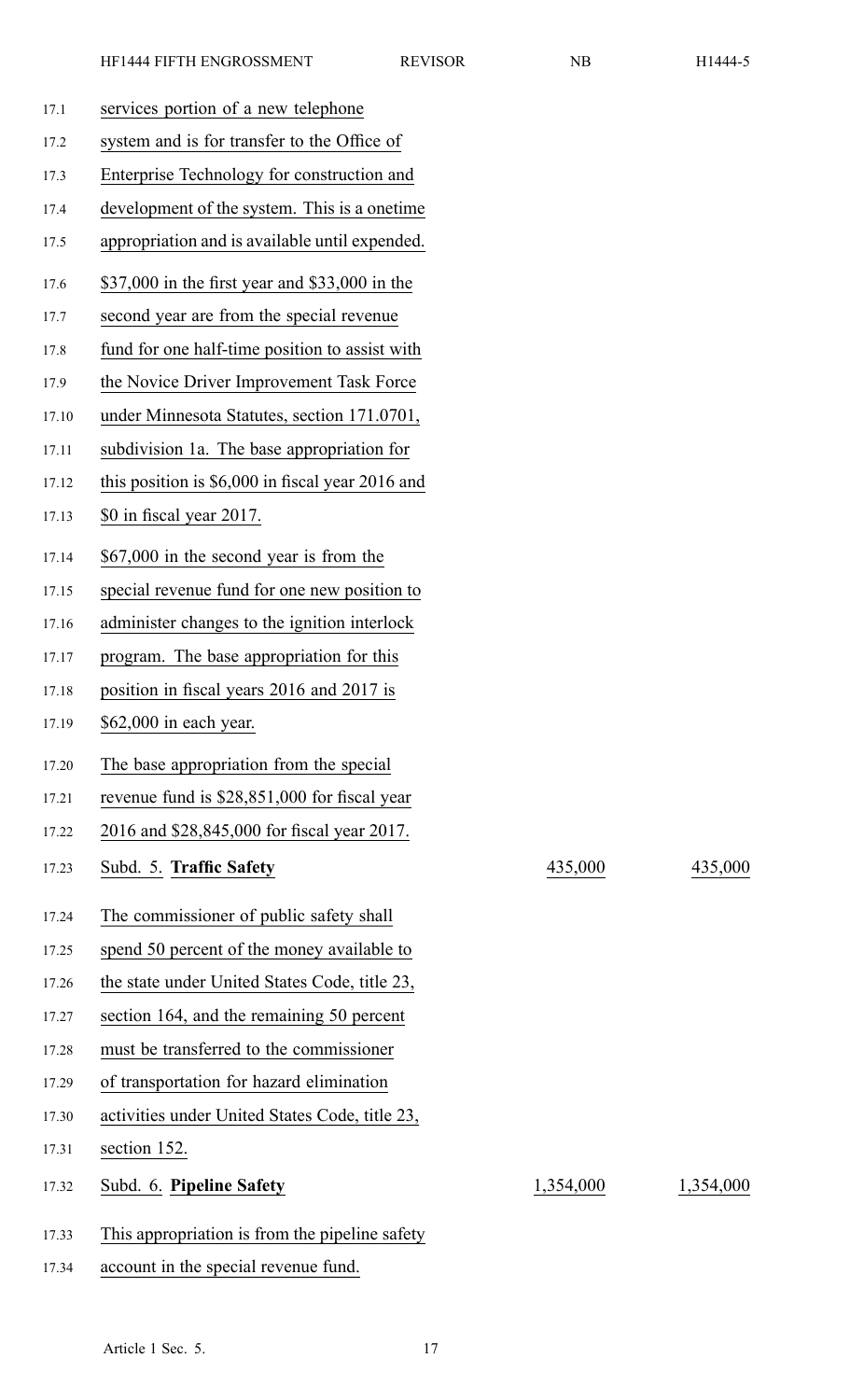|       | HF1444 FIFTH ENGROSSMENT                                                                        | <b>REVISOR</b>           | NB                       | H1444-5               |
|-------|-------------------------------------------------------------------------------------------------|--------------------------|--------------------------|-----------------------|
| 18.1  | Sec. 6. TORT CLAIMS                                                                             | $\underline{\mathbb{S}}$ | 600,000 \$               | 600,000               |
| 18.2  | This appropriation is to the commissioner of                                                    |                          |                          |                       |
| 18.3  | management and budget.                                                                          |                          |                          |                       |
| 18.4  | If the appropriation for either year is                                                         |                          |                          |                       |
| 18.5  | insufficient, the appropriation for the other                                                   |                          |                          |                       |
| 18.6  | year is available for it.                                                                       |                          |                          |                       |
| 18.7  | Sec. 7. REAUTHORIZATION; 2008 BOND SALE EXPENSES FOR TRUNK                                      |                          |                          |                       |
| 18.8  | <b>HIGHWAY BONDS.</b>                                                                           |                          |                          |                       |
| 18.9  | \$1,414,600 of the amount appropriated in Laws 2008, chapter 152, article 2, section            |                          |                          |                       |
| 18.10 | 6, for trunk highway bond sale expenses, which was reported to the legislature according        |                          |                          |                       |
| 18.11 | to Minnesota Statutes, section 16A.642, subdivision 1, is reauthorized and does not cancel      |                          |                          |                       |
| 18.12 | under the terms of that subdivision. This appropriation for the bond sale expenses and the      |                          |                          |                       |
| 18.13 | bond sale authorization in Laws 2008, chapter 152, article 2, section 7, subdivision 1, as      |                          |                          |                       |
| 18.14 | amended, are available until December 31, 2019.                                                 |                          |                          |                       |
| 18.15 | <b>EFFECTIVE DATE.</b> This section is effective the day following final enactment.             |                          |                          |                       |
|       |                                                                                                 |                          |                          |                       |
| 18.16 |                                                                                                 | <b>ARTICLE 2</b>         |                          |                       |
| 18.17 |                                                                                                 | <b>BONDING</b>           |                          |                       |
| 18.18 | Section 1. BOND APPROPRIATIONS.                                                                 |                          |                          |                       |
| 18.19 | The sums shown in the column under "Appropriations" are appropriated from the                   |                          |                          |                       |
| 18.20 | bond proceeds account in the trunk highway fund, or another named fund, to the state            |                          |                          |                       |
| 18.21 | agencies or officials indicated, to be spent for public purposes. Appropriations of bond        |                          |                          |                       |
| 18.22 | proceeds must be spent as authorized by the Minnesota Constitution, articles XI and XIV.        |                          |                          |                       |
| 18.23 | Unless otherwise specified, money appropriated in this article for a capital program or         |                          |                          |                       |
| 18.24 | project may be used to pay state agency staff costs that are attributed directly to the capital |                          |                          |                       |
| 18.25 | program or project in accordance with accounting policies adopted by the commissioner           |                          |                          |                       |
| 18.26 | of management and budget.                                                                       |                          |                          |                       |
| 18.27 |                                                                                                 | <b>SUMMARY</b>           |                          |                       |
| 18.28 | Department of Transportation                                                                    |                          | $\underline{\$}$         | 300,000,000           |
| 18.29 | Department of Management and Budget                                                             |                          |                          | 300,000               |
| 18.30 | <b>TOTAL</b>                                                                                    |                          | $\underline{\mathbb{S}}$ | 300,300,000           |
| 18.31 |                                                                                                 |                          |                          | <b>APPROPRIATIONS</b> |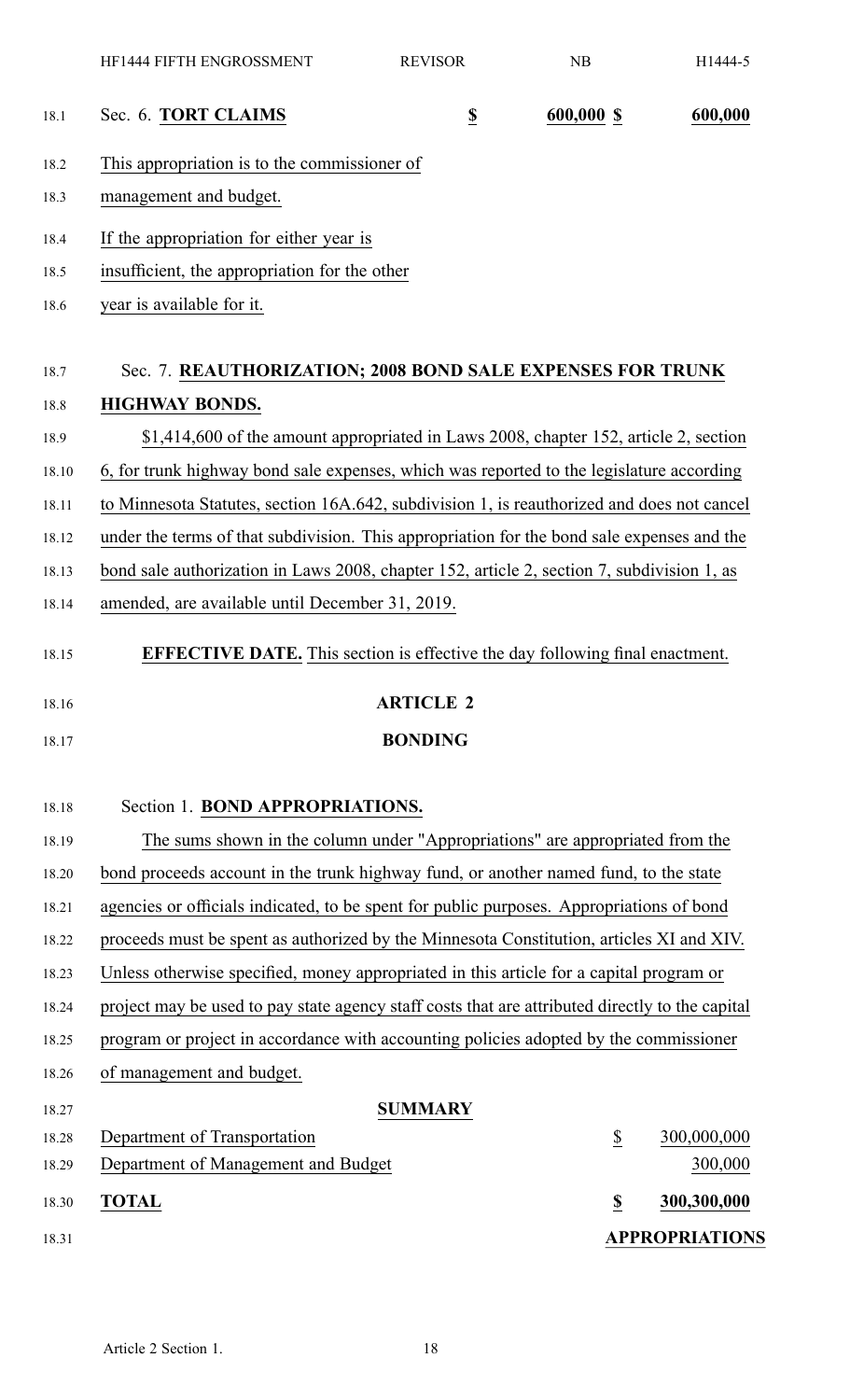| 19.1 | Sec. 2. CORRIDORS OF COMMERCE                 | 300,000,000 |
|------|-----------------------------------------------|-------------|
| 19.2 | (a) This appropriation is to the commissioner |             |
| 19.3 | of transportation for the corridors of        |             |
| 19.4 | commerce program under Minnesota              |             |
| 19.5 | Statutes, section 161.088.                    |             |
|      |                                               |             |

19.6 (b) The appropriation in this section is for

19.7 the actual construction, reconstruction, and

19.8 improvement of trunk highways, including

- 19.9 design-build contracts and consultant usage
- 19.10 to suppor<sup>t</sup> these activities. This includes the
- 19.11 cost of actual payments to landowners for
- 19.12 lands acquired for highway rights-of-way,
- 19.13 payments to lessees, interest subsidies, and
- 19.14 relocation expenses.
- 19.15 (c) The commissioner may use up to 17
- 19.16 percen<sup>t</sup> for program delivery.
- 19.17 Sec. 3. **BOND SALE EXPENSES \$ 300,000**
- 19.18 This appropriation is to the commissioner
- 19.19 of managemen<sup>t</sup> and budget for bond
- 19.20 sale expenses under Minnesota Statutes,
- 19.21 sections 16A.641, subdivision 8, and 167.50,
- 19.22 subdivision 4.

# 19.23 Sec. 4. **BOND SALE AUTHORIZATION.**

19.24 To provide the money appropriated in this article from the bond proceeds account in 19.25 the trunk highway fund, the commissioner of managemen<sup>t</sup> and budget shall sell and issue 19.26 bonds of the state in an amount up to \$300,300,000 in the manner, upon the terms, and 19.27 with the effect prescribed by Minnesota Statutes, sections 167.50 to 167.52, and by the 19.28 Minnesota Constitution, article XIV, section 11, at the times and in the amounts requested 19.29 by the commissioner of transportation. The proceeds of the bonds, excep<sup>t</sup> accrued interest 19.30 and any premium received from the sale of the bonds, must be deposited in the bond 19.31 proceeds account in the trunk highway fund.

# 19.32 Sec. 5. **EFFECTIVE DATE.**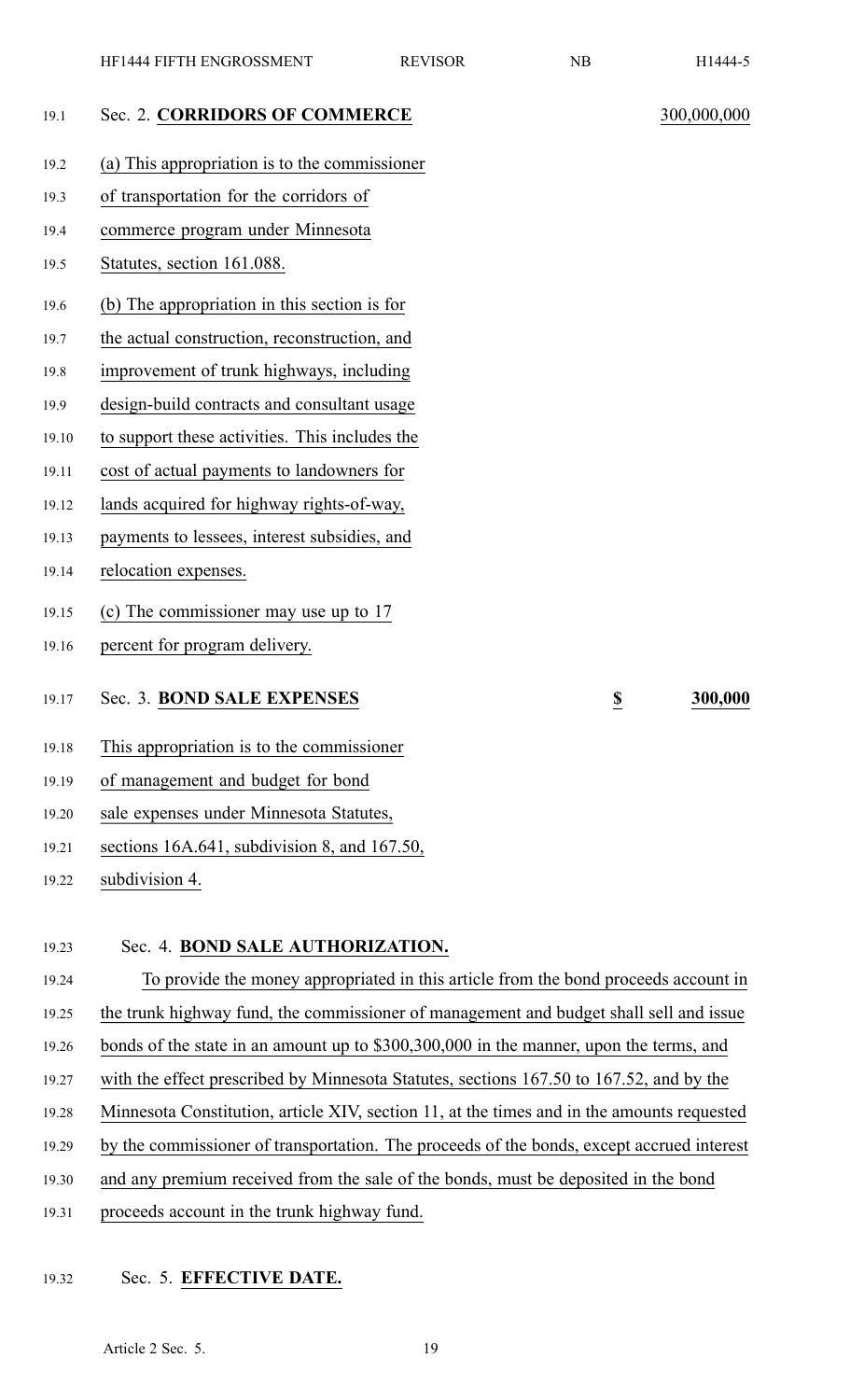|       | HF1444 FIFTH ENGROSSMENT                                                                | <b>REVISOR</b>                           | NB | H1444-5 |
|-------|-----------------------------------------------------------------------------------------|------------------------------------------|----|---------|
| 20.1  | This article is effective July 1, 2014.                                                 |                                          |    |         |
| 20.2  |                                                                                         | <b>ARTICLE 3</b>                         |    |         |
| 20.3  |                                                                                         | <b>TRANSPORTATION POLICY AND FINANCE</b> |    |         |
|       |                                                                                         |                                          |    |         |
| 20.4  | Section 1. [161.088] CORRIDORS OF COMMERCE PROGRAM.                                     |                                          |    |         |
| 20.5  | Subdivision 1. Definitions. For purposes of this section, the following terms have      |                                          |    |         |
| 20.6  | the meanings given:                                                                     |                                          |    |         |
| 20.7  | (1) "beyond the project limits" means any point that is located:                        |                                          |    |         |
| 20.8  | (i) outside of the project limits;                                                      |                                          |    |         |
| 20.9  | (ii) along the same trunk highway; and                                                  |                                          |    |         |
| 20.10 | (iii) within the same region of the state;                                              |                                          |    |         |
| 20.11 | (2) "city" means a statutory or home rule charter city;                                 |                                          |    |         |
| 20.12 | (3) "program" means the corridors of commerce program established in this section;      |                                          |    |         |
| 20.13 | and                                                                                     |                                          |    |         |
| 20.14 | (4) "project limits" means the estimated construction limits of a project for trunk     |                                          |    |         |
| 20.15 | highway construction, reconstruction, or maintenance, that is a candidate for selection |                                          |    |         |
| 20.16 | under the corridors of commerce program.                                                |                                          |    |         |
| 20.17 | Subd. 2. Program authority, funding. (a) As provided in this section, the               |                                          |    |         |
| 20.18 | commissioner shall establish a corridors of commerce program for trunk highway          |                                          |    |         |
| 20.19 | construction, reconstruction, and improvement, including maintenance operations, that   |                                          |    |         |
| 20.20 | improves commerce in the state.                                                         |                                          |    |         |
| 20.21 | (b) The commissioner may expend funds under the program from appropriations to          |                                          |    |         |
| 20.22 | the commissioner that are:                                                              |                                          |    |         |
| 20.23 | (1) made specifically by law for use under this section;                                |                                          |    |         |
| 20.24 | (2) at the discretion of the commissioner, made for the budget activities in the state  |                                          |    |         |
| 20.25 | roads program of operations and maintenance, program planning and delivery, or state    |                                          |    |         |
| 20.26 | road construction; and                                                                  |                                          |    |         |
| 20.27 | (3) made for the corridor investment management strategy program, unless specified      |                                          |    |         |
| 20.28 | otherwise.                                                                              |                                          |    |         |
| 20.29 | (c) The commissioner shall include in the program the cost participation policy for     |                                          |    |         |
| 20.30 | local units of government.                                                              |                                          |    |         |
| 20.31 | Subd. 3. Project classification. The commissioner shall determine whether each          |                                          |    |         |
| 20.32 | candidate project can be classified into at least one of the following classifications: |                                          |    |         |
| 20.33 | (1) capacity development, for a project on a segment of a trunk highway where the       |                                          |    |         |
| 20.34 | segment:                                                                                |                                          |    |         |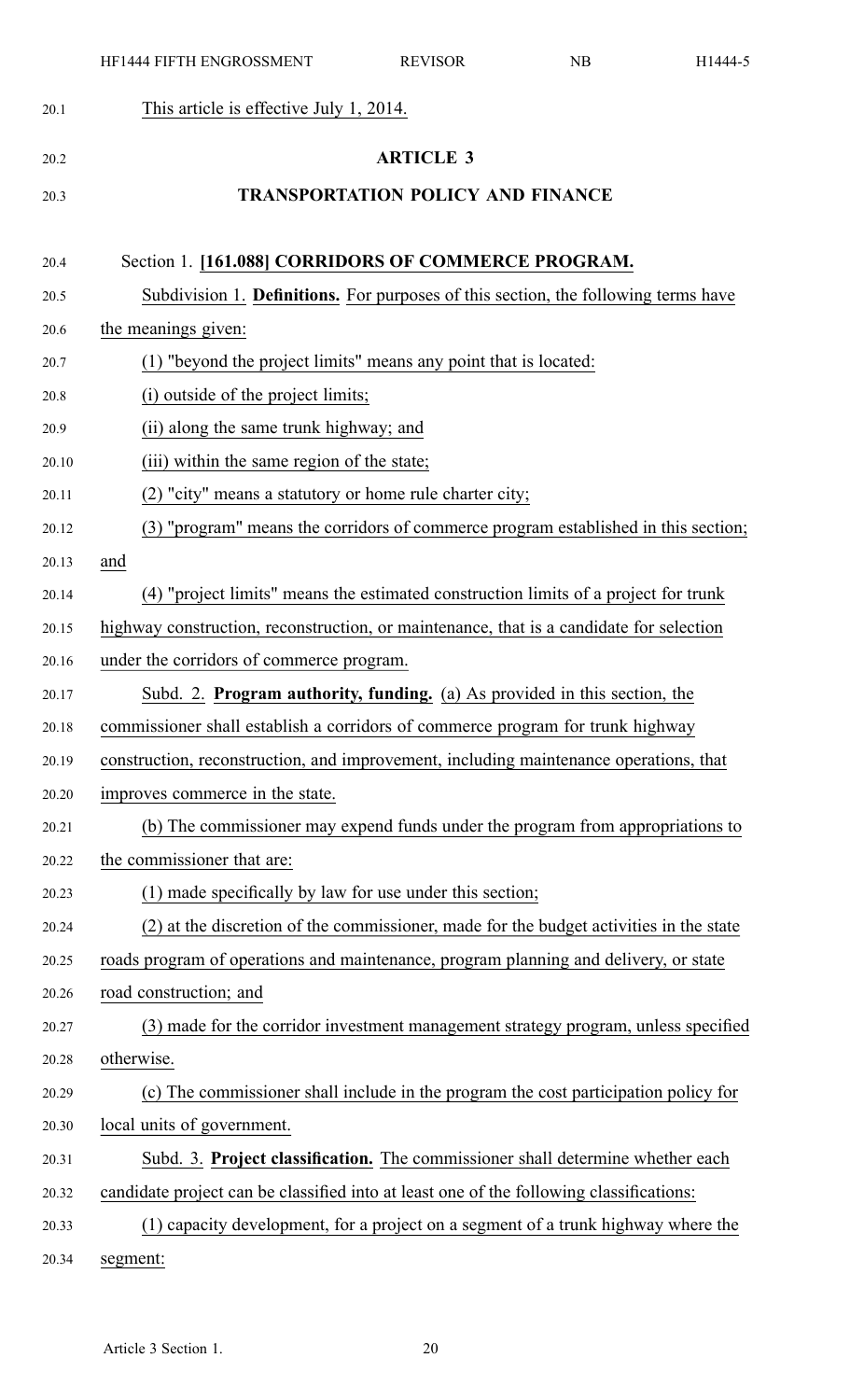| 21.1  | (i) is not a divided highway, and that highway is an expressway or freeway beyond         |
|-------|-------------------------------------------------------------------------------------------|
| 21.2  | the project limits;                                                                       |
| 21.3  | (ii) contains a highway terminus that lacks an intersection or interchange with           |
| 21.4  | another trunk highway;                                                                    |
| 21.5  | (iii) contains fewer lanes of travel compared to that highway beyond the project          |
| 21.6  | limits; or                                                                                |
| 21.7  | (iv) contains a location that is proposed as a new interchange or to be reconstructed     |
| 21.8  | from an intersection to an interchange; or                                                |
| 21.9  | (2) freight improvement, for an asset preservation or replacement project that can        |
| 21.10 | result in:                                                                                |
| 21.11 | (i) removing or reducing barriers to commerce;                                            |
| 21.12 | (ii) easing or preserving freight movement;                                               |
| 21.13 | (iii) supporting emerging industries; or                                                  |
| 21.14 | (iv) providing connections between the trunk highway system and other                     |
| 21.15 | transportation modes for the movement of freight.                                         |
| 21.16 | Subd. 4. Project eligibility. (a) The commissioner shall establish eligibility            |
| 21.17 | requirements for projects that can be funded under the program. Eligibility must include: |
| 21.18 | (1) consistency with the statewide multimodal transportation plan under section           |
| 21.19 | 174.03;                                                                                   |
| 21.20 | (2) location of the project on an interregional corridor, for a project located outside   |
| 21.21 | of the Department of Transportation metropolitan district;                                |
| 21.22 | (3) placement into at least one project classification under subdivision 3;               |
| 21.23 | (4) a maximum length of time, as determined by the commissioner, until                    |
| 21.24 | commencement of construction work on the project; and                                     |
| 21.25 | (5) for each type of project classification under subdivision 3, a maximum allowable      |
| 21.26 | amount for the total project cost estimate, as determined by the commissioner with        |
| 21.27 | available data.                                                                           |
| 21.28 | (b) A project whose construction is programmed in the state transportation                |
| 21.29 | improvement program is not eligible for funding under the program. This paragraph does    |
| 21.30 | not apply to a project that is programmed as result of selection under this section.      |
| 21.31 | (c) A project may be, but is not required to be, identified in the 20-year state highway  |
| 21.32 | capital investment plan under section 174.03.                                             |
| 21.33 | Subd. 5. Project selection process; criteria. (a) The commissioner shall establish a      |
| 21.34 | process for identification, evaluation, and selection of projects under the program.      |
| 21.35 | (b) As part of the project selection process, the commissioner shall annually accept      |
| 21.36 | recommendations on candidate projects from area transportation partnerships and other     |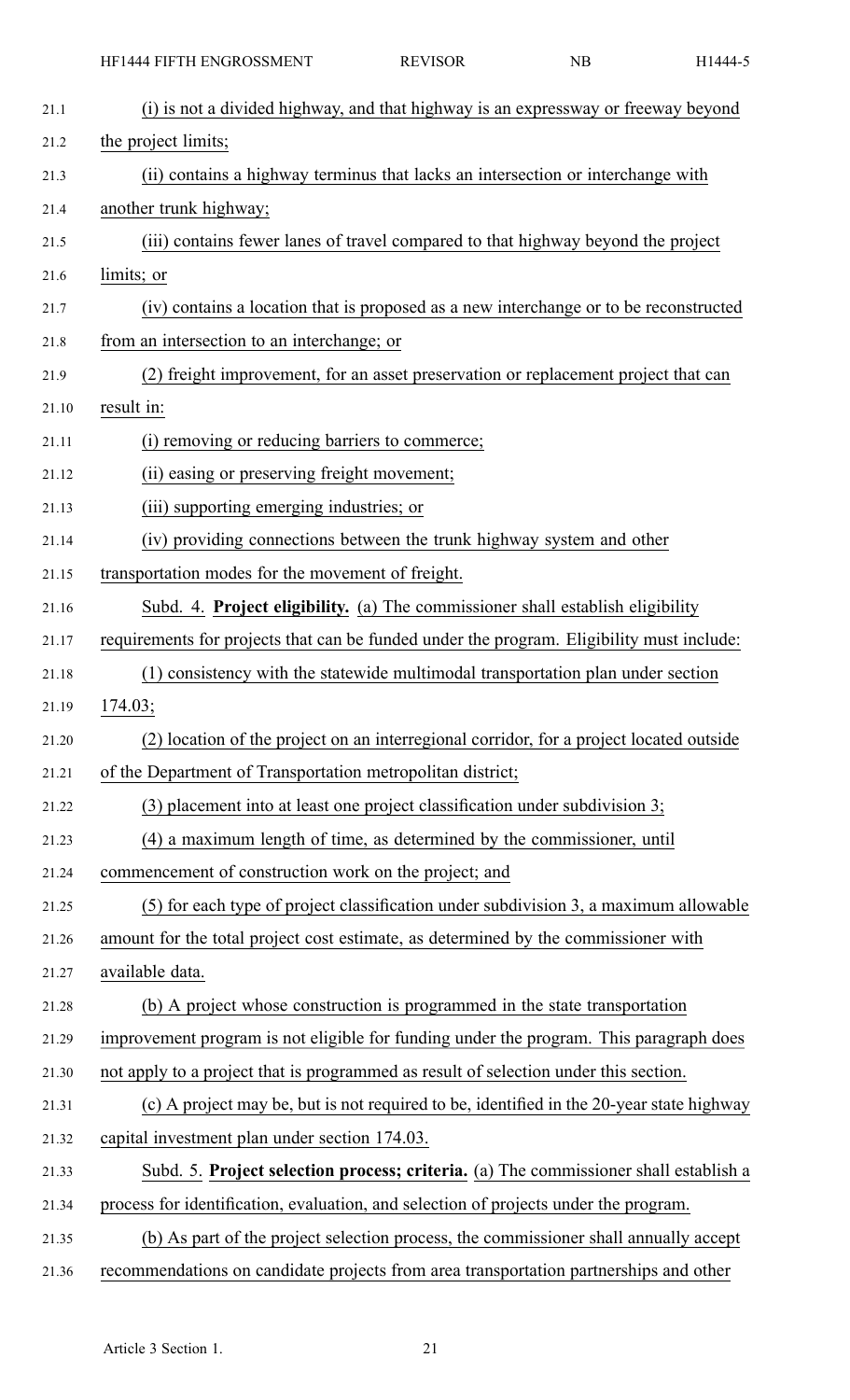| 22.1  | interested stakeholders in each Department of Transportation district. For each candidate   |
|-------|---------------------------------------------------------------------------------------------|
| 22.2  | project identified under this paragraph, the commissioner shall determine eligibility,      |
| 22.3  | classify, and if appropriate, evaluate the project for the program.                         |
| 22.4  | (c) Project evaluation and prioritization must be performed on the basis of objective       |
| 22.5  | criteria, which must include:                                                               |
| 22.6  | (1) a return on investment measure that provides for comparison across eligible             |
| 22.7  | projects;                                                                                   |
| 22.8  | (2) measurable impacts on commerce and economic competitiveness;                            |
| 22.9  | (3) efficiency in the movement of freight, including but not limited to:                    |
| 22.10 | (i) measures of annual average daily traffic and commercial vehicle miles traveled,         |
| 22.11 | which may include data near the project location on that trunk highway or on connecting     |
| 22.12 | trunk and local highways; and                                                               |
| 22.13 | (ii) measures of congestion or travel time reliability, which may be within or near         |
| 22.14 | the project limits, or both;                                                                |
| 22.15 | $(4)$ improvements to traffic safety;                                                       |
| 22.16 | (5) connections to regional trade centers, local highway systems, and other                 |
| 22.17 | transportation modes;                                                                       |
| 22.18 | (6) the extent to which the project addresses multiple transportation system policy         |
| 22.19 | objectives and principles; and                                                              |
| 22.20 | (7) support and consensus for the project among members of the surrounding                  |
| 22.21 | community.                                                                                  |
| 22.22 | (d) As part of the project selection process, the commissioner may divide funding           |
| 22.23 | to be separately available among projects within each classification under subdivision 3,   |
| 22.24 | and may apply separate or modified criteria among those projects falling within each        |
| 22.25 | classification.                                                                             |
| 22.26 | Subd. 6. Funding allocations; operations and maintenance. In identifying the                |
| 22.27 | amount of funding allocated to a project under the program, the commissioner may            |
| 22.28 | include allocations of funds for operations and maintenance resulting from that project,    |
| 22.29 | that are assigned in future years following completion of the project, subject to available |
| 22.30 | funds for the program in those years from eligible sources.                                 |
| 22.31 | Subd. 7. Legislative report, evaluation. (a) Starting in 2014, annually by November         |
| 22.32 | 1, the commissioner shall electronically submit a report on the corridors of commerce       |
| 22.33 | program to the chairs and ranking minority members of the legislative committees with       |
| 22.34 | jurisdiction over transportation policy and finance. At a minimum, the report must include: |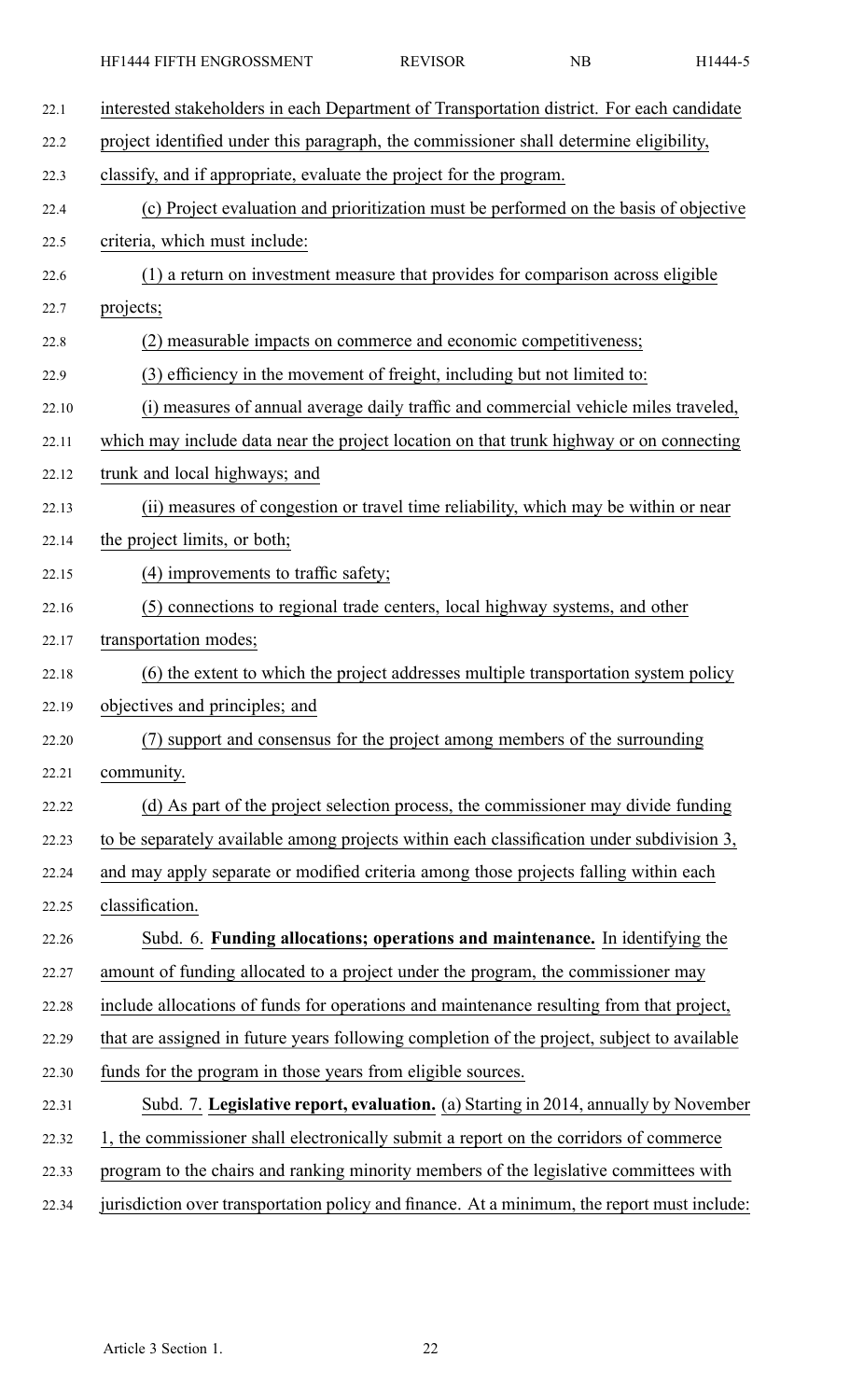- 23.1 (1) <sup>a</sup> summary of the program, including <sup>a</sup> review of the project selection process, 23.2 eligibility and criteria, funds expended in the previous selection cycle, and total funds 23.3 expended since program inception; 23.4 (2) <sup>a</sup> listing of projects funded under the program in the previous selection cycle, 23.5 including: 23.6 (i) project classification; 23.7 (ii) <sup>a</sup> breakdown of project costs and funding sources; 23.8 (iii) any future operating costs assigned under subdivision 6; and 23.9 (iv) <sup>a</sup> brief description that is comprehensible to <sup>a</sup> lay audience; 23.10 (3) <sup>a</sup> listing of candidate project recommendations required under subdivision 5, 23.11 paragraph (b), including project classification and disposition in the selection process; and 23.12 (4) any recommendations for changes to statutory requirements of the program. 23.13 (b) Starting in 2016, and in every even-numbered year thereafter, the commissioner 23.14 shall incorporate into the repor<sup>t</sup> the results of an independent evaluation of impacts and 23.15 effectiveness of the program. The evaluation must be performed by agency staff or <sup>a</sup> 23.16 consultant. The individual or individuals performing the evaluation must have experience 23.17 in program evaluation, but must not be regularly involved in the program's implementation.
- 23.18 **EFFECTIVE DATE.** This section is effective the day following final enactment.
- 23.19 Sec. 2. Minnesota Statutes 2012, section 161.20, subdivision 3, is amended to read: 23.20 Subd. 3. **Trunk highway fund appropriations.** The commissioner may expend 23.21 trunk highway funds only for trunk highway purposes. Payment of expenses related 23.22 to Bureau of Criminal Apprehension laboratory, Explore Minnesota Tourism kiosks, 23.23 Minnesota Safety Council, tort claims, driver education programs, Emergency Medical 23.24 Services Board, Mississippi River Parkway Commission, payments to MN.IT Services in 23.25 excess of actual costs incurred for trunk highway purposes, and personnel costs incurred 23.26 on behalf of the Governor's Office do not further <sup>a</sup> highway purpose and do not aid in the 23.27 construction, improvement, or maintenance of the highway system.
- 

23.28 Sec. 3. Minnesota Statutes 2012, section 161.53, is amended to read:

# 23.29 **161.53 RESEARCH ACTIVITIES.**

23.30 (a) The commissioner may set aside in each fiscal year up to two percen<sup>t</sup> of the total 23.31 amount of all funds appropriated to the commissioner other than county state-aid and 23.32 municipal state-aid highway funds for transportation research including public and private 23.33 research partnerships. The commissioner shall spend this money for (1) research to improve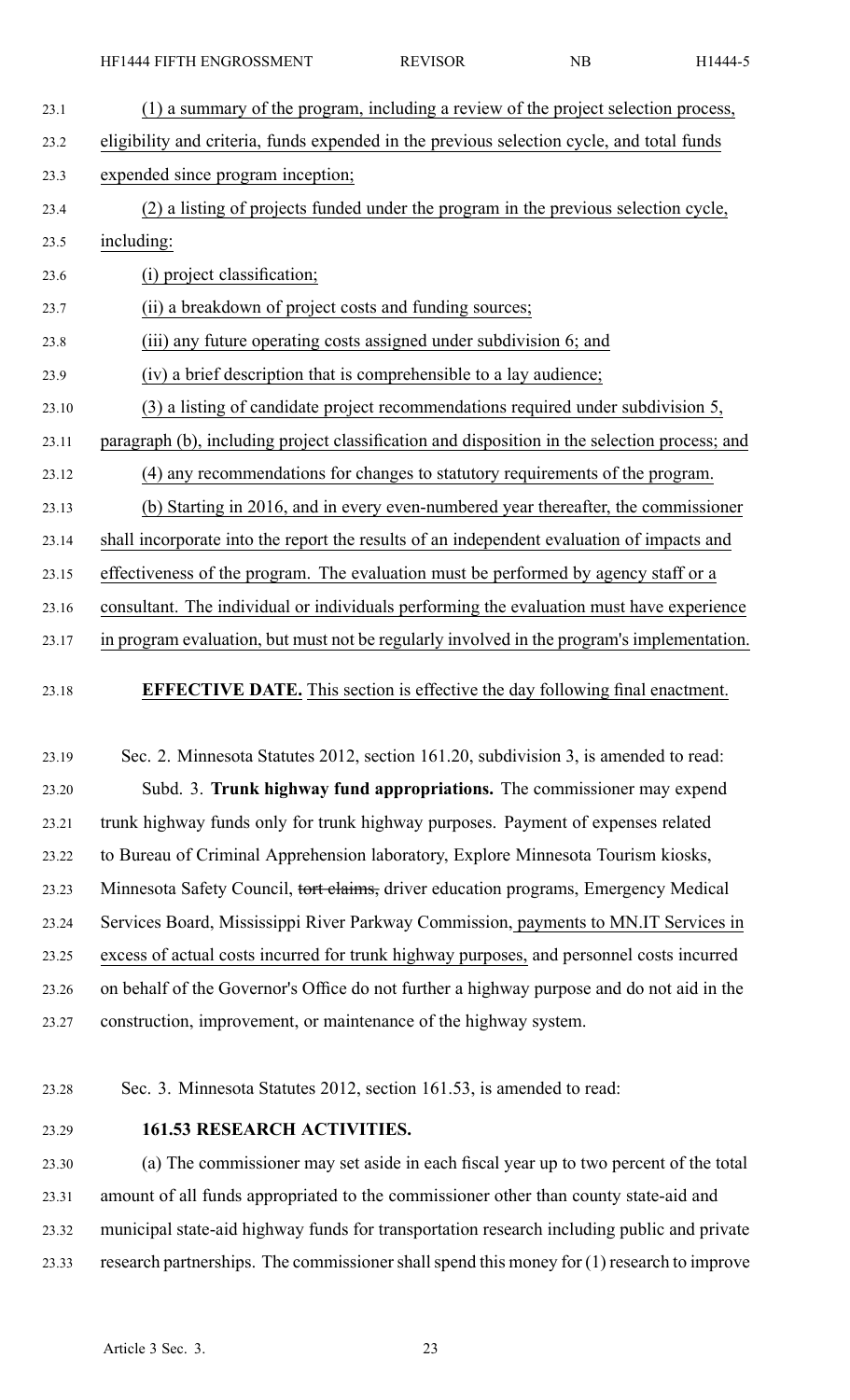24.1 the design, construction, maintenance, management, and environmental compatibility 24.2 of transportation systems, including research into and implementation of innovations 24.3 in bridge-monitoring technology and bridge inspection technology; bridge inspection 24.4 techniques and best practices; and the cost-effectiveness of deferred or lower cost highway 24.5 and bridge design and maintenance activities and their impacts on long-term trunk highway 24.6 costs and maintenance needs; (2) research on transportation policies that enhance energy 24.7 efficiency and economic development; (3) programs for implementing and monitoring 24.8 research results; and (4) development of transportation education and outreach activities. 24.9 (b) Of all funds appropriated to the commissioner other than state-aid funds, the 24.10 commissioner shall spend at least 0.1 percent, but not exceeding \$1,200,000 \$2,000,000 24.11 in any fiscal year, for research and related activities performed by the Center for 24.12 Transportation Studies of the University of Minnesota. The center shall establish <sup>a</sup> 24.13 technology transfer and training center for Minnesota transportation professionals. By 24.14 June 30, 2018, the center shall conduct research on transportation policy and economic 24.15 competitiveness, including, but not limited to, innovative transportation finance options 24.16 and economic development, transportation impacts of industry clusters and freight, and

24.17 transportation technology impacts on economic competitiveness.

24.18 Sec. 4. Minnesota Statutes 2012, section 163.051, is amended to read:

# 24.19 **163.051 METROPOLITAN COUNTY WHEELAGE TAX.**

24.20 Subdivision 1. **Tax authorized.** (a) Except as provided in paragraph (b) (c), the 24.21 board of commissioners of each metropolitan county is authorized to levy by resolution a 24.22 wheelage tax of \$5 for the year 1972 and each subsequent year thereafter by resolution 24.23 at the rate specified in paragraph (b), on each motor vehicle that is kept in such county 24.24 when not in operation and that is subject to annual registration and taxation under chapter 24.25 168. The board may provide by resolution for collection of the wheelage tax by county 24.26 officials or it may reques<sup>t</sup> that the tax be collected by the state registrar of motor vehicles, 24.27 and. The state registrar of motor vehicles shall collect such tax on behalf of the county if 24.28 requested, as provided in subdivision 2.

24.29 (b) The wheelage tax under this section is at the rate of:

- 24.30 (1) from January 1, 2014, through December 31, 2017, \$10 per year for each county 24.31 that authorizes the tax; and
- - 24.32 (2) on and after January 1, 2018, up to \$20 per year, in any increment of <sup>a</sup> whole 24.33 dollar, as specified by each county that authorizes the tax.
	- 24.34 (c) The following vehicles are exemp<sup>t</sup> from the wheelage tax:
	- 24.35 (1) motorcycles, as defined in section 169.011, subdivision 44;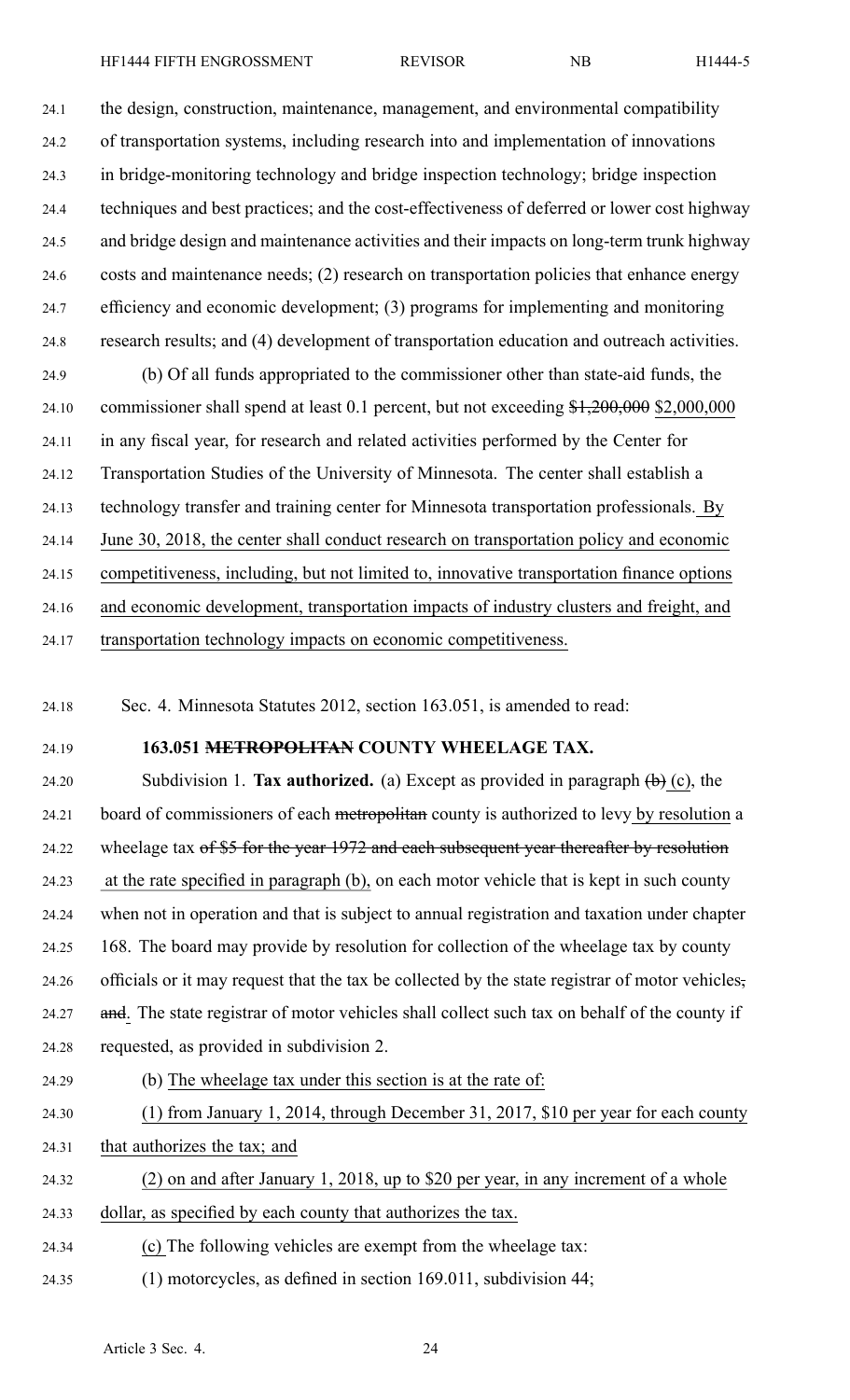- 25.1 (2) motorized bicycles, as defined in section 169.011, subdivision 45; and 25.2 (3) electric-assisted bicycles, as defined in section 169.011, subdivision 27; and 25.3 (4) (3) motorized foot scooters, as defined in section 169.011, subdivision 46. 25.4 (d) For any county that authorized the tax prior to the effective date of this section,
- 25.5 the wheelage tax continues at the rate provided under paragraph (b).

25.6 Subd. 2. **Collection by registrar of motor vehicles.** The wheelage tax levied by 25.7 any metropolitan county, if made collectible by the state registrar of motor vehicles, 25.8 shall be certified by the county auditor to the registrar not later than August 1 in the year 25.9 before the calendar year or years for which the tax is levied, and the registrar shall collect 25.10 such tax with the motor vehicle taxes on the affected vehicles for such year or years. 25.11 Every owner and every operator of such <sup>a</sup> motor vehicle shall furnish to the registrar all 25.12 information requested by the registrar. No state motor vehicle tax on any such motor 25.13 vehicle for any such year shall be received or deemed paid unless the applicable wheelage 25.14 tax is paid therewith. The proceeds of the wheelage tax levied by any metropolitan county, 25.15 less any amount retained by the registrar to pay costs of collection of the wheelage tax, 25.16 shall be paid to the commissioner of managemen<sup>t</sup> and budget and deposited in the state 25.17 treasury to the credit of the county wheelage tax fund of each metropolitan county.

25.18 Subd. 2a. **Tax proceeds deposited; costs of collection; appropriation.** 25.19 Notwithstanding the provisions of any other law, the state registrar of motor vehicles shall 25.20 deposit the proceeds of the wheelage tax imposed by subdivision 2, to the credit of the 25.21 county wheelage tax fund account of each metropolitan county. The amount necessary to 25.22 pay the costs of collection of said tax is appropriated from the county wheelage tax fund 25.23 account of each metropolitan county to the state registrar of motor vehicles.

25.24 Subd. 3. **Distribution to metropolitan county; appropriation.** On or before 25.25 April 1 in 1972 and each subsequent year, the commissioner of managemen<sup>t</sup> and budget 25.26 On <sup>a</sup> monthly basis, the registrar of motor vehicles shall issue <sup>a</sup> warrant in favor of the 25.27 treasurer of each metropolitan county for which the registrar has collected a wheelage tax 25.28 in the amount of such tax then on hand in the county wheelage tax fund account. There 25.29 is hereby appropriated from the county wheelage tax fund account each year, to each 25.30 metropolitan county entitled to payments authorized by this section, sufficient moneys 25.31 to make such payments.

25.32 Subd. 4. **Use of tax.** The treasurer of each metropolitan county receiving moneys 25.33 payments under subdivision 3 shall deposit such moneys payments in the county road and 25.34 bridge fund. The moneys shall be used for purposes authorized by law which are highway 25.35 purposes within the meaning of the Minnesota Constitution, article 14.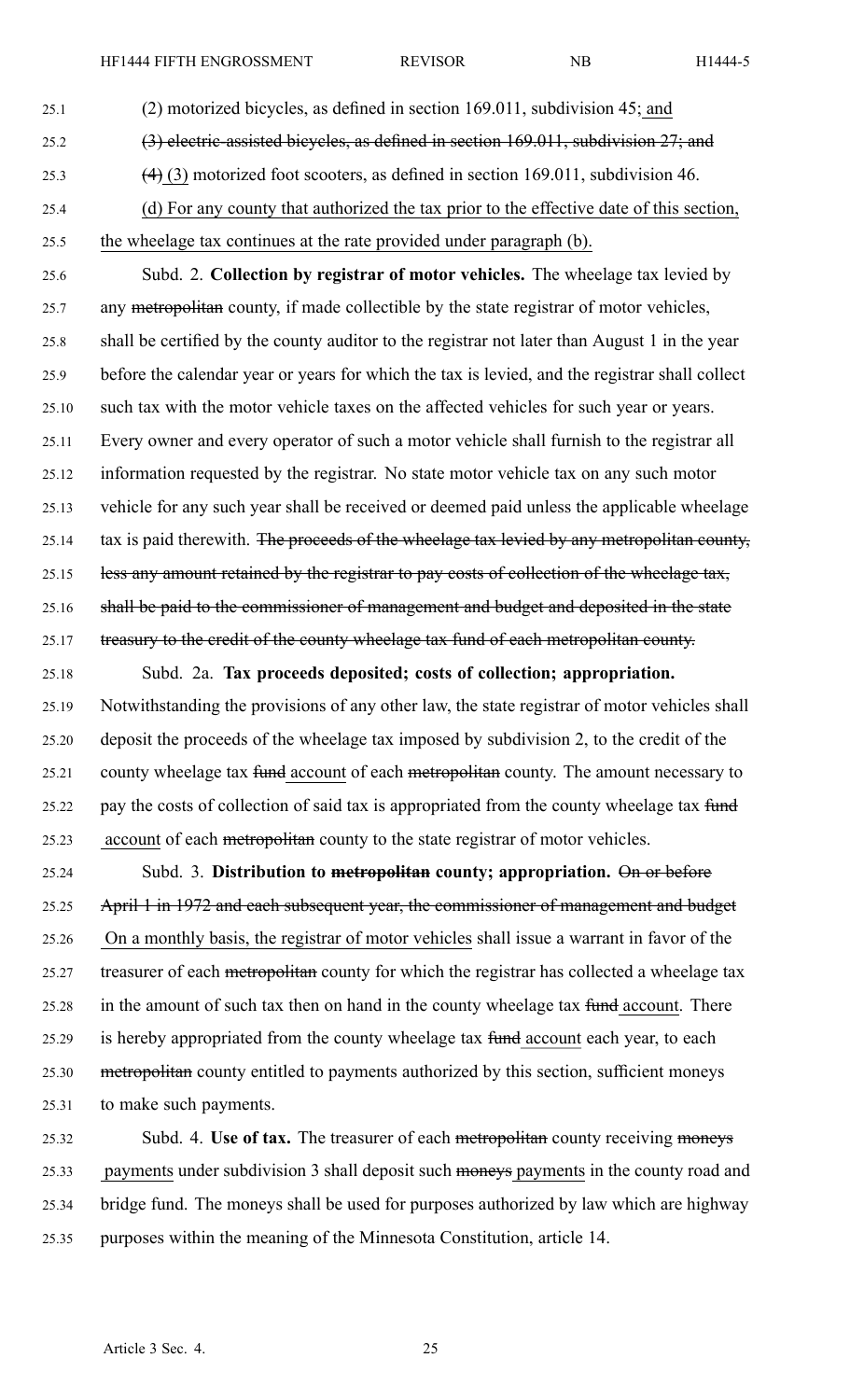26.1 Subd. 6. **Metropolitan county defined.** "Metropolitan county" means any of the 26.2 counties of Anoka, Carver, Dakota, Hennepin, Ramsey, Scott, and Washington.

26.3 Subd. 7. **Offenses; penalties; application of other laws.** (a) Any owner or operator 26.4 of a motor vehicle who shall willfully give gives any false information relative to the tax 26.5 herein authorized by this section to the registrar of motor vehicles or any metropolitan 26.6 county, or who shall willfully fail or refuse fails or refuses to furnish any such information, 26.7 shall be is guilty of a misdemeanor.

26.8 (b) Except as otherwise herein provided in this section, the collection and paymen<sup>t</sup> 26.9 of a wheelage tax and all matters relating thereto shall be are subject to all provisions of 26.10 law relating to collection and paymen<sup>t</sup> of motor vehicle taxes so far as applicable.

# 26.11 **EFFECTIVE DATE.** This section is effective the day following final enactment 26.12 and applies to <sup>a</sup> registration period under Minnesota Statutes, chapter 168, starting on 26.13 or after January 1, 2014.

26.14 Sec. 5. Minnesota Statutes 2012, section 168A.01, subdivision 6a, is amended to read: 26.15 Subd. 6a. **High-value vehicle.** "High-value vehicle" means <sup>a</sup> vehicle that had an 26.16 actual cash value in excess of \$5,000 \$9,000 before being damaged, or a vehicle with a 26.17 manufacturer's rating of over 26,000 pounds gross vehicle weight that is not <sup>a</sup> late-model 26.18 vehicle.

26.19 Sec. 6. Minnesota Statutes 2012, section 168A.29, subdivision 1, is amended to read: 26.20 Subdivision 1. **Amounts.** (a) The department must be paid the following fees: 26.21 (1) for filing an application for and the issuance of an original certificate of title,

26.22 the sum of:

26.23 (i) until December 31, 2016, \$6.25 of which \$3.25 must be paid into the vehicle 26.24 services operating account of the special revenue fund under section 299A.705; until 26.25 June 30, 2012, a surcharge of \$1.75 must be added to the fee and credited to the driver 26.26 and vehicle services technology account;, and from July 1, 2012, to June 30, 2016, a 26.27 surcharge of \$1 must be added to the fee and credited to the driver and vehicle services 26.28 technology account; and

26.29 (ii) on and after January 1, 2017, \$8.25 of which \$4.15 must be paid into the vehicle 26.30 services operating account;

26.31 (2) for each security interest when first noted upon <sup>a</sup> certificate of title, including the 26.32 concurrent notation of any assignment thereof and its subsequent release or satisfaction, 26.33 the sum of \$2, excep<sup>t</sup> that no fee is due for <sup>a</sup> security interest filed by <sup>a</sup> public authority 26.34 under section 168A.05, subdivision 8;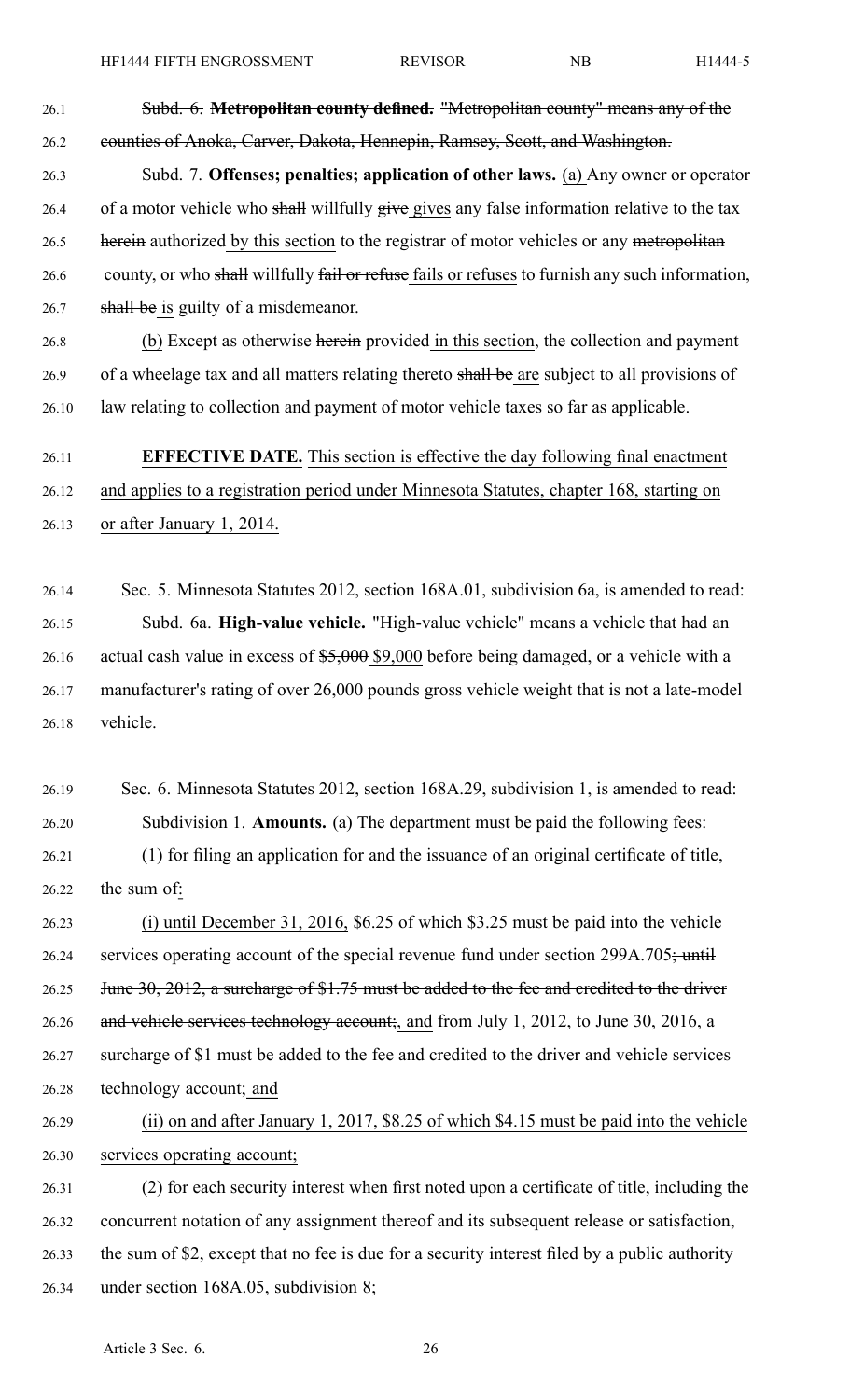27.1 (3) until December 31, 2016, for the transfer of the interest of an owner and the 27.2 issuance of <sup>a</sup> new certificate of title, the sum of \$5.50 of which \$2.50 must be paid into the 27.3 vehicle services operating account of the special revenue fund under section 299A.705; 27.4 until June 30, 2012, a surcharge of \$1.75 must be added to the fee and credited to the 27.5 driver and vehicle services technology account;, and from July 1, 2012, to June 30, 2016, 27.6 <sup>a</sup> surcharge of \$1 must be added to the fee and credited to the driver and vehicle services 27.7 technology account;

27.8 (4) for each assignment of <sup>a</sup> security interest when first noted on <sup>a</sup> certificate of title, 27.9 unless noted concurrently with the security interest, the sum of \$1; and

27.10 (5) for issuing <sup>a</sup> duplicate certificate of title, the sum of \$7.25 of which \$3.25 must 27.11 be paid into the vehicle services operating account of the special revenue fund under 27.12 section 299A.705; until June 30, 2012, a surcharge of \$1.75 must be added to the fee 27.13 and credited to the driver and vehicle services technology account; from July 1, 2012, 27.14 to June 30, 2016, <sup>a</sup> surcharge of \$1 must be added to the fee and credited to the driver 27.15 and vehicle services technology account.

- 27.16 (b) After June  $30, 1994$ , In addition to each of the fees the fee required under 27.17 paragraph (a), elauses clause (1) and  $(3)$ , the department must be paid \$3.50. The additional 27.18 \$3.50 fee collected under this paragraph must be deposited in the special revenue fund and 27.19 credited to the public safety motor vehicle account established in section 299A.70.
- 27.20 Sec. 7. Minnesota Statutes 2012, section 169A.37, subdivision 1, is amended to read: 27.21 Subdivision 1. **Crime described.** It is <sup>a</sup> crime for <sup>a</sup> person:
- 27.22 (1) to fail to comply with an impoundment order under section 169A.60 27.23 (administrative plate impoundment);
- 

27.24 (2) to file <sup>a</sup> false statement under section 169A.60, subdivision 7, 8, or 14;

- 27.25 (3) to operate <sup>a</sup> self-propelled motor vehicle on <sup>a</sup> street or highway when the vehicle 27.26 is subject to an impoundment order issued under section 169A.60, unless specially coded 27.27 plates have been issued for the vehicle pursuan<sup>t</sup> to section 169A.60, subdivision 13;
- 27.28 (4) to fail to notify the commissioner of the impoundment order when requesting 27.29 new plates;
- 27.30 (5) who is subject to <sup>a</sup> plate impoundment order under section 169A.60, to drive,
- 27.31 operate, or be in control of any motor vehicle during the impoundment period, unless the
- 27.32 vehicle is employer-owned and is not required to be equipped with an ignition interlock
- 27.33 device pursuan<sup>t</sup> to section 70 of 2013 S.F. No. 1270, if enacted, or section 171.306,
- 27.34 subdivision 4, paragraph (b), or has specially coded plates issued pursuan<sup>t</sup> to section
- 27.35 169A.60, subdivision 13, and the person is validly licensed to drive; or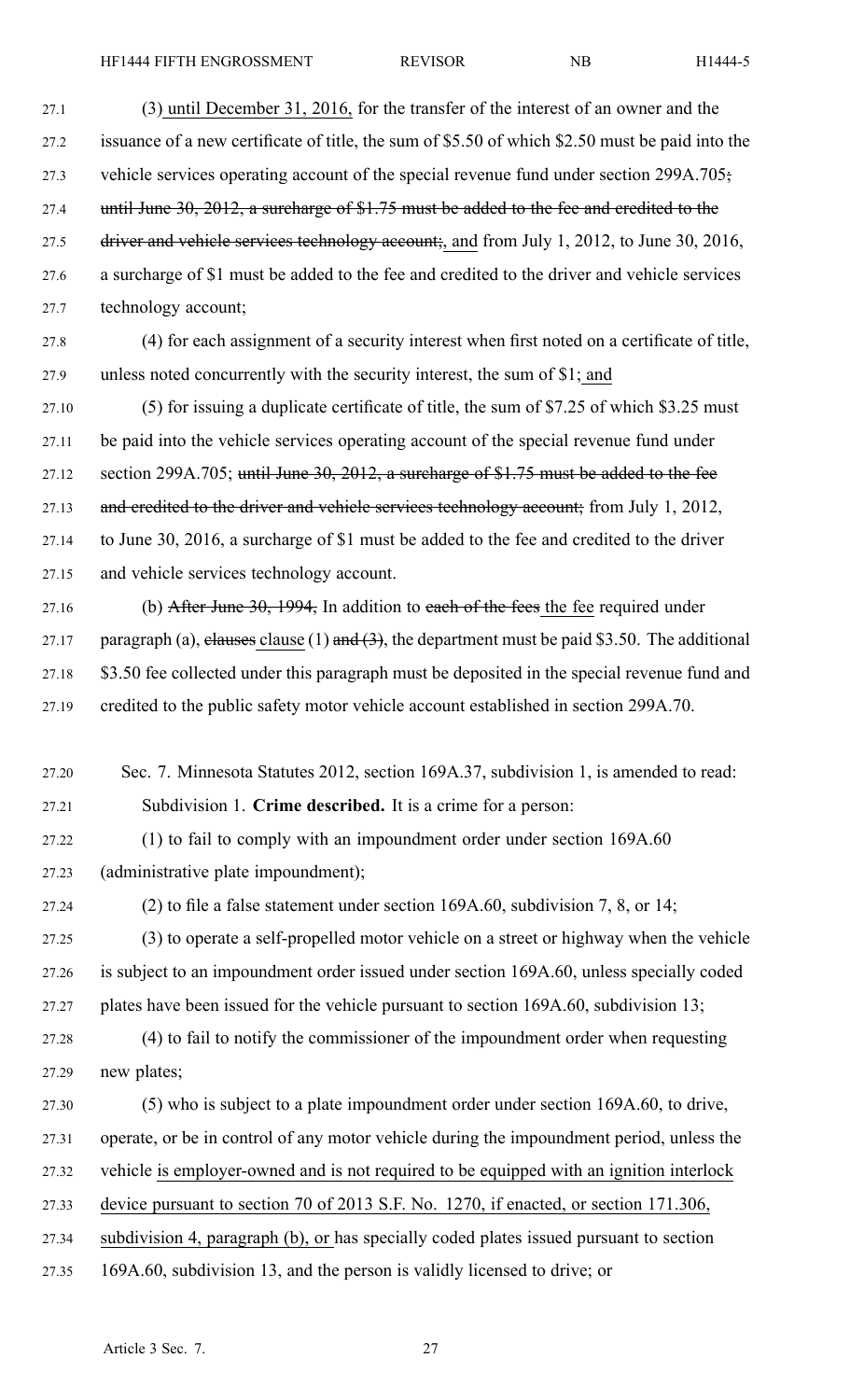28.1 (6) who is the transferee of <sup>a</sup> motor vehicle and who has signed <sup>a</sup> sworn statement 28.2 under section 169A.60, subdivision 14, to allow the previously registered owner to drive, 28.3 operate, or be in control of the vehicle during the impoundment period. 28.4 **EFFECTIVE DATE.** This section is effective the day following final enactment. 28.5 Sec. 8. Minnesota Statutes 2012, section 169A.51, subdivision 2, is amended to read: 28.6 Subd. 2. **Implied consent advisory.** (a) Subject to paragraph (b), at the time <sup>a</sup> test is 28.7 requested, the person must be informed: 28.8 (1) that Minnesota law requires the person to take <sup>a</sup> test: 28.9 (i) to determine if the person is under the influence of alcohol, controlled substances, 28.10 or hazardous substances; 28.11 (ii) to determine the presence of <sup>a</sup> controlled substance listed in Schedule I or II or 28.12 metabolite, other than marijuana or tetrahydrocannabinols; and 28.13 (iii) if the motor vehicle was <sup>a</sup> commercial motor vehicle, to determine the presence 28.14 of alcohol; 28.15 (2) that refusal to take <sup>a</sup> test is <sup>a</sup> crime; 28.16 (3) if the peace officer has probable cause to believe the person has violated the 28.17 criminal vehicular homicide and injury laws, that <sup>a</sup> test will be taken with or without 28.18 the person's consent; and 28.19 (4) that the person has the right to consult with an attorney, but that this right is 28.20 limited to the extent that it cannot unreasonably delay administration of the test. 28.21 (b) A peace officer who is not pursuing an implied consent revocation is not required 28.22 to give the advisory described in paragraph (a) to <sup>a</sup> person whom the officer has probable 28.23 cause to believe has violated section 609.21, subdivision 1, clause  $(2)$ ,  $(3)$ ,  $(4)$ ,  $(5)$ , or  $(6)$ 28.24 (criminal vehicular operation DWI-related provisions). 28.25 **EFFECTIVE DATE.** This section is effective July 1, 2014, and applies to crimes 28.26 committed on or after that date. 28.27 Sec. 9. Minnesota Statutes 2012, section 169A.55, is amended by adding <sup>a</sup> subdivision 28.28 to read: 28.29 Subd. 5. **Reinstatement of driving privileges; certain criminal vehicular** 28.30 **operation offenses.** A person whose driver's license has been revoked under section 28.31 171.17, subdivision 1, paragraph (a), clause (1) (revocation, criminal vehicular operation), 28.32 or suspended under section 171.187 (suspension, criminal vehicular operation), for <sup>a</sup> 28.33 violation of section 609.21, subdivision 1, clause (2), item (i) or (iii), (3), or (4) (criminal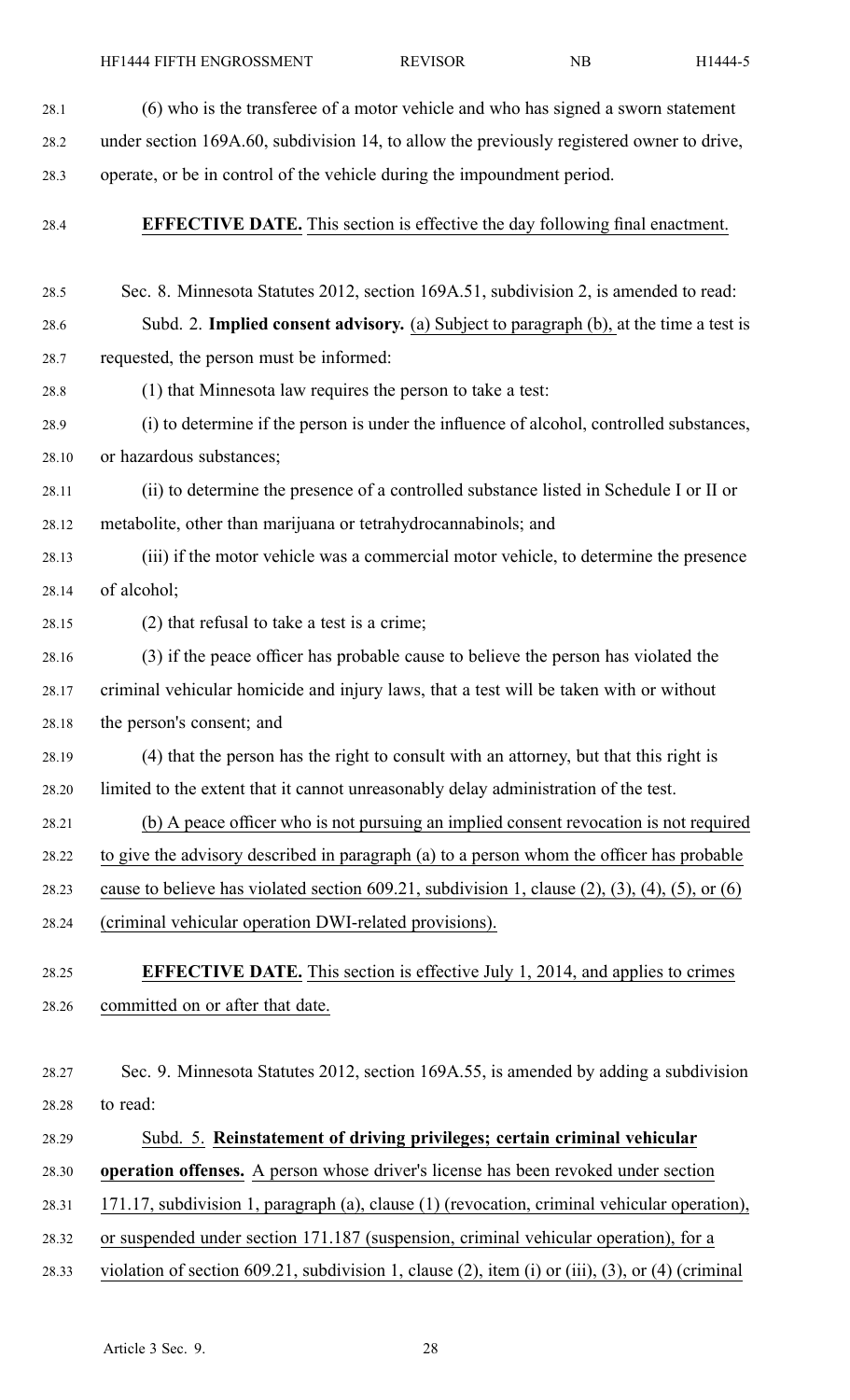| 29.1  | vehicular operation alcohol-related provisions), resulting in bodily harm, substantial bodily   |
|-------|-------------------------------------------------------------------------------------------------|
| 29.2  | harm, or great bodily harm, shall not be eligible for reinstatement of driving privileges until |
| 29.3  | the person has submitted to the commissioner verification of the use of ignition interlock      |
| 29.4  | for the applicable time period specified in those sections. To be eligible for reinstatement    |
| 29.5  | under this subdivision, a person shall utilize an ignition interlock device that meets the      |
| 29.6  | performance standards and certification requirements under subdivision 4, paragraph (c).        |
| 29.7  | <b>EFFECTIVE DATE.</b> This section is effective July 1, 2014, and applies to crimes            |
| 29.8  | committed on or after that date.                                                                |
| 29.9  | Sec. 10. Minnesota Statutes 2012, section 171.05, subdivision 2, is amended to read:            |
| 29.10 | Subd. 2. Person less than 18 years of age. (a) Notwithstanding any provision                    |
| 29.11 | in subdivision 1 to the contrary, the department may issue an instruction permit to an          |
| 29.12 | applicant who is 15, 16, or 17 years of age and who:                                            |
| 29.13 | (1) has completed a course of driver education in another state, has a previously               |
| 29.14 | issued valid license from another state, or is enrolled in either:                              |
| 29.15 | (i) a public, private, or commercial driver education program that is approved by               |
| 29.16 | the commissioner of public safety and that includes classroom and behind-the-wheel              |
| 29.17 | training; or                                                                                    |
| 29.18 | (ii) an approved behind-the-wheel driver education program when the student is                  |
| 29.19 | receiving full-time instruction in a home school within the meaning of sections 120A.22         |
| 29.20 | and 120A.24, the student is working toward a homeschool diploma, the student is taking          |
| 29.21 | home-classroom driver training with classroom materials approved by the commissioner            |
| 29.22 | of public safety, and the student's parent has certified the student's homeschool and           |
| 29.23 | home-classroom driver training status on the form approved by the commissioner;                 |
| 29.24 | (2) has completed the classroom phase of instruction in the driver education program            |
| 29.25 | or has completed 15 hours of classroom instruction in a program that presents classroom         |
| 29.26 | and behind-the-wheel instruction concurrently;                                                  |
| 29.27 | (3) has passed a test of the applicant's eyesight;                                              |
| 29.28 | (4) has passed a department-administered test of the applicant's knowledge of traffic           |
| 29.29 | laws;                                                                                           |
| 29.30 | (5) has completed the required application, which must be approved by (i) either                |
| 29.31 | parent when both reside in the same household as the minor applicant or, if otherwise,          |
| 29.32 | then (ii) the parent or spouse of the parent having custody or, in the event there is no        |
|       |                                                                                                 |

29.34 is living or, if items (i) to (iii) do not apply, then (iv) the guardian having custody of the

29.33 court order for custody, then (iii) the paren<sup>t</sup> or spouse of the paren<sup>t</sup> with whom the minor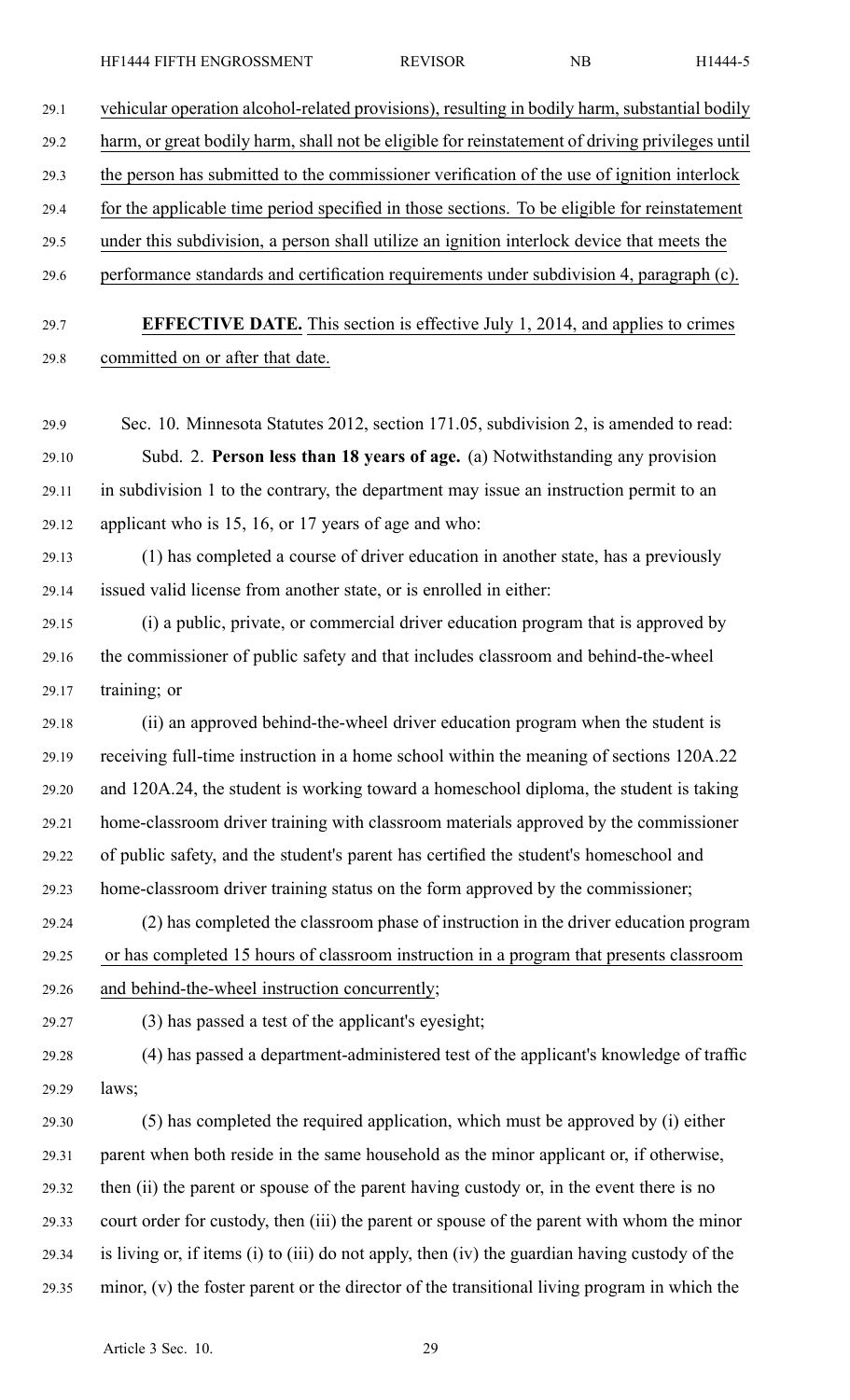30.1 child resides or, in the event <sup>a</sup> person under the age of 18 has no living father, mother, 30.2 or guardian, or is married or otherwise legally emancipated, then (vi) the applicant's 30.3 adult spouse, adult close family member, or adult employer; provided, that the approval 30.4 required by this clause contains <sup>a</sup> verification of the age of the applicant and the identity of 30.5 the parent, guardian, adult spouse, adult close family member, or adult employer; and 30.6 (6) has paid the fee all fees required in section 171.06, subdivision 2. 30.7 (b) For the purposes of determining compliance with the certification of paragraph 30.8 (a), clause (1), item (ii), the commissioner may reques<sup>t</sup> verification of <sup>a</sup> student's 30.9 homeschool status from the superintendent of the school district in which the student 30.10 resides and the superintendent shall provide that verification.

30.11 (c) The instruction permit is valid for two years from the date of application and 30.12 may be renewed upon paymen<sup>t</sup> of <sup>a</sup> fee equal to the fee for issuance of an instruction 30.13 permit under section 171.06, subdivision 2.

30.14 (d) The commissioner of public safety shall adopt rules to carry out the provisions 30.15 of this section. The rules adopted under this section are exemp<sup>t</sup> from the rulemaking 30.16 provisions of chapter 14. The rules are subject to section 14.386, excep<sup>t</sup> that section 30.17 14.386, paragraph (b), does not apply.

30.18 **EFFECTIVE DATE.** Paragraph (a) is effective June 1, 2014. Paragraph (d) is 30.19 effective the day following final enactment.

30.20 Sec. 11. Minnesota Statutes 2012, section 171.061, subdivision 4, is amended to read: 30.21 Subd. 4. **Fee; equipment.** (a) The agen<sup>t</sup> may charge and retain <sup>a</sup> filing fee of \$5 \$8 30.22 for each application. Except as provided in paragraph (c), the fee shall cover all expenses 30.23 involved in receiving, accepting, or forwarding to the department the applications and 30.24 fees required under sections 171.02, subdivision 3; 171.06, subdivisions 2 and 2a; and 30.25 171.07, subdivisions 3 and 3a.

30.26 (b) The statutory fees and the filing fees imposed under paragraph (a) may be paid 30.27 by credit card or debit card. The driver's license agen<sup>t</sup> may collect <sup>a</sup> convenience fee on 30.28 the statutory fees and filing fees not greater than the cost of processing <sup>a</sup> credit card or 30.29 debit card transaction. The convenience fee must be used to pay the cost of processing 30.30 credit card and debit card transactions. The commissioner shall adopt rules to administer 30.31 this paragraph using the exemp<sup>t</sup> procedures of section 14.386, excep<sup>t</sup> that section 14.386, 30.32 paragraph (b), does not apply.

30.33 (c) The department shall maintain the photo identification equipment for all 30.34 agents appointed as of January 1, 2000. Upon the retirement, resignation, death, or 30.35 discontinuance of an existing agent, and if <sup>a</sup> new agen<sup>t</sup> is appointed in an existing office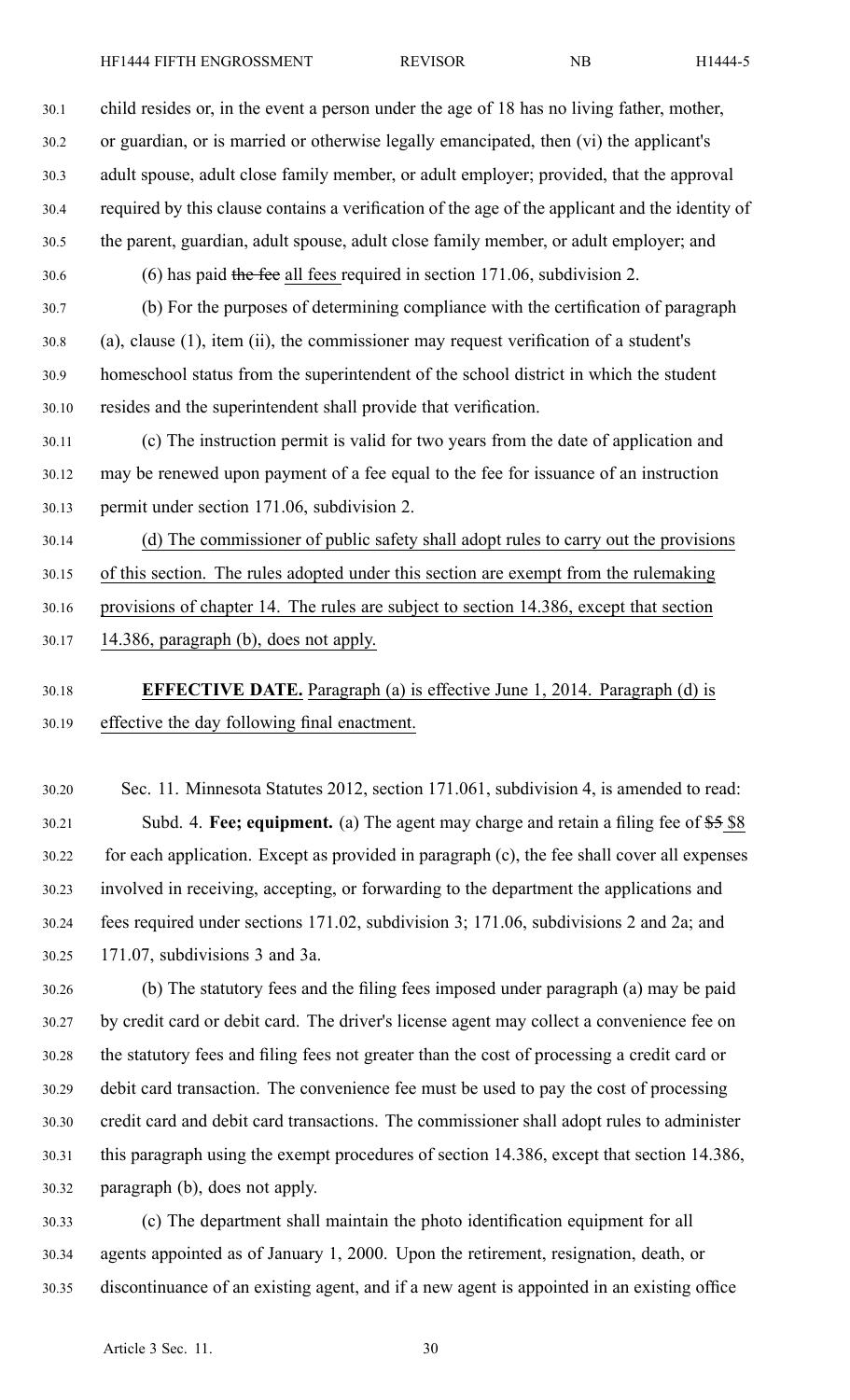31.1 pursuan<sup>t</sup> to Minnesota Rules, chapter 7404, and notwithstanding the above or Minnesota 31.2 Rules, par<sup>t</sup> 7404.0400, the department shall provide and maintain photo identification 31.3 equipment without additional cost to <sup>a</sup> newly appointed agen<sup>t</sup> in that office if the office 31.4 was provided the equipment by the department before January 1, 2000. All photo 31.5 identification equipment must be compatible with standards established by the department. 31.6 (d) A filing fee retained by the agen<sup>t</sup> employed by <sup>a</sup> county board must be paid into 31.7 the county treasury and credited to the general revenue fund of the county. An agen<sup>t</sup> who 31.8 is not an employee of the county shall retain the filing fee in lieu of county employment 31.9 or salary and is considered an independent contractor for pension purposes, coverage 31.10 under the Minnesota State Retirement System, or membership in the Public Employees 31.11 Retirement Association. 31.12 (e) Before the end of the first working day following the final day of the reporting 31.13 period established by the department, the agen<sup>t</sup> must forward to the department all 31.14 applications and fees collected during the reporting period excep<sup>t</sup> as provided in paragraph 31.15 (d). 31.16 **EFFECTIVE DATE.** This section is effective January 1, 2014. 31.17 Sec. 12. Minnesota Statutes 2012, section 171.17, is amended by adding <sup>a</sup> subdivision 31.18 to read: 31.19 Subd. 4. **Criminal vehicular operation; revocation periods.** (a) As used in this 31.20 subdivision, "qualified prior impaired driving incident" has the meaning given in section 31.21 169A.03, subdivision 22. 31.22 (b) Upon receiving <sup>a</sup> record of <sup>a</sup> conviction for <sup>a</sup> violation of section 609.21, 31.23 subdivision 1, clause (2), (3), (4), (5), or (6), the commissioner shall revoke the driver's 31.24 license or driving privileges of <sup>a</sup> person as follows: 31.25 (1) not less than ten years if the violation resulted in grea<sup>t</sup> bodily harm or death to 31.26 another and the person has two or more qualified prior impaired driving incidents within 31.27 the pas<sup>t</sup> ten years or three or more qualified prior impaired driving incidents, and with 31.28 denial under section 171.04, subdivision 1, clause (10), until rehabilitation is established 31.29 according to standards established by the commissioner; 31.30 (2) not less than eight years if the violation resulted in grea<sup>t</sup> bodily harm or death 31.31 to another and the person has <sup>a</sup> qualified prior impaired driving incident within the pas<sup>t</sup>

31.32 ten years;

31.33 (3) not less than six years if the violation resulted in grea<sup>t</sup> bodily harm or death

31.34 to another;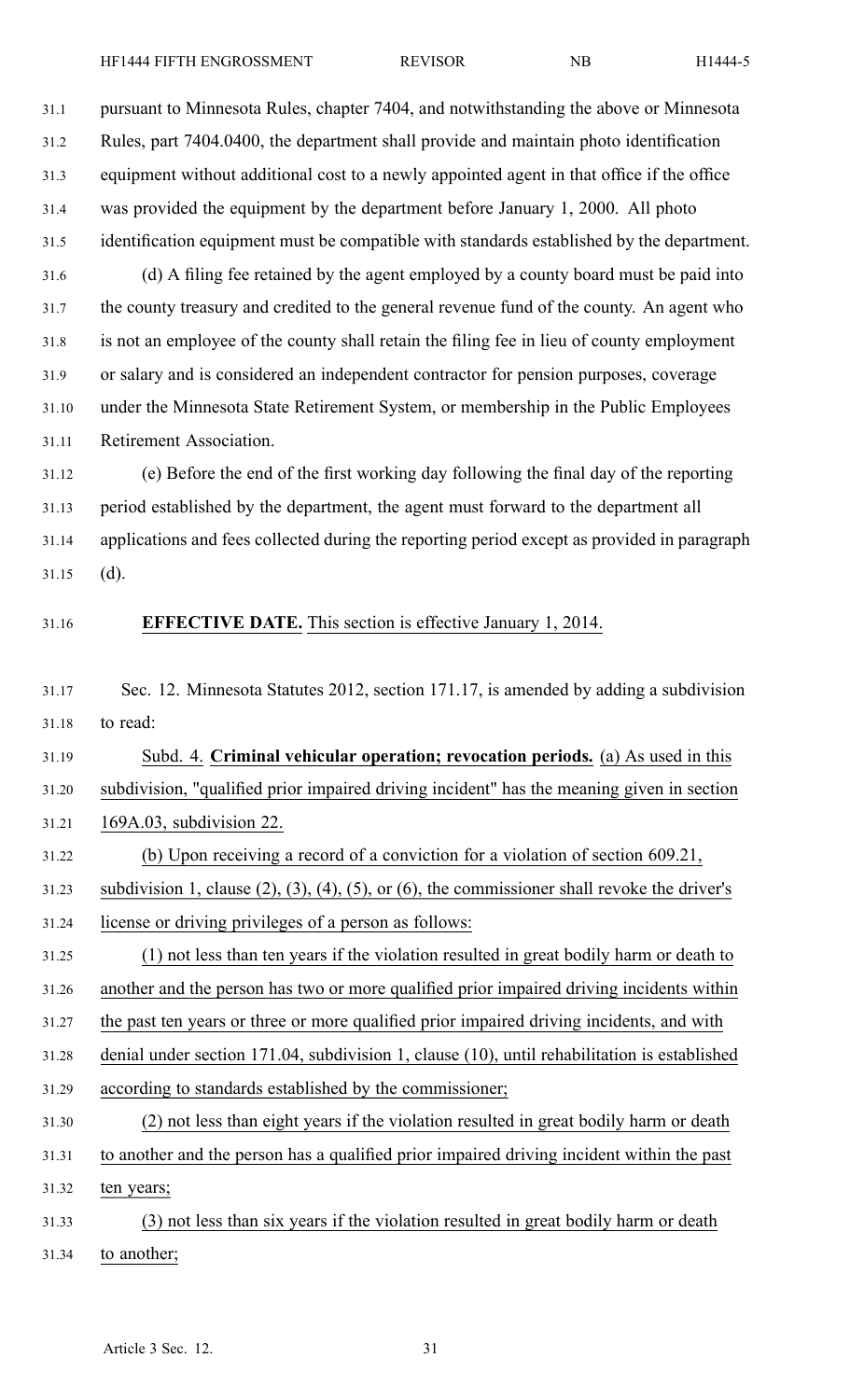| 32.1  | (4) not less than six years if the violation resulted in bodily harm or substantial bodily      |
|-------|-------------------------------------------------------------------------------------------------|
| 32.2  | harm to another and the person has two or more qualified prior impaired driving incidents       |
| 32.3  | within the past ten years or three or more qualified prior impaired driving incidents,          |
| 32.4  | and with denial under section $171.04$ , subdivision 1, clause $(10)$ , until rehabilitation is |
| 32.5  | established according to standards established by the commissioner;                             |
| 32.6  | (5) not less than four years if the violation resulted in bodily harm or substantial            |
| 32.7  | bodily harm to another and the person has a qualified prior impaired driving incident           |
| 32.8  | within the past ten years; or                                                                   |
| 32.9  | (6) not less than two years if the violation resulted in bodily harm or substantial             |
| 32.10 | bodily harm to another.                                                                         |
| 32.11 | (c) Section 169A.09 applies when determining the number of qualified prior                      |
| 32.12 | impaired driving incidents under this subdivision.                                              |
| 32.13 | <b>EFFECTIVE DATE.</b> This section is effective July 1, 2014, and applies to crimes            |
| 32.14 | committed on or after that date.                                                                |
|       |                                                                                                 |
| 32.15 | Sec. 13. [171.187] SUSPENSION; CRIMINAL VEHICULAR OPERATION                                     |
| 32.16 | AND MANSLAUGHTER.                                                                               |
| 32.17 | Subdivision 1. Suspension required. The commissioner shall suspend the driver's                 |
| 32.18 | license of a person:                                                                            |
| 32.19 | (1) for whom a peace officer has made the certification described in section 629.344            |
| 32.20 | that probable cause exists to believe that the person violated section 609.21, subdivision 1,   |
| 32.21 | clause $(2)$ , $(3)$ , $(4)$ , $(5)$ , or $(6)$ ; or                                            |
| 32.22 | (2) who has been formally charged with a violation of section 609.20, 609.205, or               |
| 32.23 | 609.21, resulting from the operation of a motor vehicle.                                        |
| 32.24 | Subd. 2. Suspension period. A suspension under this section continues until:                    |
| 32.25 | (1) the conviction, acquittal, or dismissal of the underlying crime that resulted in            |
| 32.26 | the suspension; or                                                                              |
| 32.27 | (2) the commissioner, acting under subdivision 4, orders the termination of the                 |
| 32.28 | suspension.                                                                                     |
| 32.29 | Subd. 3. Credit. If a person whose driver's license was suspended under subdivision             |
| 32.30 | 1 is later convicted of the underlying offense that resulted in the suspension and the          |
| 32.31 | commissioner revokes the person's license, the commissioner shall credit the time accrued       |
| 32.32 | under the suspension period toward the revocation period imposed under section 171.17,          |
| 32.33 | subdivision 4, or for violations of section 609.20, 609.205, or 609.21, subdivision 1,          |
| 32.34 | clause $(1)$ , $(7)$ , or $(8)$ .                                                               |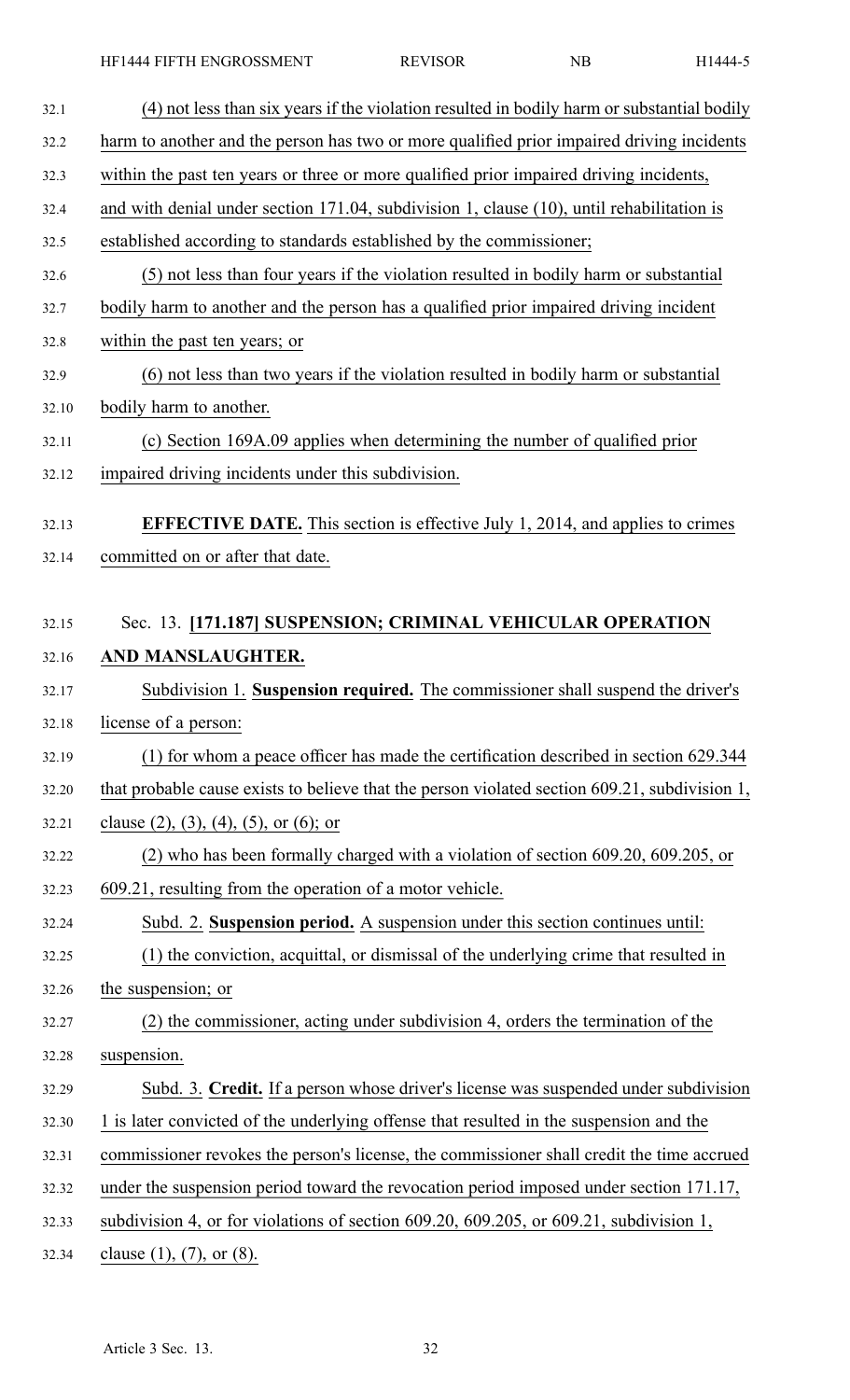| 33.1  | Subd. 4. Administrative review of license suspension. (a) At any time during                      |
|-------|---------------------------------------------------------------------------------------------------|
| 33.2  | which a person's driver's license is suspended under this section, the person may request in      |
| 33.3  | writing a review of the suspension by the commissioner. Upon receiving a request, the             |
| 33.4  | commissioner or the commissioner's designee shall review the order of suspension, the             |
| 33.5  | evidence upon which the order was based, and any other material information brought               |
| 33.6  | to the attention of the commissioner, and determine whether sufficient cause exists to            |
| 33.7  | sustain the order. Within 15 days of receiving the request, the commissioner shall report in      |
| 33.8  | writing the results of the review. The review provided in this subdivision is not subject to      |
| 33.9  | the contested case provisions in chapter 14.                                                      |
| 33.10 | (b) In addition to any other reason provided for in this subdivision, a person may                |
| 33.11 | request a review of the suspension by the commissioner if the suspension has been in place        |
| 33.12 | for at least three months and the person has not been indicted or formally charged with the       |
| 33.13 | underlying crime that resulted in the license suspension.                                         |
| 33.14 | <b>EFFECTIVE DATE.</b> This section is effective July 1, 2014, and applies to crimes              |
| 33.15 | committed on or after that date.                                                                  |
|       |                                                                                                   |
| 33.16 | Sec. 14. Minnesota Statutes 2012, section 171.30, subdivision 1, is amended to read:              |
| 33.17 | Subdivision 1. Conditions of issuance. (a) The commissioner may issue a limited                   |
| 33.18 | license to the driver under the conditions in paragraph (b) in any case where a person's          |
| 33.19 | license has been:                                                                                 |
| 33.20 | (1) suspended under section 171.18, 171.173, $\theta$ = 171.186, or 171.187;                      |
| 33.21 | (2) revoked, canceled, or denied under section:                                                   |
| 33.22 | $(i)$ 169.792;                                                                                    |
| 33.23 | $(ii)$ 169.797;                                                                                   |
| 33.24 | $(iii)$ 169A.52:                                                                                  |
| 33.25 | (A) subdivision 3, paragraph (a), clause $(1)$ or $(2)$ ;                                         |
| 33.26 | (B) subdivision 3, paragraph (a), clause $(4)$ , $(5)$ , or $(6)$ , if in compliance with section |
| 33.27 | 171.306;                                                                                          |
| 33.28 | (C) subdivision 4, paragraph (a), clause $(1)$ or $(2)$ , if the test results indicate an         |
| 33.29 | alcohol concentration of less than twice the legal limit;                                         |
| 33.30 | (D) subdivision 4, paragraph (a), clause $(4)$ , $(5)$ , or $(6)$ , if in compliance with section |
| 33.31 | 171.306;                                                                                          |
| 33.32 | $(iv)$ 171.17; or                                                                                 |
| 33.33 | (v) $171.172$ ; or                                                                                |
|       |                                                                                                   |

33.34 (3) revoked, canceled, or denied under section 169A.54: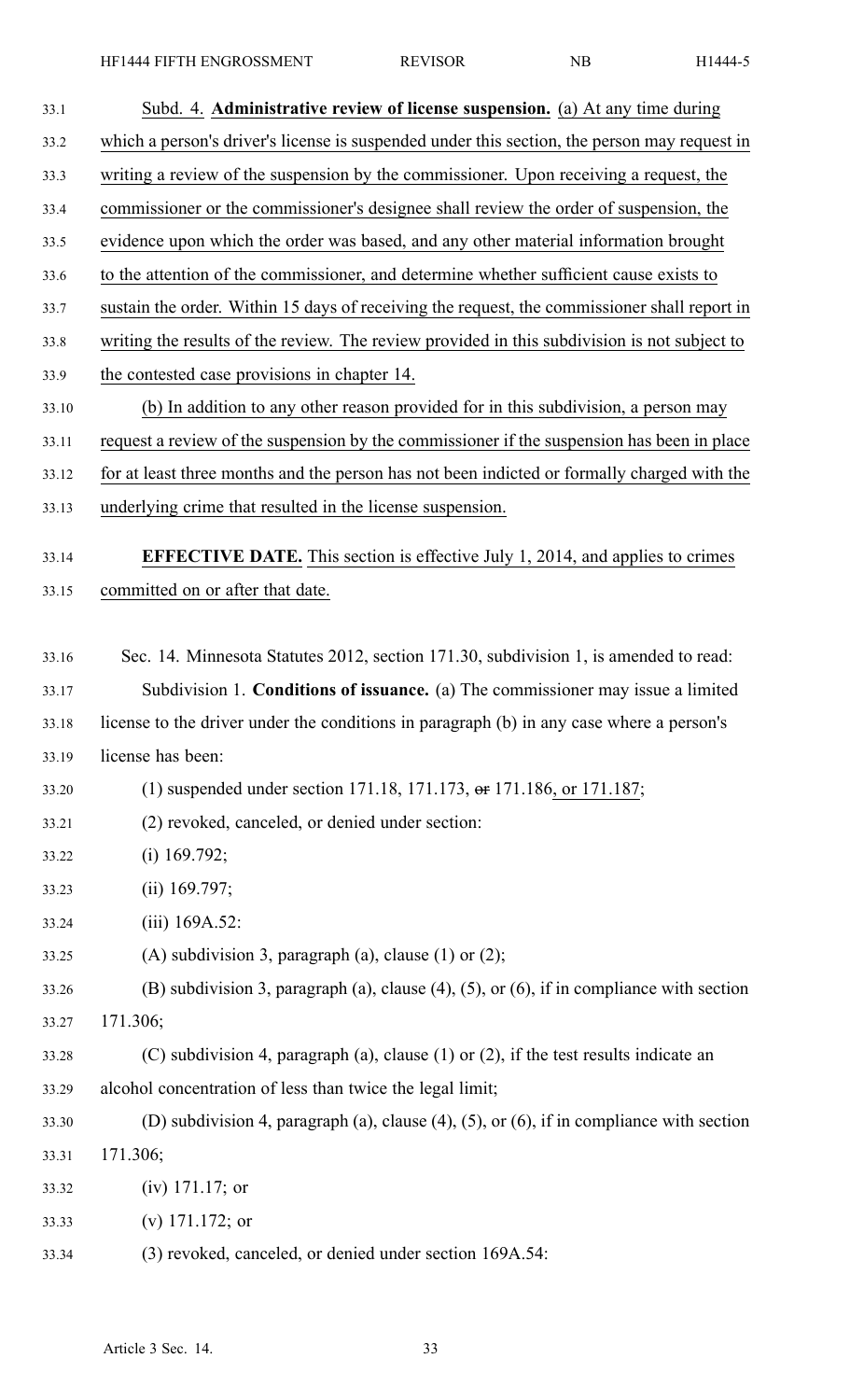| 34.1  | $(i)$ subdivision 1, clause $(1)$ , if the test results indicate an alcohol concentration        |
|-------|--------------------------------------------------------------------------------------------------|
| 34.2  | of less than twice the legal limit;                                                              |
| 34.3  | (ii) subdivision 1, clause $(2)$ ;                                                               |
| 34.4  | (iii) subdivision 1, clause $(5)$ , $(6)$ , or $(7)$ , if in compliance with section 171.306; or |
| 34.5  | (iv) subdivision 2, if the person does not have a qualified prior impaired driving               |
| 34.6  | incident as defined in section 169A.03, subdivision 22, on the person's record, and the test     |
| 34.7  | results indicate an alcohol concentration of less than twice the legal limit.                    |
| 34.8  | (b) The following conditions for a limited license under paragraph (a) include:                  |
| 34.9  | (1) if the driver's livelihood or attendance at a chemical dependency treatment or               |
| 34.10 | counseling program depends upon the use of the driver's license;                                 |
| 34.11 | (2) if the use of a driver's license by a homemaker is necessary to prevent the                  |
| 34.12 | substantial disruption of the education, medical, or nutritional needs of the family of          |
| 34.13 | the homemaker; or                                                                                |
| 34.14 | (3) if attendance at a postsecondary institution of education by an enrolled student of          |
| 34.15 | that institution depends upon the use of the driver's license.                                   |
| 34.16 | (c) The commissioner in issuing a limited license may impose such conditions and                 |
| 34.17 | limitations as in the commissioner's judgment are necessary to the interests of the public       |
| 34.18 | safety and welfare including reexamination as to the driver's qualifications. The license        |
| 34.19 | may be limited to the operation of particular vehicles, to particular classes and times of       |
| 34.20 | operation, and to particular conditions of traffic. The commissioner may require that an         |
| 34.21 | applicant for a limited license affirmatively demonstrate that use of public transportation      |
| 34.22 | or carpooling as an alternative to a limited license would be a significant hardship.            |
| 34.23 | (d) For purposes of this subdivision:                                                            |
| 34.24 | (1) "homemaker" refers to the person primarily performing the domestic tasks in a                |
| 34.25 | household of residents consisting of at least the person and the person's dependent child        |
| 34.26 | or other dependents; and                                                                         |
| 34.27 | (2) "twice the legal limit" means an alcohol concentration of two times the limit                |
| 34.28 | specified in section 169A.20, subdivision 1, clause (5).                                         |
| 34.29 | (e) The limited license issued by the commissioner shall clearly indicate the                    |
| 34.30 | limitations imposed and the driver operating under the limited license shall have the            |
|       |                                                                                                  |

34.31 license in possession at all times when operating as <sup>a</sup> driver.

- 34.32 (f) In determining whether to issue <sup>a</sup> limited license, the commissioner shall consider 34.33 the number and the seriousness of prior convictions and the entire driving record of the 34.34 driver and shall consider the number of miles driven by the driver annually.
- 34.35 (g) If the person's driver's license or permit to drive has been revoked under 34.36 section 169.792 or 169.797, the commissioner may only issue <sup>a</sup> limited license to the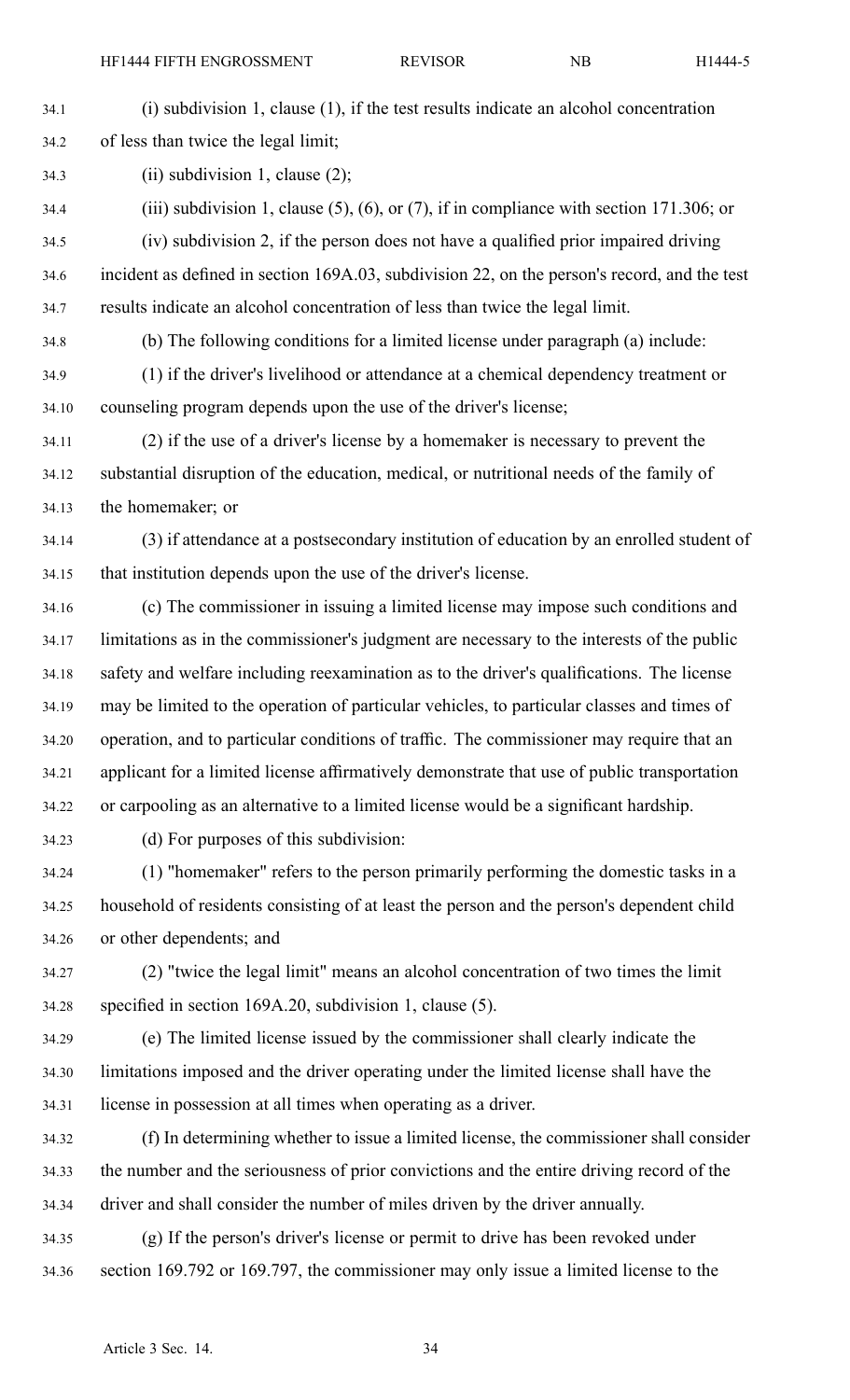| 35.1  | person after the person has presented an insurance identification card, policy, or written      |
|-------|-------------------------------------------------------------------------------------------------|
| 35.2  | statement indicating that the driver or owner has insurance coverage satisfactory to            |
| 35.3  | the commissioner of public safety. The commissioner of public safety may require                |
| 35.4  | the insurance identification card provided to satisfy this subdivision be certified by the      |
| 35.5  | insurance company to be noncancelable for a period not to exceed 12 months.                     |
| 35.6  | (h) The limited license issued by the commissioner to a person under section                    |
| 35.7  | 171.186, subdivision 4, must expire 90 days after the date it is issued. The commissioner       |
| 35.8  | must not issue a limited license to a person who previously has been issued a limited           |
| 35.9  | license under section 171.186, subdivision 4.                                                   |
| 35.10 | (i) The commissioner shall not issue a limited driver's license to any person                   |
| 35.11 | described in section 171.04, subdivision 1, clause $(6)$ , $(7)$ , $(8)$ , $(11)$ , or $(14)$ . |
| 35.12 | (j) The commissioner shall not issue a class A, class B, or class C limited license.            |
| 35.13 | <b>EFFECTIVE DATE.</b> This section is effective July $1$ , 2014, and applies to crimes         |
| 35.14 | committed on or after that date.                                                                |
| 35.15 | Sec. 15. Minnesota Statutes 2012, section 171.30, subdivision 2a, is amended to read:           |
| 35.16 | Subd. 2a. Other waiting periods. Notwithstanding subdivision 2, a limited license               |
| 35.17 | shall not be issued for a period of:                                                            |
| 35.18 | (1) 15 days, to a person whose license or privilege has been revoked or suspended               |
| 35.19 | for a first violation of section 169A.20, sections 169A.50 to 169A.53, or a statute or          |
| 35.20 | ordinance from another state in conformity with either of those sections; or                    |
| 35.21 | (2) one year, to a person whose license or privilege has been revoked or suspended              |
| 35.22 | for committing manslaughter resulting from the operation of a motor vehicle, committing         |
| 35.23 | criminal vehicular homicide or injury under section 609.21, subdivision 1, clause (1),          |
| 35.24 | $(2)$ , item (ii), (5), (6), (7), or (8), committing criminal vehicular homicide under section  |
| 35.25 | 609.21, subdivision 1, clause (2), item (i) or (iii), (3), or (4), or violating a statute or    |
| 35.26 | ordinance from another state in conformity with either of those offenses.                       |
|       |                                                                                                 |
| 35.27 | <b>EFFECTIVE DATE.</b> This section is effective July 1, 2014, and applies to crimes            |
| 35.28 | committed on or after that date.                                                                |
| 35.29 | Sec. 16. Minnesota Statutes 2012, section 171.30, is amended by adding a subdivision            |
| 35.30 | to read:                                                                                        |
| 35.31 | Subd. 5. Exception; criminal vehicular operation. Notwithstanding subdivision 1,                |
| 35.32 | the commissioner may not issue a limited license to a person whose driver's license has been    |
|       |                                                                                                 |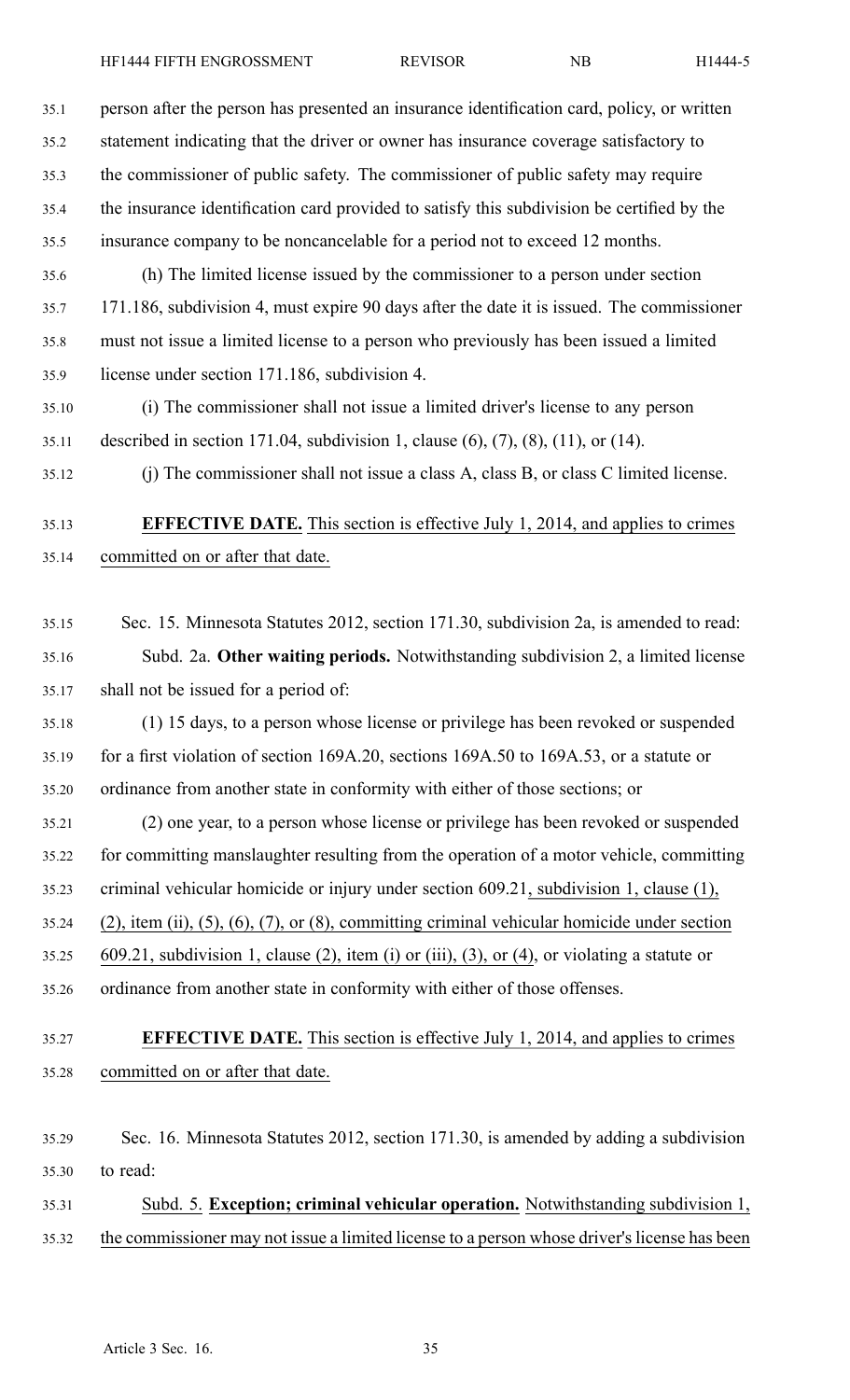| 36.1  | suspended or revoked due to a violation of section 609.21, subdivision 1, clause (2), item (i)  |
|-------|-------------------------------------------------------------------------------------------------|
| 36.2  | or (iii), (3), or (4), resulting in bodily harm, substantial bodily harm, or great bodily harm. |
| 36.3  | <b>EFFECTIVE DATE.</b> This section is effective July 1, 2014, and applies to crimes            |
| 36.4  | committed on or after that date.                                                                |
|       |                                                                                                 |
| 36.5  | Sec. 17. Minnesota Statutes 2012, section 171.306, subdivision 1, is amended to read:           |
| 36.6  | Subdivision 1. <b>Definitions.</b> (a) As used in this section, the terms in this subdivision   |
| 36.7  | have the meanings given them.                                                                   |
| 36.8  | (b) "Ignition interlock device" or "device" means equipment that is designed to                 |
| 36.9  | measure breath alcohol concentration and to prevent a motor vehicle's ignition from being       |
| 36.10 | started by a person whose breath alcohol concentration measures 0.02 or higher on the           |
| 36.11 | equipment.                                                                                      |
| 36.12 | (c) "Program participant" means a person who has qualified to take part in the                  |
| 36.13 | ignition interlock program under this section, and whose driver's license has been:             |
| 36.14 | (1) revoked, canceled, or denied under section 169A.52, 169A.54, or 171.04,                     |
| 36.15 | subdivision 1, clause $(10)$ , and who has qualified to take part in the ignition interlock     |
| 36.16 | program under this section; or                                                                  |
| 36.17 | (2) revoked under section 171.17, subdivision 1, paragraph (a), clause (1), or                  |
| 36.18 | suspended under section 171.187, for a violation of section 609.21, subdivision 1, clause       |
| 36.19 | $(2)$ , item (i) or (iii), (3), or (4), resulting in bodily harm, substantial bodily harm, or   |
| 36.20 | great bodily harm.                                                                              |
| 36.21 | (d) "Qualified prior impaired driving incident" has the meaning given in section                |
| 36.22 | 169A.03, subdivision 22.                                                                        |
| 36.23 | <b>EFFECTIVE DATE.</b> This section is effective July 1, 2014, and applies to crimes            |
| 36.24 | committed on or after that date.                                                                |
|       |                                                                                                 |

HF1444 FIFTH ENGROSSMENT REVISOR NB H1444-5

36.25 Sec. 18. Minnesota Statutes 2012, section 171.306, subdivision 4, is amended to read: 36.26 Subd. 4. **Issuance of restricted license.** (a) The commissioner shall issue <sup>a</sup> class 36.27 D driver's license, subject to the applicable limitations and restrictions of this section, 36.28 to <sup>a</sup> program participant who meets the requirements of this section and the program 36.29 guidelines. The commissioner shall not issue <sup>a</sup> license unless the program participant has 36.30 provided satisfactory proof that: 36.31 (1) <sup>a</sup> certified ignition interlock device has been installed on the participant's motor

36.32 vehicle at an installation service center designated by the device's manufacturer; and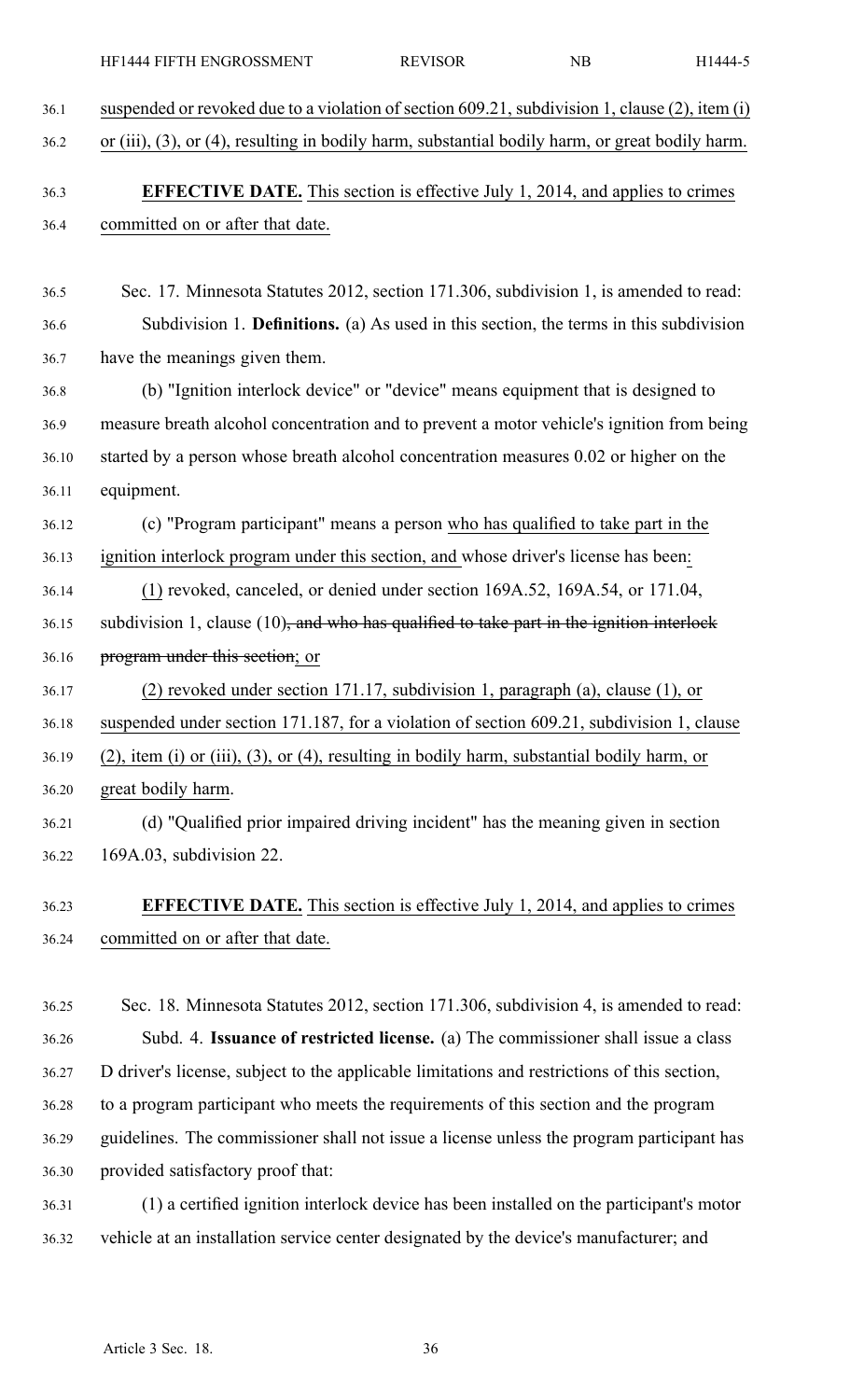37.1 (2) the participant has insurance coverage on the vehicle equipped with the ignition 37.2 interlock device. The commissioner shall require the participant to presen<sup>t</sup> an insurance 37.3 identification card, policy, or written statement as proof of insurance coverage, and may 37.4 require the insurance identification card provided be certified by the insurance company to 37.5 be noncancelable for <sup>a</sup> period not to exceed 12 months.

- 37.6 (b) A license issued under authority of this section must contain <sup>a</sup> restriction 37.7 prohibiting the program participant from driving, operating, or being in physical control of 37.8 any motor vehicle not equipped with <sup>a</sup> functioning ignition interlock device certified by 37.9 the commissioner. A participant may drive an employer-owned vehicle not equipped with 37.10 an interlock device while in the normal course and scope of employment duties pursuan<sup>t</sup> 37.11 to the program guidelines established by the commissioner and with the employer's 37.12 written consent.
- 37.13 (c) A program participant whose driver's license has been: (1) revoked under 37.14 section 169A.52, subdivision 3, paragraph (a), clause (1), (2), or (3), or subdivision 4, 37.15 paragraph (a), clause (1), (2), or (3), or section 169A.54, subdivision 1, clause (1), (2), (3), 37.16 or (4), or (2) revoked under section 171.17, subdivision 1, paragraph (a), clause (1), or 37.17 suspended under section 171.187, for <sup>a</sup> violation of section 609.21, subdivision 1, clause 37.18 (2), item (i) or (iii), (3), or (4), resulting in bodily harm, substantial bodily harm, or grea<sup>t</sup> 37.19 bodily harm; may apply for conditional reinstatement of the driver's license, subject to 37.20 the ignition interlock restriction.
- 37.21 (d) A program participant whose driver's license has been revoked, canceled, or 37.22 denied under section 169A.52, subdivision 3, paragraph (a), clause (4), (5), or (6), or 37.23 subdivision 4, paragraph (a), clause (4), (5), or (6), or section 169A.54, subdivision 1, 37.24 clause (5), (6), or (7), may apply for <sup>a</sup> limited license, subject to the ignition interlock 37.25 restriction, if the program participant is enrolled in <sup>a</sup> licensed chemical dependency 37.26 treatment or rehabilitation program as recommended in <sup>a</sup> chemical use assessment, and if 37.27 the participant meets the other applicable requirements of section 171.30. After completing 37.28 <sup>a</sup> licensed chemical dependency treatment or rehabilitation program and one year of limited 37.29 license use without violating the ignition interlock restriction, the conditions of limited 37.30 license use, or program guidelines, the participant may apply for conditional reinstatement 37.31 of the driver's license, subject to the ignition interlock restriction. If the program 37.32 participant's ignition interlock device subsequently registers <sup>a</sup> positive breath alcohol 37.33 concentration of 0.02 or higher, the commissioner shall cancel the driver's license, and the 37.34 program participant may apply for another limited license according to this paragraph. 37.35 (e) Notwithstanding any statute or rule to the contrary, the commissioner has
- 37.36 authority to determine when <sup>a</sup> program participant is eligible for restoration of full driving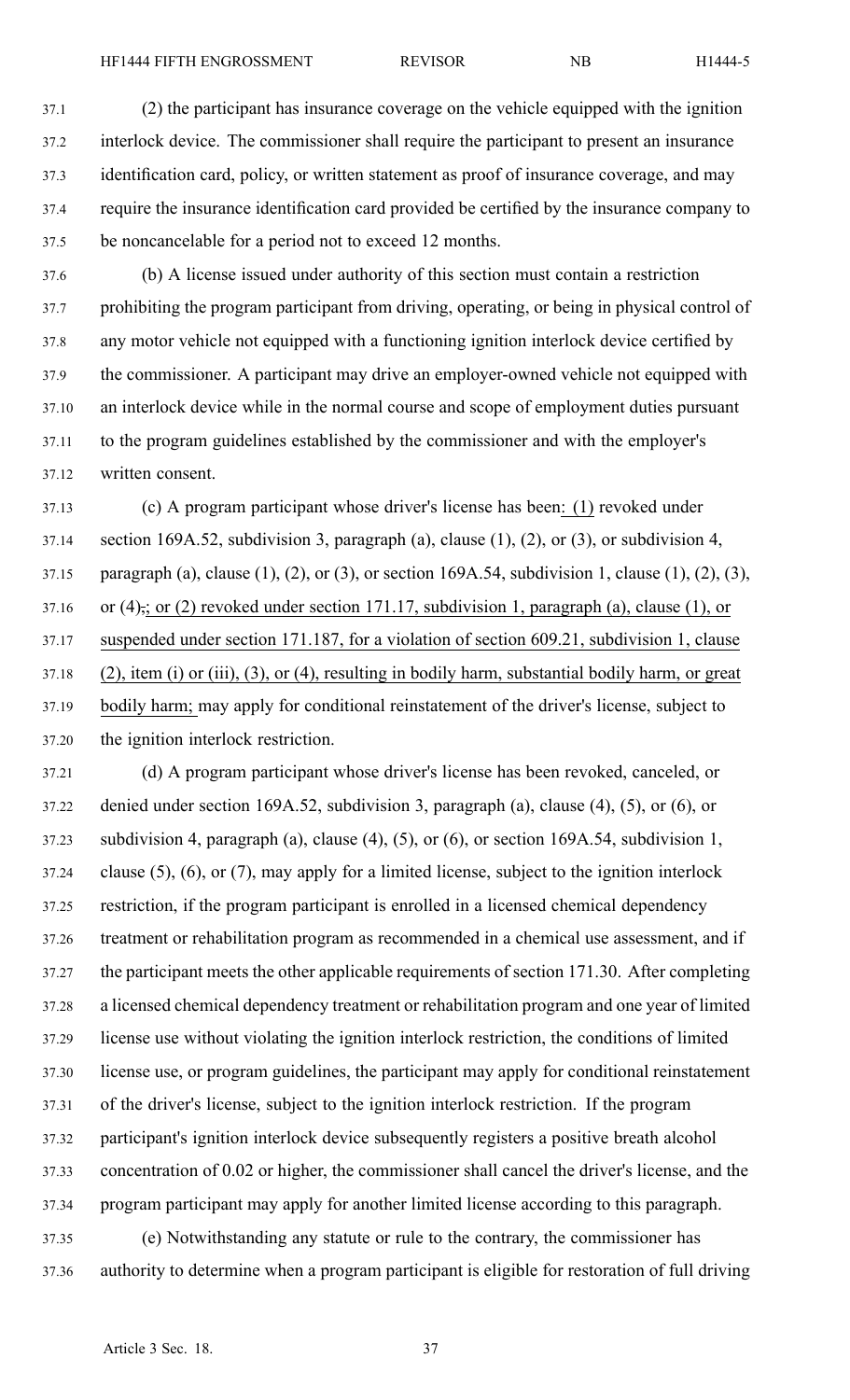38.1 privileges, excep<sup>t</sup> that the commissioner shall not reinstate full driving privileges until the

- 38.2 program participant has met all applicable prerequisites for reinstatement under section 38.3 169A.55 and until the program participant's device has registered no positive breath 38.4 alcohol concentrations of 0.02 or higher during the preceding 90 days. 38.5 **EFFECTIVE DATE.** This section is effective July 1, 2014, and applies to crimes 38.6 committed on or after that date. 38.7 Sec. 19. **[174.12] TRANSPORTATION ECONOMIC DEVELOPMENT** 38.8 **PROGRAM.** 38.9 Subdivision 1. **Program established.** (a) The commissioners of transportation and 38.10 employment and economic development shall develop and implement <sup>a</sup> transportation 38.11 economic development program, as provided in this section, that provides financial 38.12 assistance on <sup>a</sup> geographically balanced basis through competitive grants for projects in 38.13 all modes of transportation that provide measurable local, regional, or statewide economic 38.14 benefit. 38.15 (b) The commissioners of transportation and employment and economic 38.16 development may provide financial assistance for <sup>a</sup> transportation project at their 38.17 discretion, subject to the requirements of this section. 38.18 Subd. 2. **Transportation economic development accounts.** (a) A transportation 38.19 economic development account is established in the special revenue fund under the 38.20 budgetary jurisdiction of the legislative committees having jurisdiction over transportation 38.21 finance. Money in the account may be expended only as appropriated by law. The account 38.22 may not contain money transferred or otherwise provided from the trunk highway fund. 38.23 (b) A transportation economic development account is established in the trunk 38.24 highway fund. The account consists of funds donated, allotted, transferred, or otherwise 38.25 provided to the account. Money in the account may be used only for trunk highway 38.26 purposes. All funds in the account available prior to the effective date of this act are 38.27 available until expended. 38.28 Subd. 3. **Program administration.** In implementing the transportation economic 38.29 development program, the commissioners of transportation and employment and 38.30 economic development shall make reasonable efforts to (1) publicize each solicitation for 38.31 applications among all eligible recipients, and (2) provide technical and informational 38.32 assistance in creating and submitting applications. 38.33 Subd. 4. **Economic impact performance measures.** The commissioner of
- 38.34 employment and economic development shall develop economic impact performance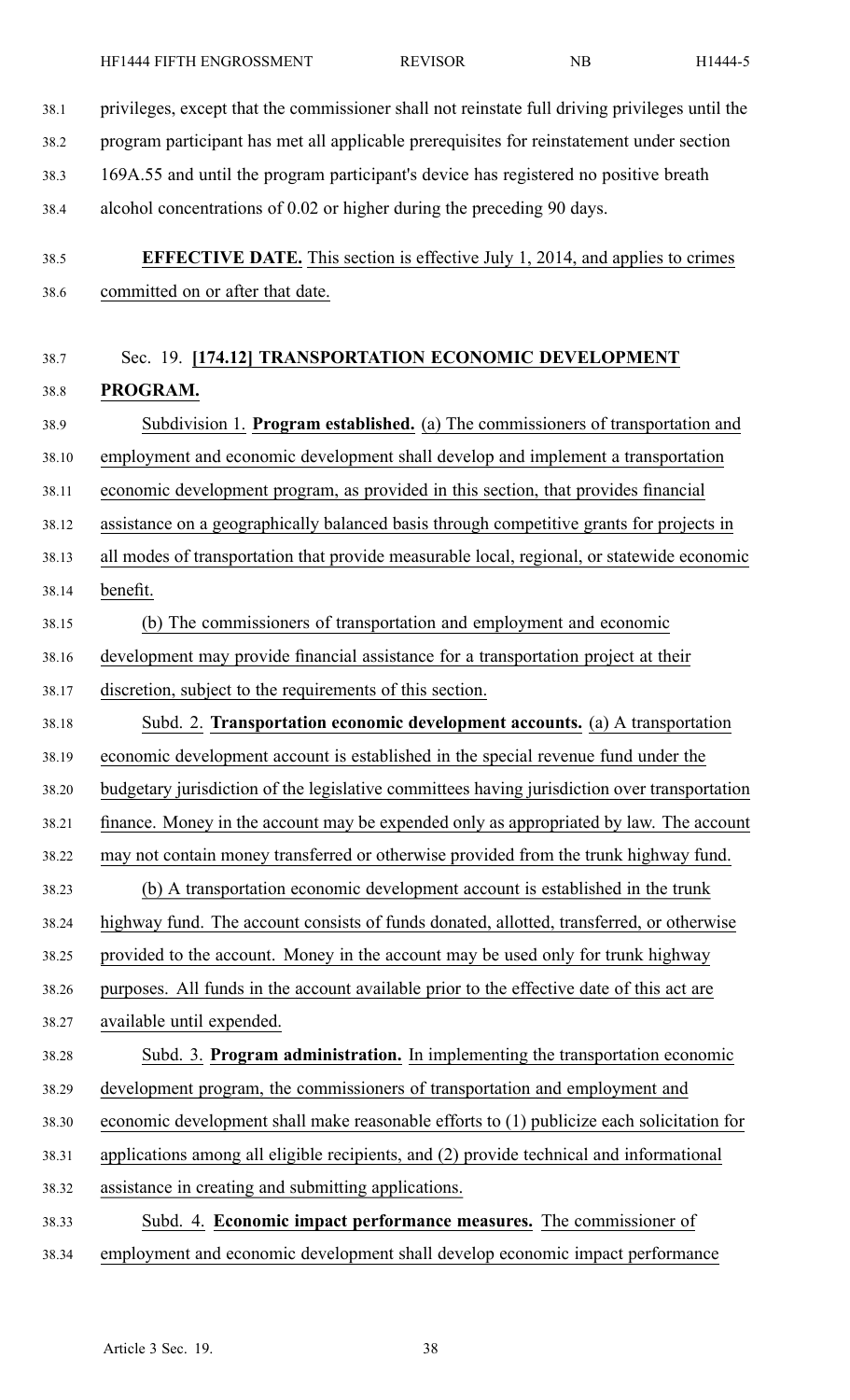| 39.1  | measures to analyze projects for which financial assistance under this section is being          |
|-------|--------------------------------------------------------------------------------------------------|
| 39.2  | applied for or has been previously provided.                                                     |
| 39.3  | Subd. 5. Financial assistance; criteria. The commissioners of transportation and                 |
| 39.4  | employment and economic development shall establish criteria for evaluating projects             |
| 39.5  | for financial assistance under this section. At a minimum, the criteria must provide an          |
| 39.6  | objective method to prioritize and select projects on the basis of:                              |
| 39.7  | (1) the extent to which the project provides measurable economic benefit;                        |
| 39.8  | (2) consistency with relevant state and local transportation plans;                              |
| 39.9  | (3) the availability and commitment of funding or in-kind assistance for the project             |
| 39.10 | from nonpublic sources;                                                                          |
| 39.11 | (4) the need for the project as part of the overall transportation system;                       |
| 39.12 | (5) the extent to which completion of the project will improve the movement of                   |
| 39.13 | people and freight; and                                                                          |
| 39.14 | (6) geographic balance as required under subdivision 7, paragraph (b).                           |
| 39.15 | Subd. 6. Financial assistance; project evaluation process. (a) Following the                     |
| 39.16 | criteria established under subdivision 5, the commissioner of employment and economic            |
| 39.17 | development shall (1) evaluate proposed projects, and (2) certify those that may receive         |
| 39.18 | financial assistance.                                                                            |
| 39.19 | (b) As part of the project evaluation process, the commissioner of transportation                |
| 39.20 | shall certify those projects that constitute an eligible and appropriate transportation project. |
| 39.21 | Subd. 7. Financial assistance; awards. (a) The financial assistance awarded by the               |
| 39.22 | commissioners of transportation and employment and economic development may not                  |
| 39.23 | exceed 70 percent of a project's total costs.                                                    |
| 39.24 | (b) The commissioners of transportation and employment and economic development                  |
| 39.25 | shall ensure that financial assistance is provided in a manner that is balanced throughout       |
| 39.26 | the state, including with respect to $(1)$ the number of projects receiving funding in a         |
| 39.27 | particular geographic location or region of the state, and (2) the total amount of financial     |
| 39.28 | assistance provided for projects in a particular geographic location or region of the state.     |
| 39.29 | Subd. 8. Legislative report. (a) By February 1 of each odd-numbered year, the                    |
| 39.30 | commissioner of transportation, with assistance from the commissioner of employment              |
| 39.31 | and economic development, shall submit a report on the transportation economic                   |
| 39.32 | development program to the chairs and ranking minority members of the legislative                |
| 39.33 | committees with jurisdiction over transportation policy and finance and economic                 |
| 39.34 | development policy and finance.                                                                  |
| 39.35 | (b) At a minimum, the report must:                                                               |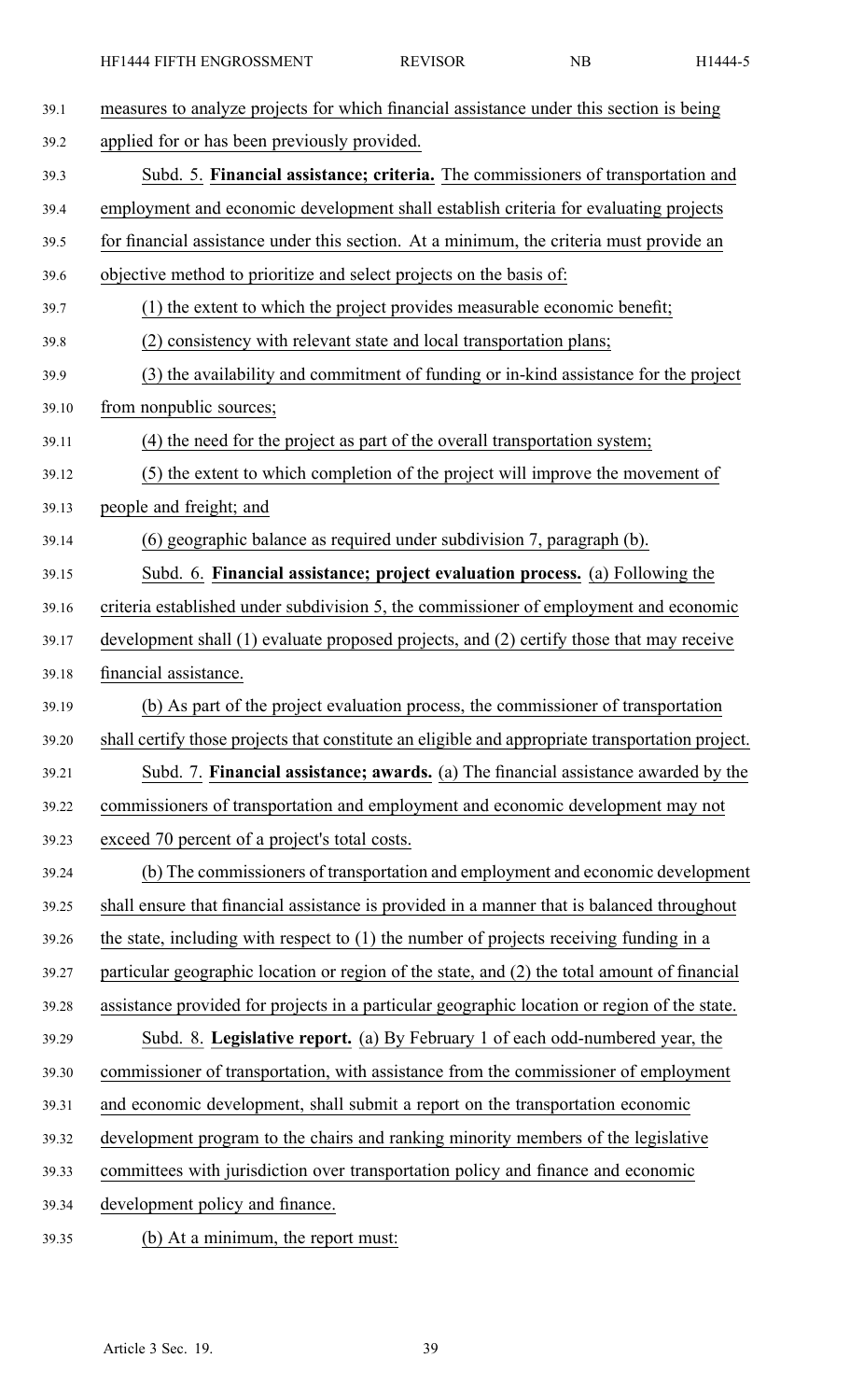HF1444 FIFTH ENGROSSMENT REVISOR NB H1444-5

| 40.1  | (1) summarize the requirements and implementation of the transportation economic            |
|-------|---------------------------------------------------------------------------------------------|
| 40.2  | development program established in this section;                                            |
| 40.3  | (2) review the criteria and economic impact performance measures used for                   |
| 40.4  | evaluation, prioritization, and selection of projects;                                      |
| 40.5  | (3) provide a brief overview of each project that received financial assistance under       |
| 40.6  | the program, which must at a minimum identify:                                              |
| 40.7  | (i) basic project characteristics, such as funding recipient, geographic location,          |
| 40.8  | and type of transportation modes served;                                                    |
| 40.9  | (ii) sources and respective amounts of project funding; and                                 |
| 40.10 | (iii) the degree of economic benefit anticipated or observed, following the economic        |
| 40.11 | impact performance measures established under subdivision 4;                                |
| 40.12 | (4) identify the allocation of funds, including but not limited to a breakdown of total     |
| 40.13 | project funds by transportation mode, the amount expended for administrative costs, and     |
| 40.14 | the amount transferred to the transportation economic development assistance account;       |
| 40.15 | (5) evaluate the overall economic impact of the program consistent with the                 |
| 40.16 | accountability measurement requirements under section 116J.997; and                         |
| 40.17 | (6) provide recommendations for any legislative changes related to the program.             |
|       |                                                                                             |
| 40.18 | Sec. 20. [174.187] MADE IN MINNESOTA SOLAR INSTALLATIONS.                                   |
|       |                                                                                             |
| 40.19 | Subdivision 1. <b>Definition.</b> (a) For the purposes of this section, the following terms |
| 40.20 | have the meanings given.                                                                    |
| 40.21 | (b) "Made in Minnesota" means the manufacture in this state of solar photovoltaic           |
| 40.22 | modules:                                                                                    |
| 40.23 | (1) at a manufacturing facility located in Minnesota that is registered and authorized      |
| 40.24 | to manufacture and apply the UL 1703 certification mark to solar photovoltaic modules by    |
| 40.25 | Underwriters Laboratory (UL), CSA International, Intertek, or an equivalent UL-approved     |
| 40.26 | independent certification agency;                                                           |
| 40.27 | (2) that bear UL 1703 certification marks from UL, CSA International, Intertek, or          |
| 40.28 | an equivalent UL-approved independent certification agency, which must be physically        |
| 40.29 | applied to the modules at a manufacturing facility described in clause (1); and             |
| 40.30 | (3) that are manufactured in Minnesota:                                                     |
| 40.31 | (i) via manufacturing processes that must include tabbing, stringing, and lamination;       |
| 40.32 | $or$                                                                                        |
| 40.33 | (ii) by interconnecting low-voltage direct current photovoltaic elements that produce       |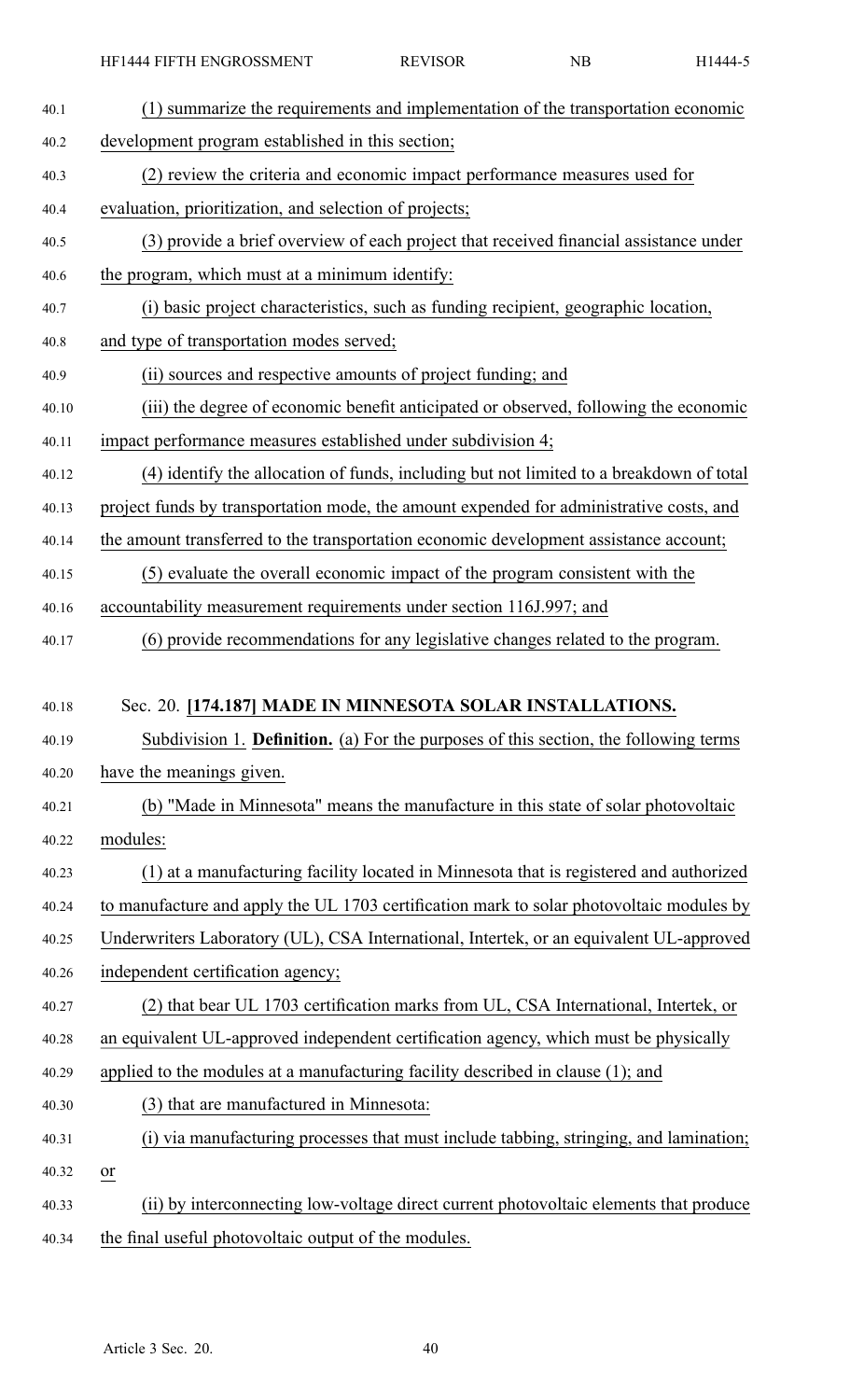| 41.1  | (c) "Solar photovoltaic module" has the meaning given in section 116C.7791,                 |
|-------|---------------------------------------------------------------------------------------------|
| 41.2  | subdivision 1, paragraph (e).                                                               |
| 41.3  | Subd. 2. Made in Minnesota solar energy system requirement. Notwithstanding                 |
| 41.4  | any other law to the contrary, if the commissioner engages in any project for the           |
| 41.5  | construction, improvement, maintenance, or repair of any building, highway, road, bridge,   |
| 41.6  | or land owned or controlled by the department and the construction, improvement,            |
| 41.7  | maintenance, or repair involves installation of one or more solar photovoltaic modules, the |
| 41.8  | commissioner must ensure that the solar photovoltaic modules purchased and installed are    |
| 41.9  | "Made in Minnesota" as defined in subdivision 1, paragraph (b).                             |
| 41.10 | Subd. 3. Application. Subdivision 2 does not apply if:                                      |
| 41.11 | (1) as a condition of the receipt of federal financial assistance for a specific project,   |
| 41.12 | the commissioner is required to use a procurement method that might result in the award     |
| 41.13 | of a contract to a manufacturer that does not meet the "Made in Minnesota" criteria         |
| 41.14 | established in subdivision 1, paragraph (b); or                                             |
| 41.15 | (2) no solar photovoltaic modules are available that meet the "Made in Minnesota"           |
| 41.16 | criteria and fulfill the function required by the project.                                  |
|       |                                                                                             |
| 41.17 | Sec. 21. Minnesota Statutes 2012, section 174.40, is amended by adding a subdivision        |
| 41.18 | to read:                                                                                    |
| 41.19 | Subd. 7a. Related non-infrastructure activities. (a) The commissioner may not               |
| 41.20 | expend an appropriation from the bond proceeds fund, or provide financial assistance from   |
| 41.21 | such appropriations, for the purposes specified in this subdivision.                        |
| 41.22 | (b) Subject to appropriations made specifically for the purposes of this subdivision,       |
| 41.23 | the commissioner may expend funds for non-infrastructure activities to encourage walking    |
| 41.24 | and bicycling to school, including:                                                         |
| 41.25 | (1) planning activities;                                                                    |
| 41.26 | (2) public awareness campaigns and outreach to press and community leaders;                 |
| 41.27 | (3) traffic education and enforcement in the vicinity of schools;                           |
| 41.28 | (4) student sessions on bicycle and pedestrian safety, health, and the environment; and     |
| 41.29 | (5) financial assistance for training, volunteers, and managers of safe routes to           |
| 41.30 | school programs.                                                                            |
|       |                                                                                             |
| 41.31 | Sec. 22. [174.42] TRANSPORTATION ALTERNATIVES PROJECTS.                                     |
| 41.32 | Subdivision 1. Definition. For purposes of this section, "transportation alternatives"      |

41.33 means those projects identified in the state transportation improvement program as having

41.34 (1) <sup>a</sup> program category of bike trail, enhancement, or recreational trail; (2) any program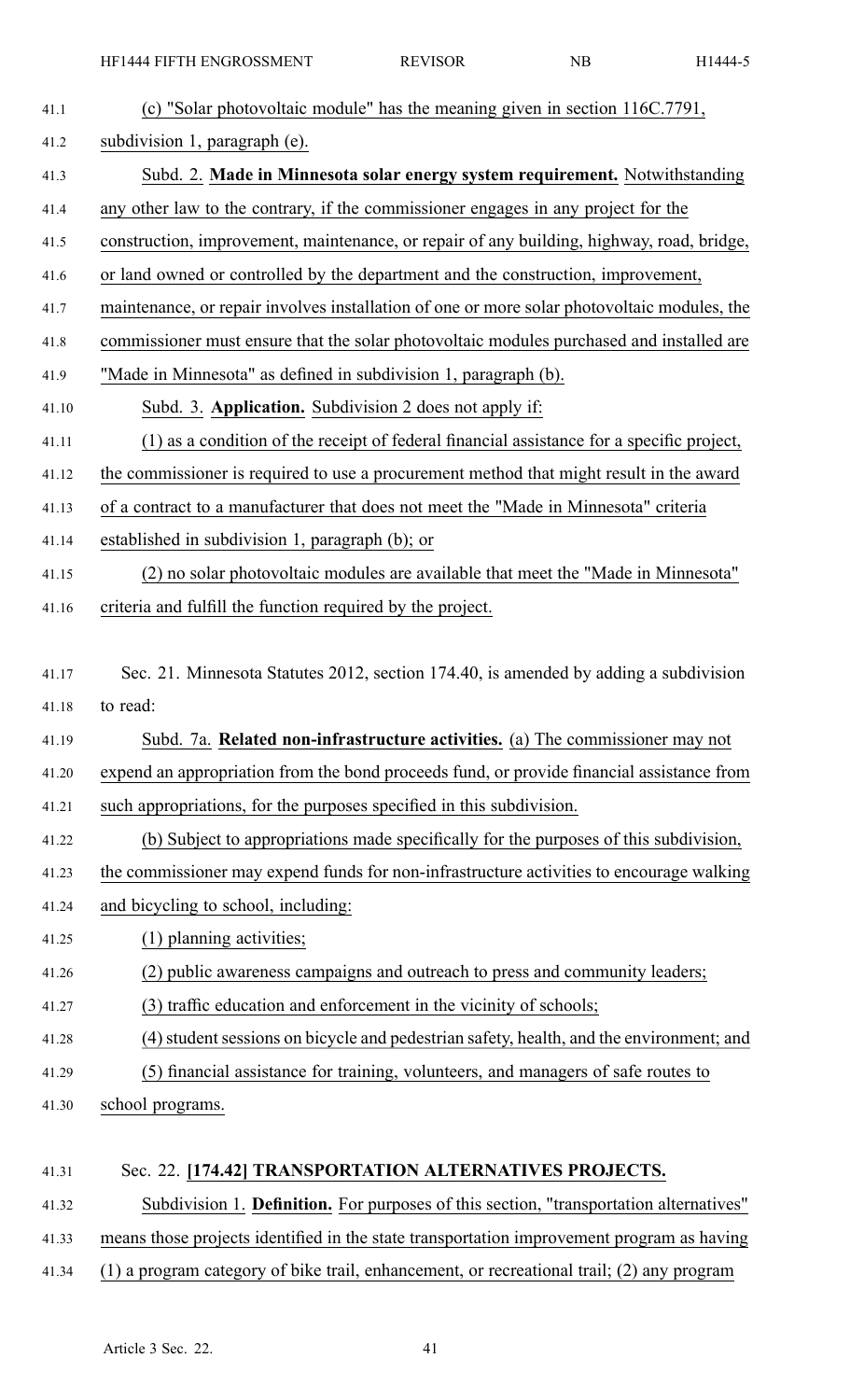42.1 category that is substantially similar to <sup>a</sup> category identified in clause (1); or (3) <sup>a</sup> route 42.2 system category of ped/bike.

- 42.3 Subd. 2. **Funding requirement.** In each federal fiscal year, the commissioner
- 42.4 shall obtain <sup>a</sup> total amount in federal authorizations for reimbursement on transportation
- 42.5 alternatives projects that is equal to or greater than the annual average of federal
- 42.6 authorizations on transportation alternatives projects calculated over the preceding four
- 42.7 federal fiscal years.

42.8 Sec. 23. Minnesota Statutes 2012, section 219.1651, is amended to read:

# 42.9 **219.1651 GRADE CROSSING SAFETY ACCOUNT.**

42.10 A Minnesota grade crossing safety account is created in the special revenue fund, 42.11 consisting of money credited to the account by law. Money in the account is appropriated 42.12 to the commissioner of transportation for rail-highway grade crossing safety projects 42.13 on public streets and highways, including engineering costs. At the discretion of the

- 42.14 commissioner of transportation, money in the account at the end of each fiscal year cancels
- 42.15 biennium may cancel to the trunk highway fund.
- 42.16 Sec. 24. Minnesota Statutes 2012, section 297A.815, subdivision 3, is amended to read: 42.17 Subd. 3. **Motor vehicle lease sales tax revenue.** (a) For purposes of this 42.18 subdivision, "net revenue" means an amount equal to:
- 42.19 (1) the revenues, including interest and penalties, collected under this section, during 42.20 the fiscal year; less
- 42.21 (2) in fiscal year 2011, \$30,100,000; in fiscal year 2012, \$31,100,000; and in fiscal 42.22 year 2013 and following fiscal years, \$32,000,000.

42.23 (b) On or before June 30 of each fiscal year, the commissioner of revenue shall 42.24 estimate the amount of the revenues and subtraction under paragraph (a) for the current 42.25 fiscal year.

42.26 (c) On or after July 1 of the subsequent fiscal year, the commissioner of managemen<sup>t</sup> 42.27 and budget shall transfer the net revenue as estimated in paragraph (b) from the general 42.28 fund, as follows:

# 42.29 (1) 50 percent to the greater Minnesota transit account; and

42.30 (2) 50 percent \$9,000,000 annually until January 1, 2016, and 50 percent annually 42.31 thereafter to the county state-aid highway fund. Notwithstanding any other law to the 42.32 contrary, the commissioner of transportation shall allocate the funds transferred under this 42.33 clause to the counties in the metropolitan area, as defined in section 473.121, subdivision 42.34 4, excluding the counties of Hennepin and Ramsey, so that each county shall receive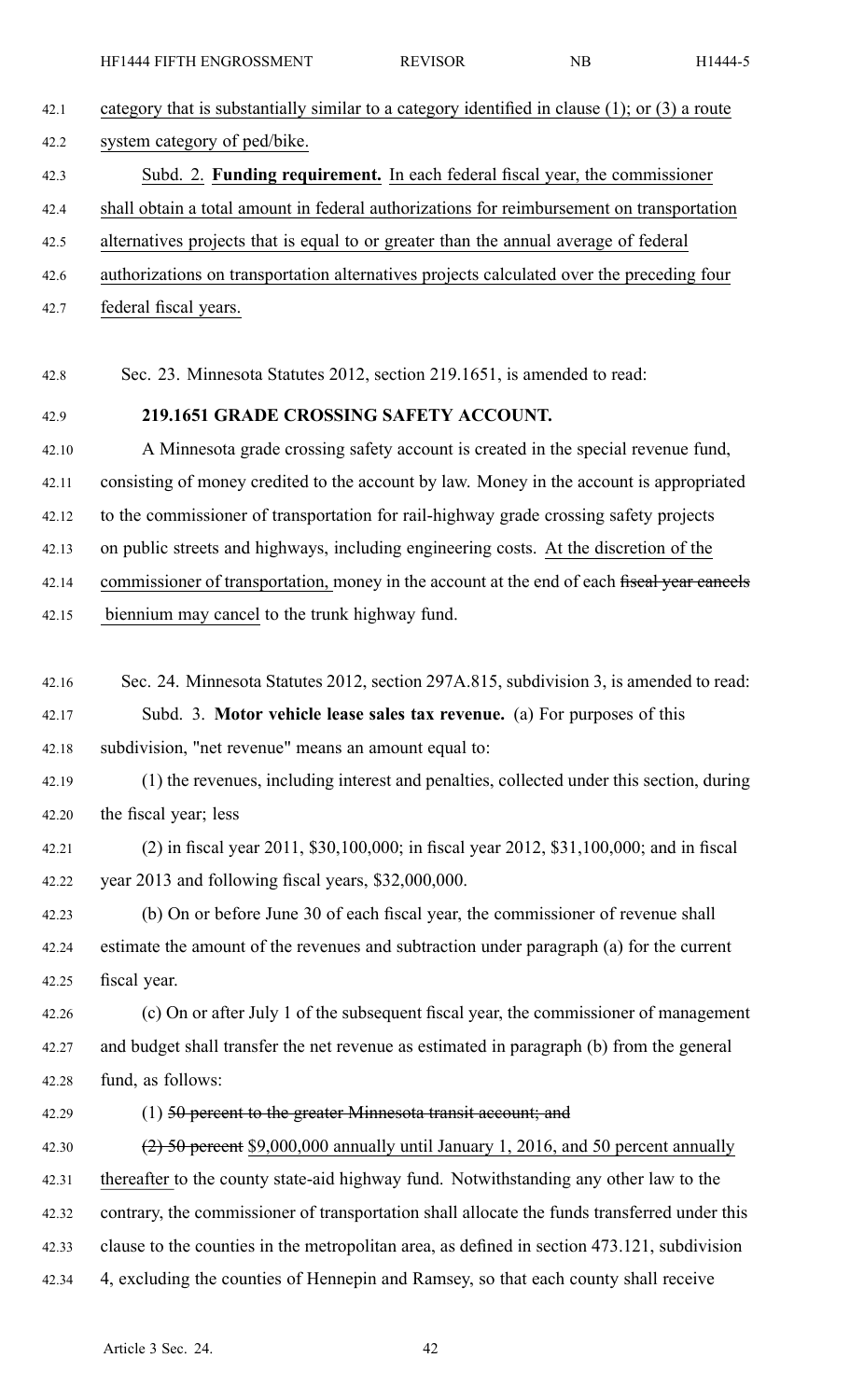43.1 of such amount the percentage that its population, as defined in section 477A.011,

43.2 subdivision 3, estimated or established by July 15 of the year prior to the current calendar

43.3 year, bears to the total population of the counties receiving funds under this clause; and

43.4 (2) the remainder to the greater Minnesota transit account.

43.5 (d) For fiscal years 2010 and 2011, the amount under paragraph (a), clause (1), must

43.6 be calculated using the following percentages of the total revenues:

- 43.7 (1) for fiscal year 2010, 83.75 percent; and
- 43.8 (2) for fiscal year 2011, 93.75 percent.
- 

# 43.9 **EFFECTIVE DATE.** This section is effective January 1, 2014.

43.10 Sec. 25. Minnesota Statutes 2012, section 297A.993, subdivision 1, is amended to read: 43.11 Subdivision 1. **Authorization; rates.** Notwithstanding section 297A.99, 43.12 subdivisions 1, 2, 3, 5, and 13, or 477A.016, or any other law, the board of <sup>a</sup> county outside 43.13 the metropolitan transportation area, as defined under section 297A.992, subdivision 1, or 43.14 more than one county outside the metropolitan transportation area acting under <sup>a</sup> joint 43.15 powers agreement, may by resolution of the county board, or each of the county boards, 43.16 following <sup>a</sup> public hearing impose (1) <sup>a</sup> transportation sales tax at <sup>a</sup> rate of up to one-half 43.17 of one percen<sup>t</sup> on retail sales and uses taxable under this chapter, and (2) an excise tax 43.18 of \$20 per motor vehicle, as defined in section 297B.01, subdivision 11, purchased or 43.19 acquired from any person engaged in the business of selling motor vehicles at retail, 43.20 occurring within the jurisdiction of the taxing authority. The taxes imposed under this 43.21 section are subject to approval by a majority of the voters in each of the counties affected 43.22 at a general election who vote on the question to impose the taxes.

43.23 **EFFECTIVE DATE.** This section is effective the day following final enactment.

43.24 Sec. 26. Minnesota Statutes 2012, section 297A.993, subdivision 2, is amended to read: 43.25 Subd. 2. **Allocation; termination.** The proceeds of the taxes must be dedicated 43.26 exclusively to: (1) paymen<sup>t</sup> of the capital cost of <sup>a</sup> specific transportation project or 43.27 improvement; (2) paymen<sup>t</sup> of the costs, which may include both capital and operating 43.28 costs, of <sup>a</sup> specific transit project or improvement; (3) paymen<sup>t</sup> of the capital costs of <sup>a</sup> 43.29 safe routes to school program under section 174.40; or (4) paymen<sup>t</sup> of transit operating 43.30 costs. The transportation or transit project or improvement must be designated by the 43.31 board of the county, or more than one county acting under <sup>a</sup> joint powers agreement. 43.32 Except for taxes for operating costs of <sup>a</sup> transit project or improvement, or for transit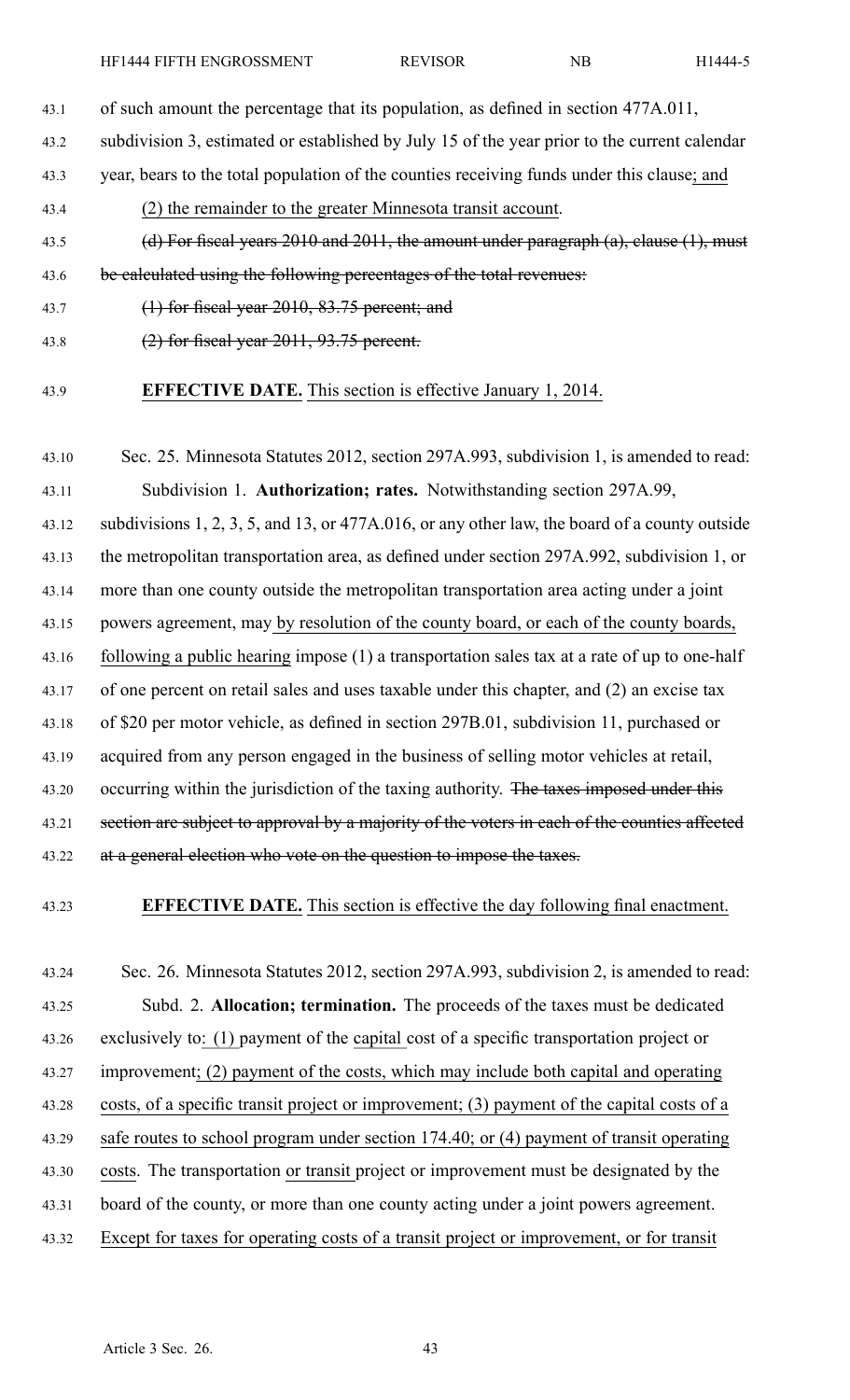- 44.1 operations, the taxes must terminate after the project or improvement has been completed 44.2 when revenues raised are sufficient to finance the project.
- 

# 44.3 **EFFECTIVE DATE.** This section is effective the day following final enactment.

44.4 Sec. 27. Minnesota Statutes 2012, section 297B.01, subdivision 14, is amended to read: 44.5 Subd. 14. **Purchase price.** (a) "Purchase price" means the total consideration 44.6 valued in money for <sup>a</sup> sale, whether paid in money or otherwise. The purchase price 44.7 excludes the amount of <sup>a</sup> manufacturer's rebate paid or payable to the purchaser. If <sup>a</sup> motor 44.8 vehicle is taken in trade as <sup>a</sup> credit or as par<sup>t</sup> paymen<sup>t</sup> on <sup>a</sup> motor vehicle taxable under 44.9 this chapter, the credit or trade-in value allowed by the person selling the motor vehicle 44.10 shall be deducted from the total selling price to establish the purchase price of the vehicle 44.11 being sold and the trade-in allowance allowed by the seller shall constitute the purchase 44.12 price of the motor vehicle accepted as <sup>a</sup> trade-in. The purchase price in those instances 44.13 where the motor vehicle is acquired by gift or by any other transfer for <sup>a</sup> nominal or no 44.14 monetary consideration shall also include the average value of similar motor vehicles, 44.15 established by standards and guides as determined by the motor vehicle registrar. The 44.16 purchase price in those instances where <sup>a</sup> motor vehicle is manufactured by <sup>a</sup> person who 44.17 registers it under the laws of this state shall mean the manufactured cost of such motor 44.18 vehicle and manufactured cost shall mean the amount expended for materials, labor, 44.19 and other properly allocable costs of manufacture, excep<sup>t</sup> that in the absence of actual 44.20 expenditures for the manufacture of <sup>a</sup> par<sup>t</sup> or all of the motor vehicle, manufactured costs 44.21 shall mean the reasonable value of the completed motor vehicle.

- 44.22 (b) The term "purchase price" shall not include the portion of the value of <sup>a</sup> motor 44.23 vehicle due solely to modifications necessary to make the motor vehicle disability 44.24 accessible.
- 44.25 (c) The term "purchase price" shall not include the transfer of <sup>a</sup> motor vehicle by 44.26 way of gift between <sup>a</sup> husband and wife or paren<sup>t</sup> and child, or to <sup>a</sup> nonprofit organization 44.27 as provided under subdivision 16, paragraph (c), clause  $(5)(6)$ , nor shall it include 44.28 the transfer of <sup>a</sup> motor vehicle by <sup>a</sup> guardian to <sup>a</sup> ward when there is no monetary 44.29 consideration and the title to such vehicle was registered in the name of the guardian, as 44.30 guardian, only because the ward was <sup>a</sup> minor.
- 44.31 (d) The term "purchase price" shall not include the transfer of <sup>a</sup> motor vehicle as <sup>a</sup> 44.32 gift between <sup>a</sup> foster paren<sup>t</sup> and foster child. For purposes of this subdivision, <sup>a</sup> foster 44.33 relationship exists, regardless of the age of the child, if (1) <sup>a</sup> foster parent's home is or was 44.34 licensed as <sup>a</sup> foster family home under Minnesota Rules, parts 9545.0010 to 9545.0260, 44.35 and (2) the county verifies that the child was <sup>a</sup> state ward or in permanen<sup>t</sup> foster care.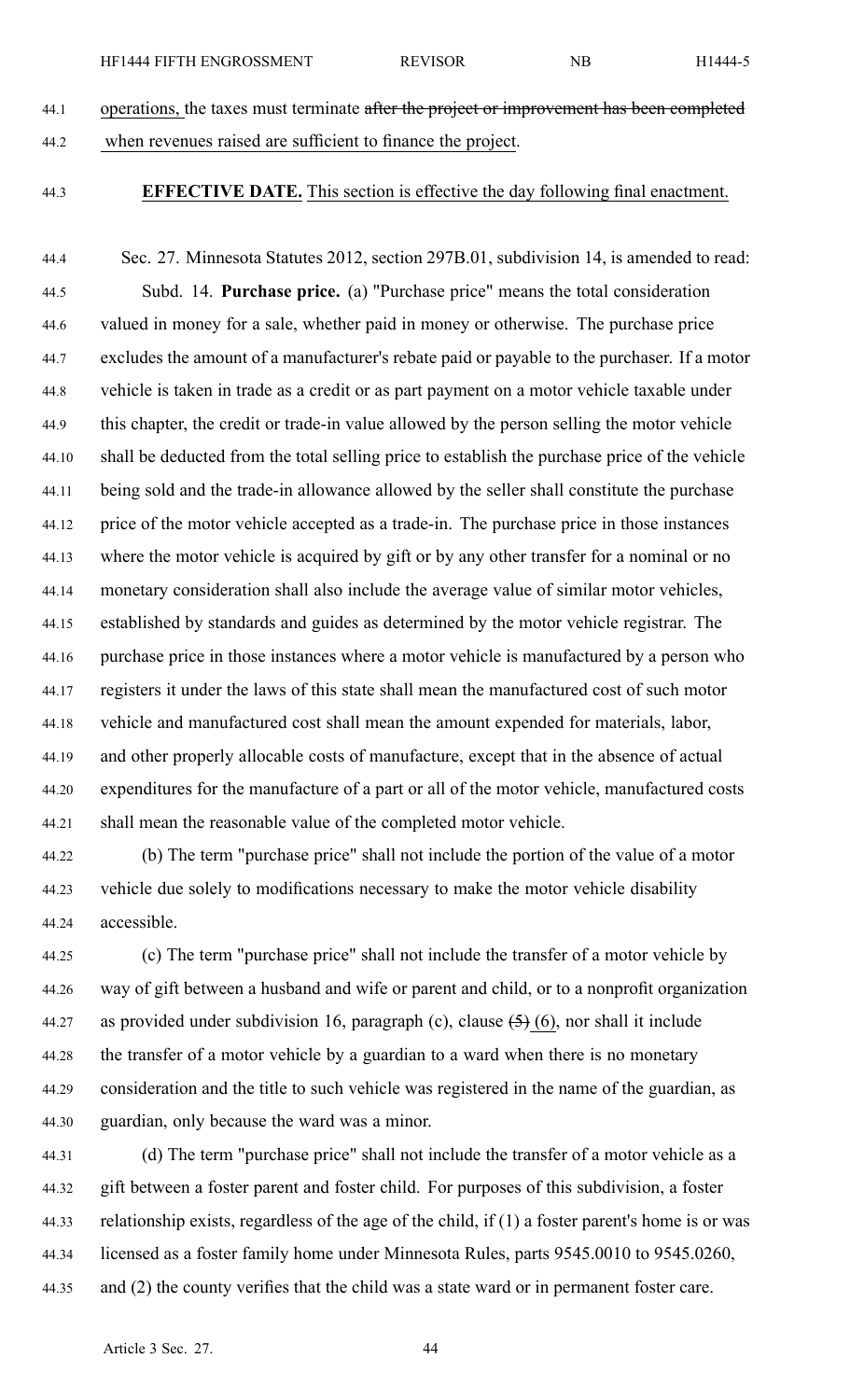45.1 (e) There shall not be included in "purchase price" the amount of any tax imposed by 45.2 the United States upon or with respec<sup>t</sup> to retail sales whether imposed upon the retailer or 45.3 the consumer.

# 45.4 **EFFECTIVE DATE.** This section is effective July 1, 2013, and applies to transfers 45.5 of title that occur on or after that date.

45.6 Sec. 28. Minnesota Statutes 2012, section 297B.01, subdivision 16, is amended to read: 45.7 Subd. 16. **Sale, sells, selling, purchase, purchased, or acquired.** (a) "Sale," 45.8 "sells," "selling," "purchase," "purchased," or "acquired" means any transfer of title of any 45.9 motor vehicle, whether absolutely or conditionally, for <sup>a</sup> consideration in money or by 45.10 exchange or barter for any purpose other than resale in the regular course of business. 45.11 (b) Any motor vehicle utilized by the owner only by leasing such vehicle to others 45.12 or by holding it in an effort to so lease it, and which is pu<sup>t</sup> to no other use by the owner 45.13 other than resale after such lease or effort to lease, shall be considered property purchased

45.14 for resale.

45.15 (c) The terms also shall include any transfer of title or ownership of <sup>a</sup> motor vehicle 45.16 by other means, for or without consideration, excep<sup>t</sup> that these terms shall not include:

45.17 (1) the acquisition of <sup>a</sup> motor vehicle by inheritance from or by bequest of, <sup>a</sup> 45.18 decedent who owned it;

45.19 (2) the transfer of <sup>a</sup> motor vehicle which was previously licensed in the names of 45.20 two or more joint tenants and subsequently transferred without monetary consideration to 45.21 one or more of the joint tenants;

45.22 (3) the transfer of a motor vehicle by way of gift between individuals, or gift 45.23 from <sup>a</sup> limited used vehicle dealer licensed under section 168.27, subdivision 4a, to an 45.24 individual, when the transfer is with no monetary or other consideration or expectation 45.25 of consideration and the parties to the transfer submit an affidavit to that effect at the 45.26 time the title transfer is recorded;

- 45.27 (4) the transfer of <sup>a</sup> motor vehicle by gift between:
- 45.28 (i) spouses;
- 45.29 (ii) parents and <sup>a</sup> child; or
- 45.30 (iii) grandparents and <sup>a</sup> grandchild;

45.31 (5) the voluntary or involuntary transfer of <sup>a</sup> motor vehicle between <sup>a</sup> husband and 45.32 wife in <sup>a</sup> divorce proceeding; or

45.33  $(5)(6)$  the transfer of a motor vehicle by way of a gift to an organization that is exempt

- 45.34 from federal income taxation under section  $501(c)(3)$  of the Internal Revenue Code when
- 45.35 the motor vehicle will be used exclusively for religious, charitable, or educational purposes.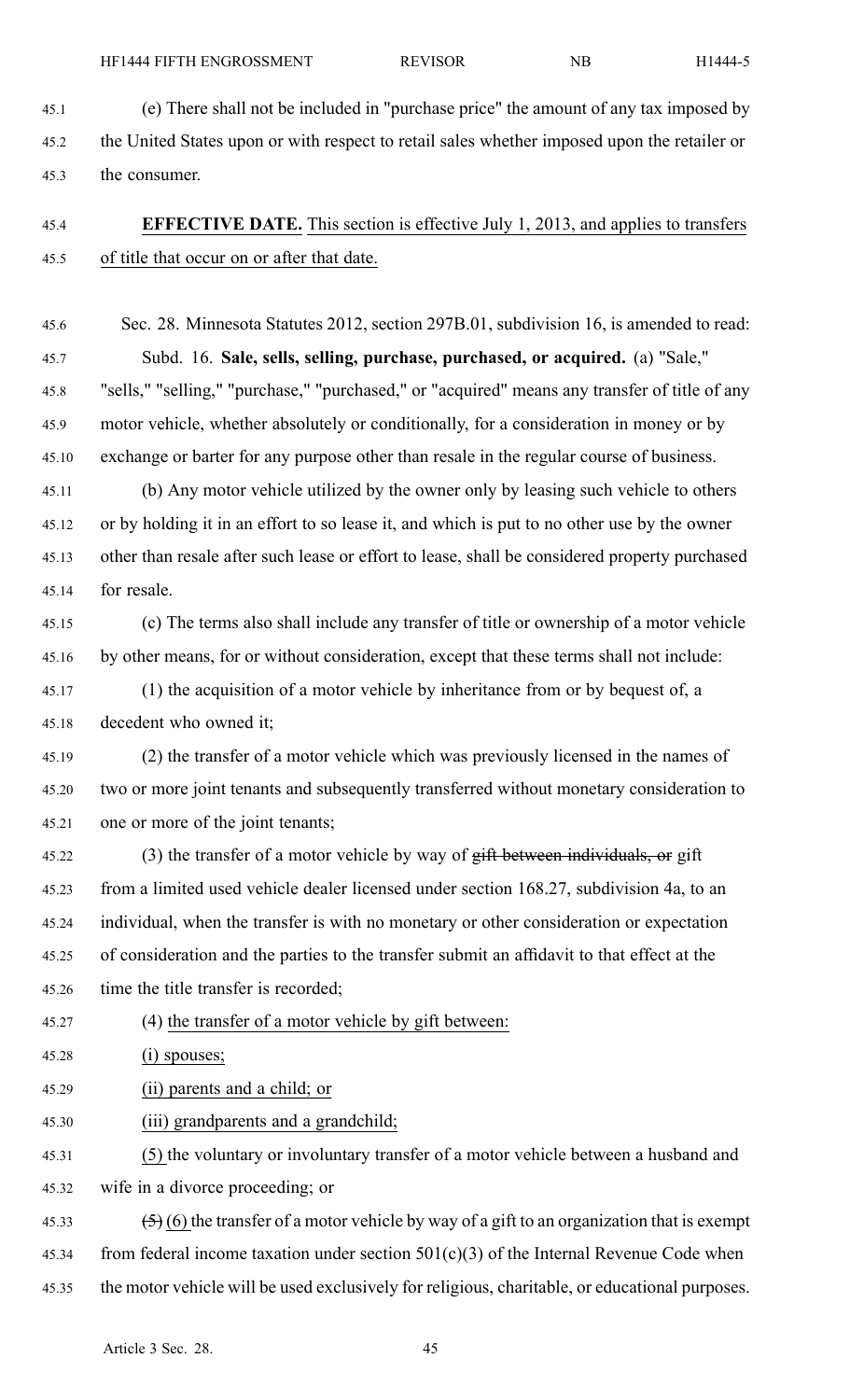46.1 **EFFECTIVE DATE.** This section is effective July 1, 2013, and applies to transfers 46.2 of title that occur on or after that date. 46.3 Sec. 29. Minnesota Statutes 2012, section 297B.02, subdivision 3, is amended to read: 46.4 Subd. 3. **In lieu tax for collector vehicle.** In lieu of the tax imposed in subdivision 46.5 1, there is imposed a tax of \$90 \$150 on the purchase price of a passenger automobile or a 46.6 fire truck described in section 297B.025, subdivision 2. 46.7 **EFFECTIVE DATE.** This section is effective July 1, 2013, and applies to transfers 46.8 of title that occur on or after that date. 46.9 Sec. 30. Minnesota Statutes 2012, section 299E.01, subdivision 2, is amended to read: 46.10 Subd. 2. **Responsibilities.** (a) The division shall be responsible and shall utilize 46.11 state employees for security and public information services in state-owned buildings and 46.12 state leased-to-own buildings in the Capitol area, as described in section 15B.02;. It shall 46.13 provide such personnel as are required by the circumstances to insure the orderly conduct 46.14 of state business and the convenience of the public. 46.15 (b) As par<sup>t</sup> of the division permanen<sup>t</sup> staff, the director must establish the position of 46.16 emergency manager that includes, at <sup>a</sup> minimum, the following duties: 46.17 (1) oversight of the consolidation, development, and maintenance of plans and 46.18 procedures that provide continuity of security operations; 46.19 (2) the development and implementation of tenant training that addresses threats 46.20 and emergency procedures; and 46.21 (3) the development and implementation of threat and emergency exercises. 46.22 (c) The director must provide <sup>a</sup> minimum of one state trooper assigned to the Capitol 46.23 complex at all times. 46.24 (d) The director, in consultation with the advisory committee under section 299E.04, 46.25 shall, at least annually, hold <sup>a</sup> meeting or meetings to discuss, among other issues, Capitol 46.26 complex security, emergency planning, public safety, and public access to the Capitol 46.27 complex. The meetings must include, at <sup>a</sup> minimum: 46.28 (1) Capitol complex tenants and state employees; 46.29 (2) nongovernmental entities, such as lobbyists, vendors, and the media; and 46.30 (3) the public and public advocacy groups. 46.31 Sec. 31. Minnesota Statutes 2012, section 299E.01, subdivision 3, is amended to read:

HF1444 FIFTH ENGROSSMENT REVISOR NB H1444-5

46.32 Subd. 3. **Powers and duties transferred.** All powers, duties and responsibilities 46.33 heretofore assigned by law to the commissioner of administration relating to the general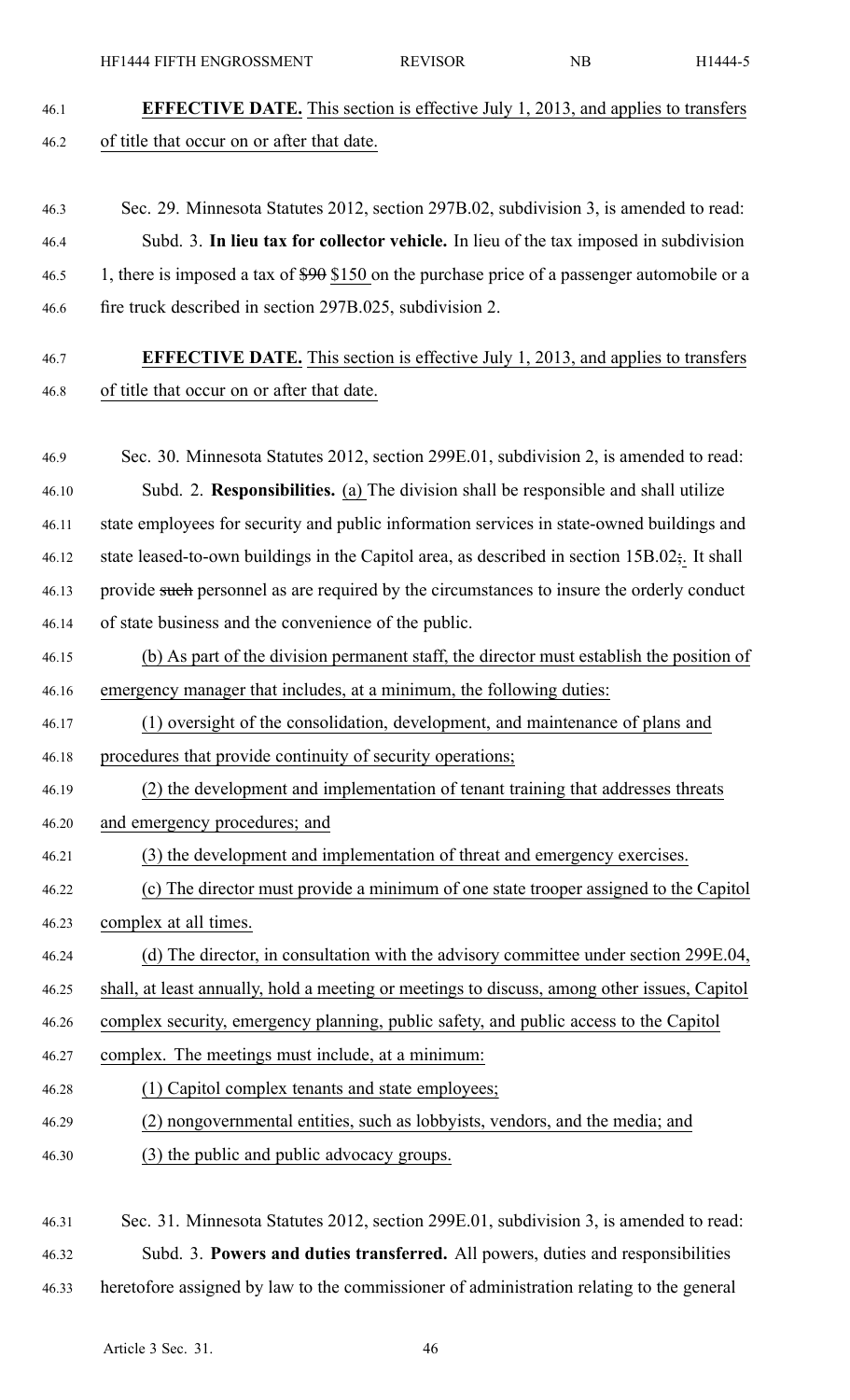47.1 function of security in such Capitol complex state-owned buildings are hereby transferred 47.2 to the commissioner of public safety. The commissioner of public safety shall have 47.3 the final authority regarding public safety and security in the Capitol complex. The 47.4 commissioner of administration shall have the powers, duties, and responsibilities relating 47.5 to the Capitol complex of state-owned buildings as provided under chapter 16B. 47.6 Sec. 32. Minnesota Statutes 2012, section 299E.02, is amended to read: 47.7 **299E.02 CONTRACT SERVICES INTERAGENCY AGREEMENT;** 47.8 **APPROPRIATION.** 47.9 Fees charged for contracted The commissioner of public safety shall execute 47.10 interagency agreements with agency tenants in the Capitol complex whereby fees for the 47.11 provision of security services are charged. Fees charged for security services provided 47.12 by the Capitol Complex Security Division of the Department of Public Safety must be 47.13 deposited in an account in the special revenue fund and are annually appropriated to the 47.14 commissioner of public safety to administer and provide these services. 47.15 Sec. 33. Minnesota Statutes 2012, section 398A.10, is amended by adding <sup>a</sup> 47.16 subdivision to read: 47.17 Subd. 4. **Definition.** For purposes of this section, "project" means the initial 47.18 construction of <sup>a</sup> minimum operable segmen<sup>t</sup> of <sup>a</sup> new light rail transit or commuter rail 47.19 line, but does not include infill stations, project enhancements, extensions, or supportive 47.20 infrastructure, constructed after the rail transit is operational. 47.21 **EFFECTIVE DATE.** This section is effective the day following final enactment. 47.22 Sec. 34. Minnesota Statutes 2012, section 473.39, is amended by adding <sup>a</sup> subdivision 47.23 to read: 47.24 Subd. 1s. **Obligations.** After July 1, 2013, in addition to other authority in this 47.25 section, the council may issue certificates of indebtedness, bonds, or other obligations 47.26 under this section in an amount not exceeding \$35,800,000 for capital expenditures as 47.27 prescribed in the council's transit capital improvement program and for related costs, 47.28 including the costs of issuance and sale of the obligations. 47.29 **EFFECTIVE DATE.** This section is effective the day following final enactment 47.30 and applies in the counties of Anoka, Carver, Dakota, Hennepin, Ramsey, Scott, and

47.31 Washington.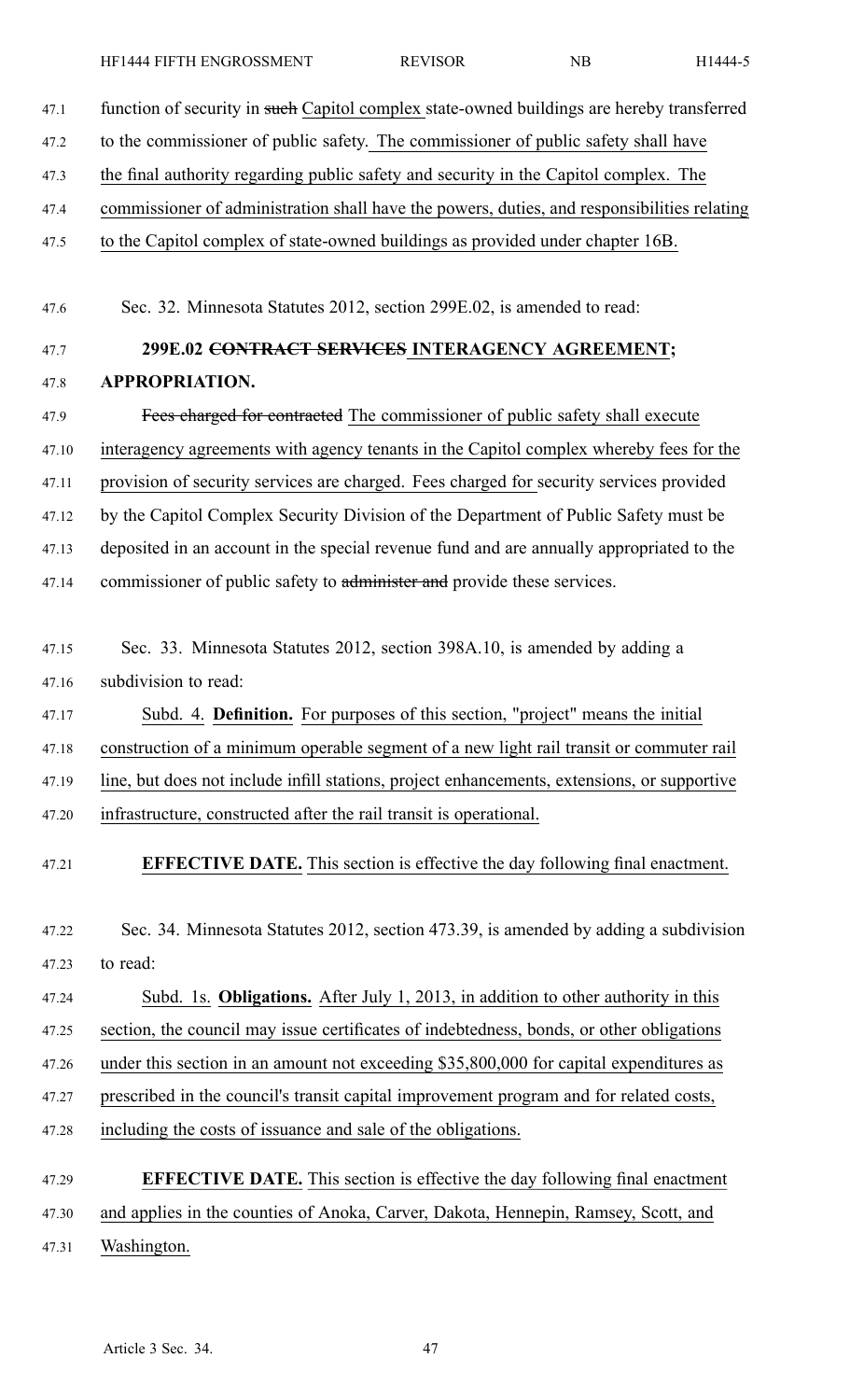| 48.1  | Sec. 35. [629.344] CRIMINAL VEHICULAR OPERATION AND                                                         |
|-------|-------------------------------------------------------------------------------------------------------------|
| 48.2  | <b>MANSLAUGHTER; CERTIFICATION OF PROBABLE CAUSE BY PEACE</b>                                               |
| 48.3  | <b>OFFICER.</b>                                                                                             |
| 48.4  | If a peace officer determines that probable cause exists to believe that a person has                       |
| 48.5  | violated section 609.21, subdivision 1, clause $(2)$ , $(3)$ , $(4)$ , $(5)$ , or $(6)$ , the officer shall |
| 48.6  | certify this determination and notify the commissioner of public safety.                                    |
| 48.7  | <b>EFFECTIVE DATE.</b> This section is effective July 1, 2014, and applies to crimes                        |
| 48.8  | committed on or after that date.                                                                            |
|       |                                                                                                             |
| 48.9  | Sec. 36. Laws 2009, chapter 9, section 1, the effective date, is amended to read:                           |
| 48.10 | <b>EFFECTIVE DATE.</b> This section is effective the day following final enactment,                         |
| 48.11 | and expires $\theta$ m June 30, 2013 2016.                                                                  |
|       |                                                                                                             |
| 48.12 | <b>EFFECTIVE DATE.</b> This section is effective the day following final enactment.                         |
| 48.13 | Sec. 37. NOVICE DRIVER EDUCATION IMPROVEMENT TASK FORCE.                                                    |
| 48.14 | (a) The Novice Driver Education Improvement Task Force is established to ensure                             |
| 48.15 | driver education programs in Minnesota meet the Novice Teen Driver Education and                            |
| 48.16 | Training Administrative Standards published by the United States Department of                              |
| 48.17 | Transportation, National Highway Traffic Safety Administration.                                             |
| 48.18 | (b) The task force consists of 21 members:                                                                  |
| 48.19 | (1) the commissioner of public safety or the commissioner's designee;                                       |
| 48.20 | (2) two representatives from and designated by the Minnesota Association of                                 |
| 48.21 | <b>Student Councils;</b>                                                                                    |
| 48.22 | (3) one representative from and designated by Mothers Against Drunk Driving;                                |
| 48.23 | (4) one representative from and designated by Minnesotans for Safe Driving;                                 |
| 48.24 | (5) two representatives from law enforcement organizations, such as the Minnesota                           |
| 48.25 | Chiefs of Police Association and the Minnesota Sheriffs' Association, appointed by the                      |
| 48.26 | commissioner;                                                                                               |
| 48.27 | (6) one representative from and designated by the American Automobile Association;                          |
| 48.28 | one representative from and designated by the Minnesota Safety Council;<br>(7)                              |
| 48.29 | (8) two representatives from and designated by the Minnesota PTA;                                           |
| 48.30 | (9) five driver educators from the Minnesota Driver and Traffic Safety Education                            |
| 48.31 | Association, designated by the commissioner; and                                                            |
| 48.32 | (10) five driver educators from commercial driving schools, designated by the                               |
| 48.33 | commissioner.                                                                                               |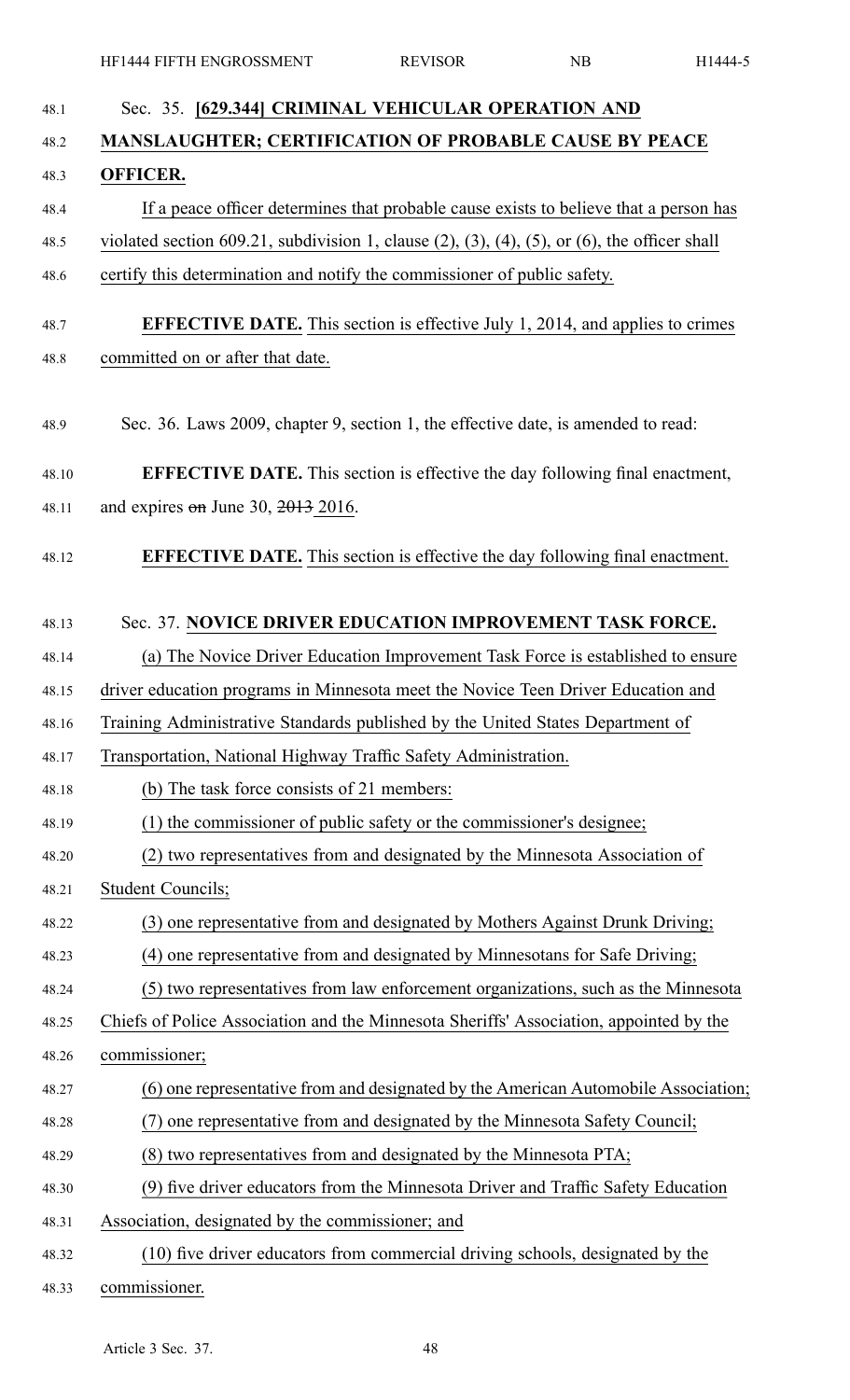| 49.1  | (c) Any vacancies shall be filled by the appointing or designating authorities.              |
|-------|----------------------------------------------------------------------------------------------|
| 49.2  | (d) Members shall serve without compensation.                                                |
| 49.3  | (e) Members shall be appointed or designated by August 1, 2013.                              |
| 49.4  | (f) The commissioner or the commissioner's designee shall convene the first meeting          |
| 49.5  | of the task force after all appointments have been made. At the first meeting, the task      |
| 49.6  | force shall elect a chair from among its members by majority vote. The first meeting must    |
| 49.7  | take place by September 1, 2013.                                                             |
| 49.8  | (g) The duties of the task force are to examine and compare Minnesota law and                |
| 49.9  | rules concerning driver education with the Novice Teen Driver Education and Training         |
| 49.10 | Administrative Standards, identify discrepancies, and determine to what extent, if any,      |
| 49.11 | state law should be modified to conform with federal standards.                              |
| 49.12 | (h) The commissioner shall provide support staff and administrative services for             |
| 49.13 | the task force.                                                                              |
| 49.14 | (i) The task force shall submit a report no later than August 31, 2015, to the               |
| 49.15 | chairs and ranking minority members of the committees in the house of representatives        |
| 49.16 | and senate having jurisdiction over transportation policy and finance, containing its        |
| 49.17 | recommendation as to whether or to what extent Minnesota's driver education programs         |
| 49.18 | should conform to national standards referenced in paragraph (a), and if so, providing draft |
| 49.19 | legislation necessary or desirable to achieve the recommended level of federal conformity.   |
| 49.20 | The report may present recommendations for improving Minnesota's driver education            |
| 49.21 | curriculum and identify associated costs.                                                    |
| 49.22 | <b>EFFECTIVE DATE.</b> This section is effective the day following final enactment           |
| 49.23 | and is repealed September 1, 2015, or the day after the task force submits its report, as    |
| 49.24 | required in paragraph (i), whichever occurs first.                                           |
|       |                                                                                              |
| 49.25 | Sec. 38. TRANSITWAY COMMUNITY ENGAGEMENT.                                                    |
| 49.26 | (a) In all phases of a transitway project in which the Metropolitan Council is the           |
| 49.27 | lead transportation authority, the council may partner and contract for services with local  |
| 49.28 | community-based organizations to promote community engagement activities along the           |
| 49.29 | project corridor. The community-based organizations may include those organizations          |
| 49.30 | representative of low-income people, people of color, people with disabilities, other        |
| 49.31 | cultural constituencies, or small businesses.                                                |
| 49.32 | (b) For purposes of this section, project phases may include, but are not limited to:        |
| 49.33 | (1) feasibility studies, alternatives analysis, preplanning, environmental analysis,         |
| 49.34 | land acquisition, easements, design, preliminary and final engineering, construction,        |
| 49.35 | and station development;                                                                     |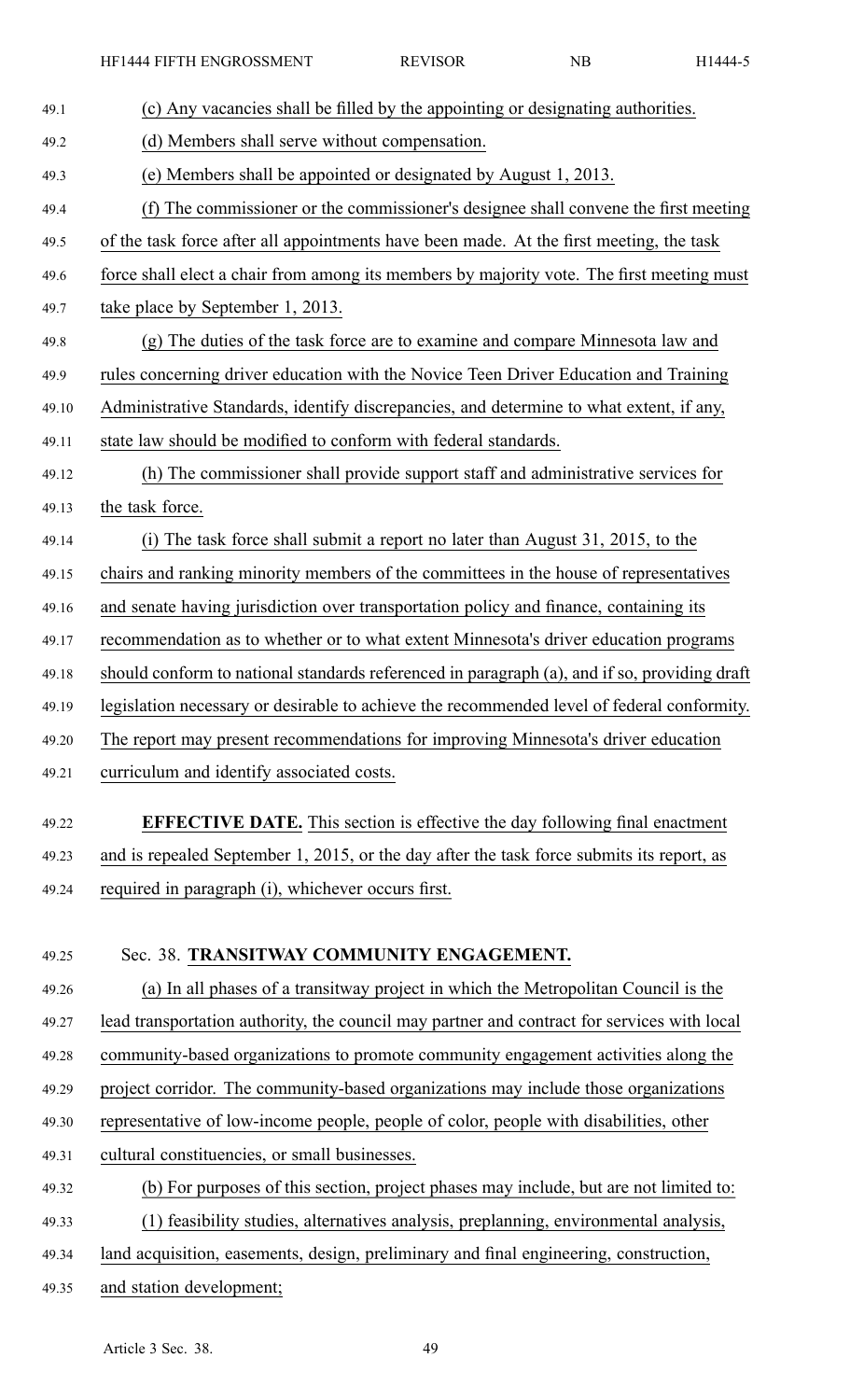- 50.1 (2) review of existing public transit service along the corridor; and 50.2 (3) pedestrian, bicycle, or nonmotorized improvement projects associated with the 50.3 corridor. 50.4 (c) Any community engagemen<sup>t</sup> activities conducted under this section shall be 50.5 reported to the senate and house of representative chairs and ranking minority members 50.6 of the committees and divisions with primary jurisdiction over transportation policy and 50.7 finance. 50.8 Sec. 39. **TRANSPORTATION INFRASTRUCTURE HIRING AND** 50.9 **RECRUITMENT.** 50.10 (a) In the construction, maintenance, replacement, and improvement of transit and 50.11 transportation infrastructure, the lead transportation authority is encouraged to: (1) make 50.12 every effort to employ, and encourage the construction manager and other subcontractors 50.13 and vendors to employ, women and members of minority communities; (2) make every 50.14 effort to contract with women-owned and minority-owned small businesses designated as 50.15 small targeted group businesses under Minnesota Statutes, section 16C.16; and (3) may 50.16 contract with <sup>a</sup> community-based employment assistance firm to create an employment 50.17 program to recruit, hire, and retain women and minorities for the project construction 50.18 workforce. In monitoring progress on meeting these goals, reports may track workers 50.19 from zip codes that have high rates of poverty and unemployment. 50.20 (b) The commissioner of transportation is encouraged to increase participation 50.21 in Department of Transportation highway projects by small businesses located in 50.22 economically disadvantaged areas of Minnesota, within the meaning of Minnesota 50.23 Statutes, section 16C.16, subdivision 7. 50.24 Sec. 40. **FINANCIAL ASSISTANCE FOR NORTHSTAR COMMUTER RAIL** 50.25 **EXPENSES; GREATER MINNESOTA.** 50.26 The portion of the cost to provide financial assistance for the Greater Minnesota 50.27 Transit componen<sup>t</sup> of the Northstar Commuter Rail is exemp<sup>t</sup> from the requirements in 50.28 Minnesota Statutes, section 174.24, subdivision 1. 50.29 Sec. 41. **REPEALER.** 50.30 (a) Minnesota Statutes 2012, sections 161.04, subdivision 6; and 174.285,
- 50.31 subdivision 8, are repealed.
- 50.32 (b) Minnesota Rules, parts 7503.0300, subpart 1; and 7503.0800, subpart 2, are 50.33 repealed effective July 1, 2014.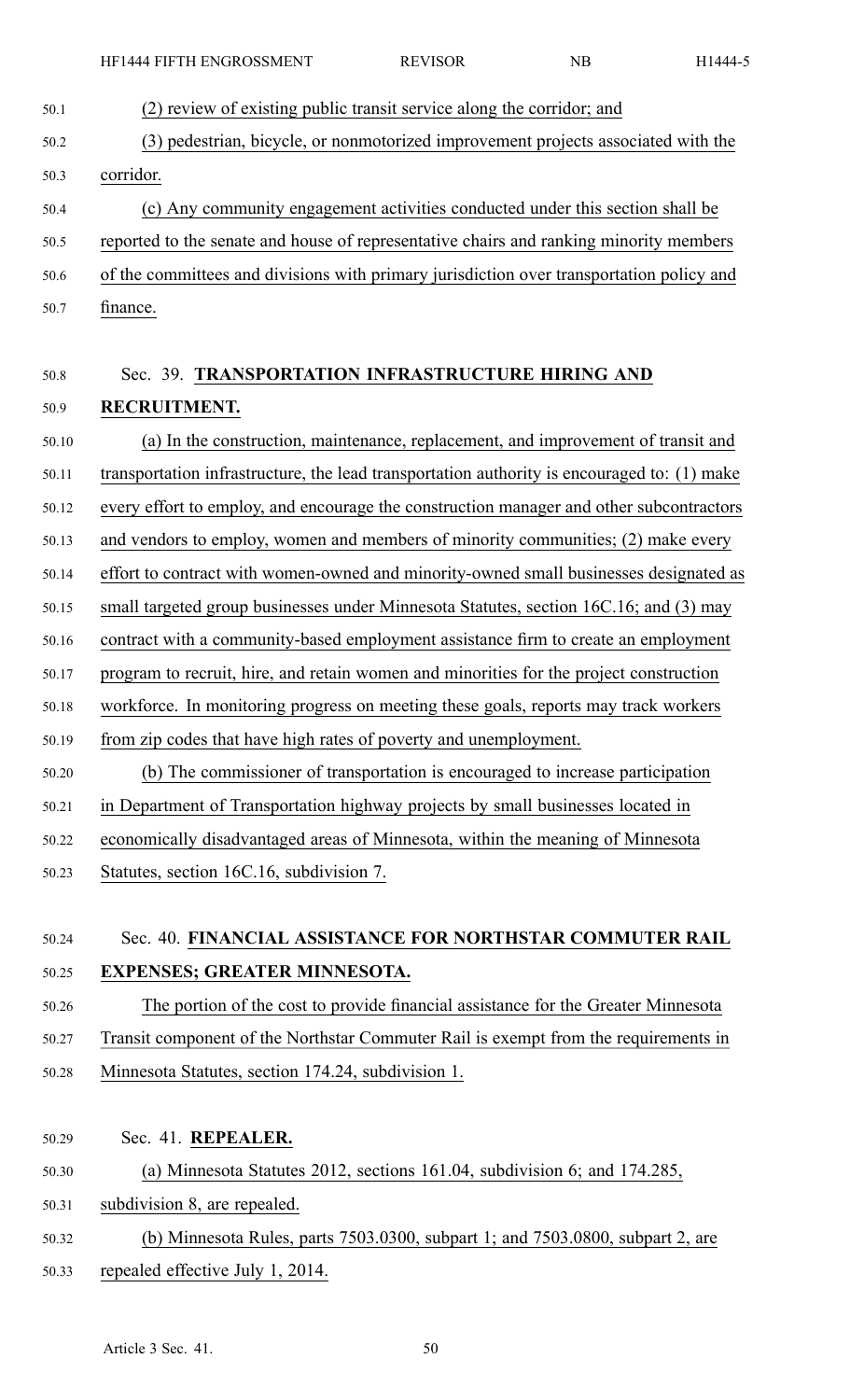|               | HF1444 FIFTH ENGROSSMENT                                                           |                        | <b>REVISOR</b>   | NB         | H1444-5 |
|---------------|------------------------------------------------------------------------------------|------------------------|------------------|------------|---------|
| 51.1          |                                                                                    |                        | <b>ARTICLE 4</b> |            |         |
| 51.2          | <b>MISCELLANEOUS</b>                                                               |                        |                  |            |         |
|               |                                                                                    |                        |                  |            |         |
| 51.3          | Section 1. 2013 S.F. No. 671, article 1, section 12, subdivision 3, if enacted, is |                        |                  |            |         |
| 51.4          | amended to read:                                                                   |                        |                  |            |         |
| 51.5          | Subd. 3. Criminal Apprehension                                                     |                        | 47,588,000       | 47,197,000 |         |
| 51.6          |                                                                                    | Appropriations by Fund |                  |            |         |
| 51.7          | General                                                                            | 42,315,000             | 42,924,000       |            |         |
| 51.8          | <b>Special Revenue</b>                                                             | 3,000,000              | 2,000,000        |            |         |
| 51.9<br>51.10 | <b>State Government</b><br>Special Revenue                                         | 7,000                  | 7,000            |            |         |
| 51.11         | Trunk Highway                                                                      | 2,266,000              | 2,266,000        |            |         |
| 51.12         | (a) DWI Lab Analysis; Trunk Highway Fund                                           |                        |                  |            |         |
|               |                                                                                    |                        |                  |            |         |
| 51.13         | Notwithstanding Minnesota Statutes, section                                        |                        |                  |            |         |
| 51.14         | 161.20, subdivision 3, \$1,941,000 each year                                       |                        |                  |            |         |
| 51.15         | is from the trunk highway fund for laboratory                                      |                        |                  |            |         |
| 51.16         | analysis related to driving-while-impaired                                         |                        |                  |            |         |
| 51.17         | cases.                                                                             |                        |                  |            |         |
| 51.18         | (b) Criminal History System                                                        |                        |                  |            |         |
| 51.19         | \$50,000 the first year and \$580,000 the                                          |                        |                  |            |         |
| 51.20         | second year from the general fund and,                                             |                        |                  |            |         |
| 51.21         | notwithstanding Minnesota Statutes, section                                        |                        |                  |            |         |
| 51.22         | 299A.705, subdivision 4, \$3,000,000 the                                           |                        |                  |            |         |
| 51.23         | first year and $$2,000,000$ the second year                                        |                        |                  |            |         |
| 51.24         | from the vehicle services account in the                                           |                        |                  |            |         |
| 51.25         | special revenue fund are to replace the                                            |                        |                  |            |         |
| 51.26         | state criminal history system. This is a                                           |                        |                  |            |         |
| 51.27         | onetime appropriation and is available until                                       |                        |                  |            |         |
| 51.28         | expended. Of this amount, \$2,980,000 the                                          |                        |                  |            |         |
| 51.29         | first year and $$2,580,000$ the second year                                        |                        |                  |            |         |
| 51.30         | are for a onetime transfer to the Office of                                        |                        |                  |            |         |
| 51.31         | Enterprise Technology for start-up costs.                                          |                        |                  |            |         |
| 51.32         | Service level agreements must document all                                         |                        |                  |            |         |
| 51.33         | project-related transfers under this paragraph.                                    |                        |                  |            |         |
| 51.34         | Ongoing operating and support costs for this                                       |                        |                  |            |         |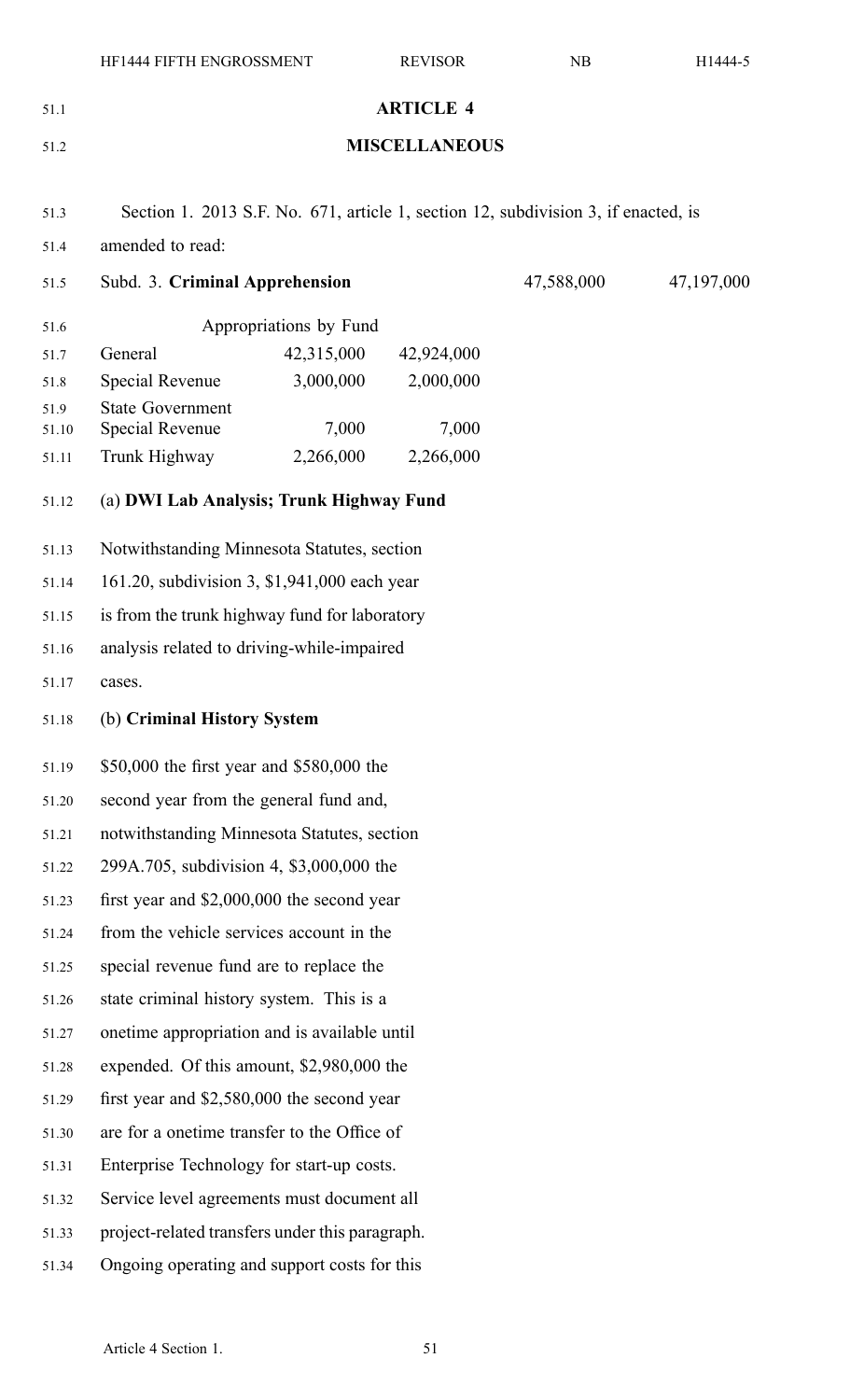| 52.1  | system shall be identified and incorporated    |
|-------|------------------------------------------------|
| 52.2  | into future service level agreements.          |
|       |                                                |
| 52.3  | The commissioner is authorized to use funds    |
| 52.4  | appropriated under this paragraph for the      |
| 52.5  | purposes specified in paragraph (c).           |
| 52.6  | (c) Criminal Reporting System                  |
| 52.7  | \$1,360,000 the first year and \$1,360,000 the |
| 52.8  | second year from the general fund are to       |
| 52.9  | replace the state's crime reporting system.    |
| 52.10 | This is a onetime appropriation and is         |
| 52.11 | available until expended. Of these amounts,    |
| 52.12 | \$1,360,000 the first year and \$1,360,000     |
| 52.13 | the second year are for a onetime transfer     |
| 52.14 | to the Office of Enterprise Technology for     |
| 52.15 | start-up costs. Service level agreements       |
| 52.16 | must document all project-related transfers    |
| 52.17 | under this paragraph. Ongoing operating        |
| 52.18 | and support costs for this system shall        |
| 52.19 | be identified and incorporated into future     |
| 52.20 | service level agreements.                      |
| 52.21 | The commissioner is authorized to use funds    |
| 52.22 | appropriated under this paragraph for the      |
| 52.23 | purposes specified in paragraph (b).           |
| 52.24 | (d) Forensic Laboratory                        |
| 52.25 | \$125,000 the first year and \$125,000 the     |
| 52.26 | second year from the general fund and,         |
| 52.27 | notwithstanding Minnesota Statutes, section    |
| 52.28 | 161.20, subdivision 3, \$125,000 the first     |
| 52.29 | year and \$125,000 the second year from the    |
| 52.30 | trunk highway fund are to replace forensic     |
| 52.31 | laboratory equipment at the Bureau of          |
| 52.32 | Criminal Apprehension.                         |
| 52.33 | \$200,000 the first year and \$200,000 the     |

52.34 second year from the general fund and,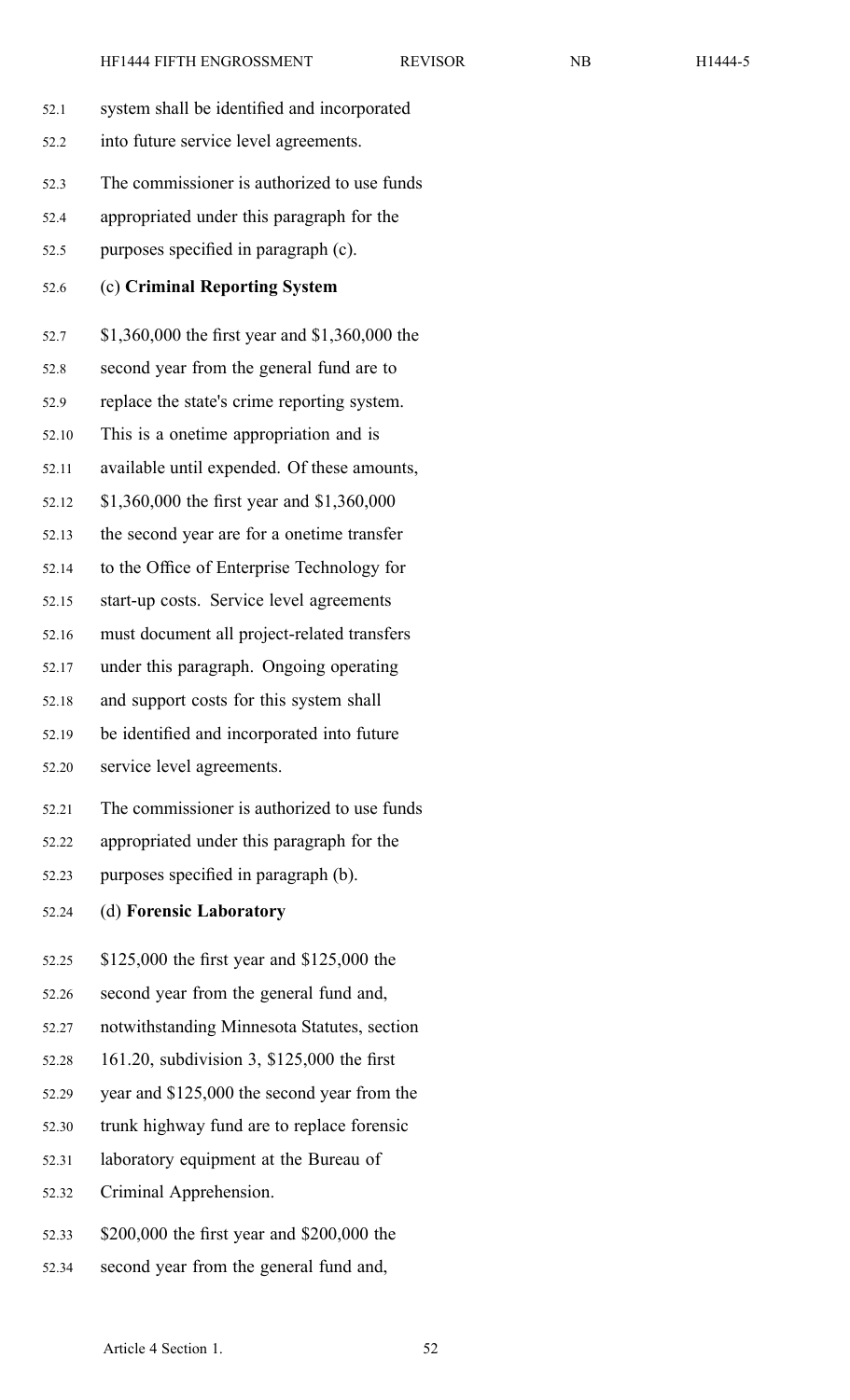| 53.1  | notwithstanding Minnesota Statutes, section      |
|-------|--------------------------------------------------|
| 53.2  | 161.20, subdivision 3, \$200,000 the first       |
| 53.3  | year and \$200,000 the second year from the      |
| 53.4  | trunk highway fund are to improve forensic       |
| 53.5  | laboratory staffing at the Bureau of Criminal    |
| 53.6  | Apprehension.                                    |
| 53.7  | (e) Livescan Fingerprinting                      |
| 53.8  | \$310,000 the first year and \$389,000 the       |
| 53.9  | second year from the general fund are to         |
| 53.10 | maintain Livescan fingerprinting machines.       |
| 53.11 | This is a onetime appropriation.                 |
| 53.12 | (f) General Fund Base                            |
| 53.13 | The Bureau of Criminal Apprehension's            |
| 53.14 | general fund base is reduced by \$1,720,000      |
| 53.15 | in fiscal year $2014$ and $$2,329,000$ in fiscal |
| 53.16 | year 2015 to reflect onetime appropriations.     |
| 53.17 | $\left(\frac{1}{2}\right)$ (f) Report            |
| 53.18 | If the vehicle services special revenue account  |
| 53.19 | accrues an unallocated balance in excess         |
| 53.20 | of 50 percent of the previous fiscal year's      |
| 53.21 | expenditures, the commissioner of public         |
| 53.22 | safety shall submit a report to the chairs       |
| 53.23 | and ranking minority members of the house        |
| 53.24 | of representatives and senate committees         |
| 53.25 | with jurisdiction over transportation and        |
| 53.26 | public safety policy and finance. The report     |
| 53.27 | must contain specific policy and legislative     |
| 53.28 | recommendations for reducing the fund            |
| 53.29 | balance and avoiding future excessive fund       |
| 53.30 | balances. The report is due within three         |
| 53.31 | months of the fund balance exceeding the         |
| 53.32 | threshold established in this paragraph.         |

# 53.33 Sec. 2. **EFFECTIVE DATE.**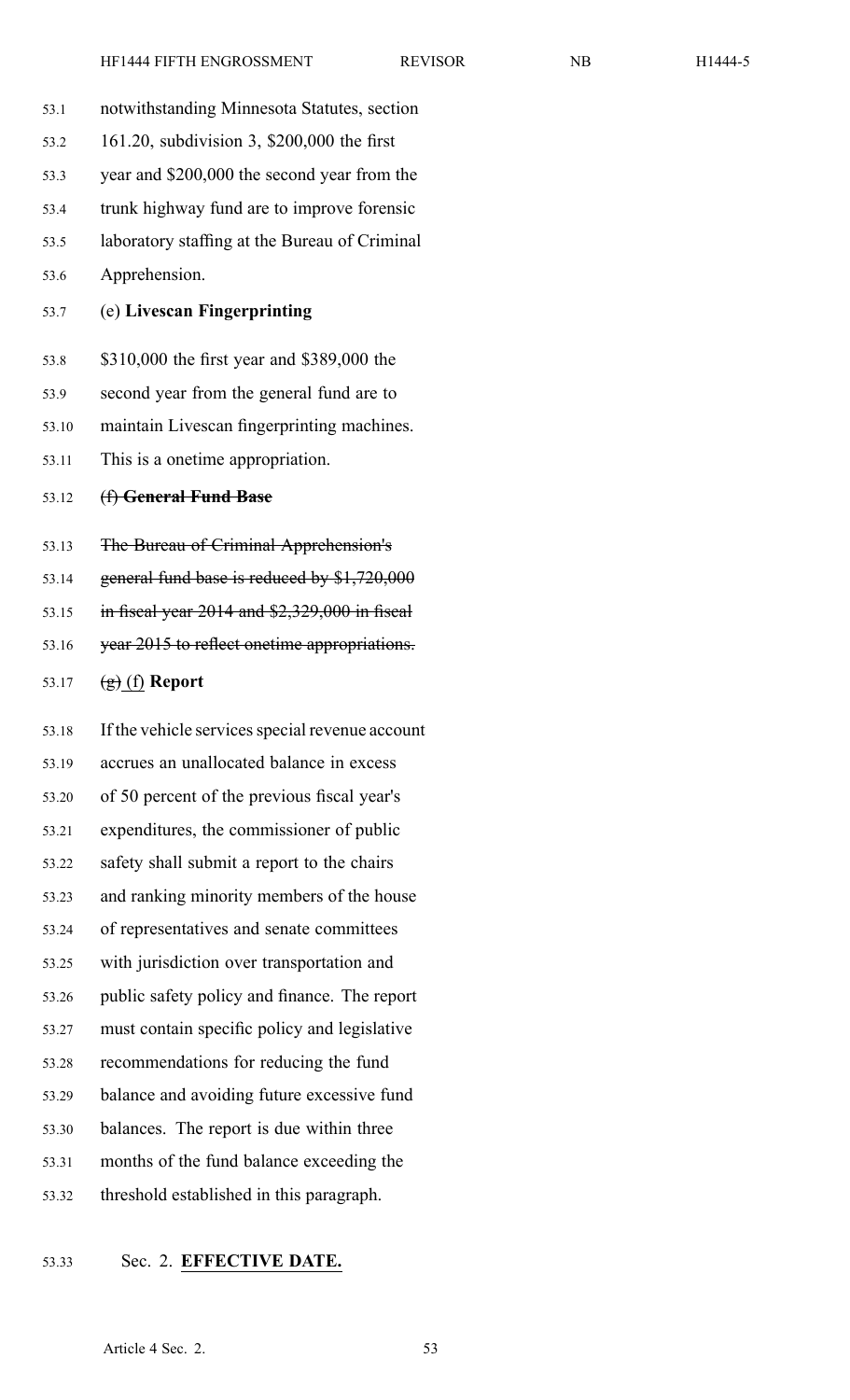- 54.1 Unless otherwise provided, section 1 takes effect at the time the provision being
- 54.2 corrected takes effect.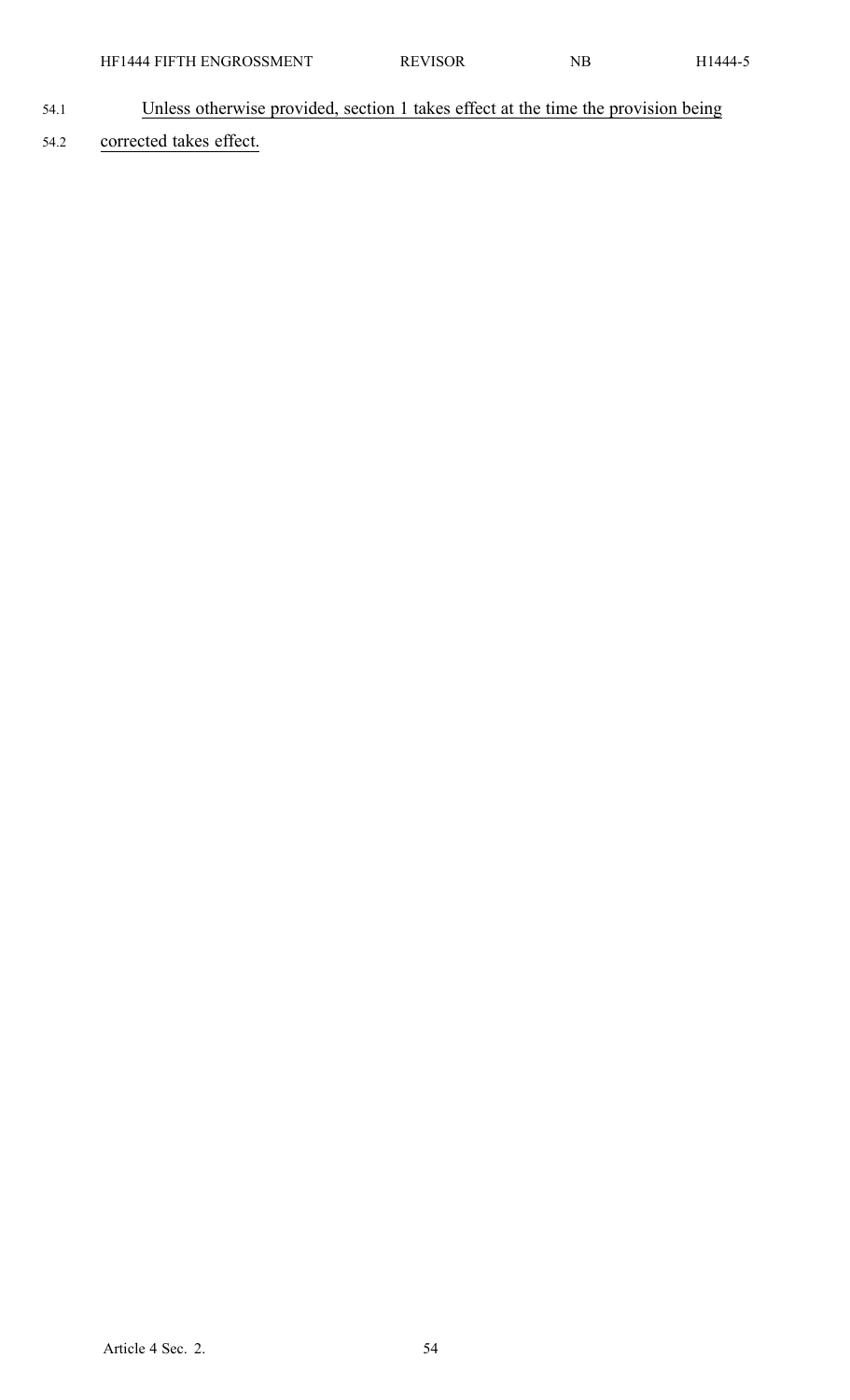# APPENDIX Article locations in H1444-5

| ARTICLE 1 TRANSPORTATION AND PUBLIC SAFETY APPROPRIATIONS . Page.Ln 1.20 |  |
|--------------------------------------------------------------------------|--|
|                                                                          |  |
|                                                                          |  |
|                                                                          |  |
|                                                                          |  |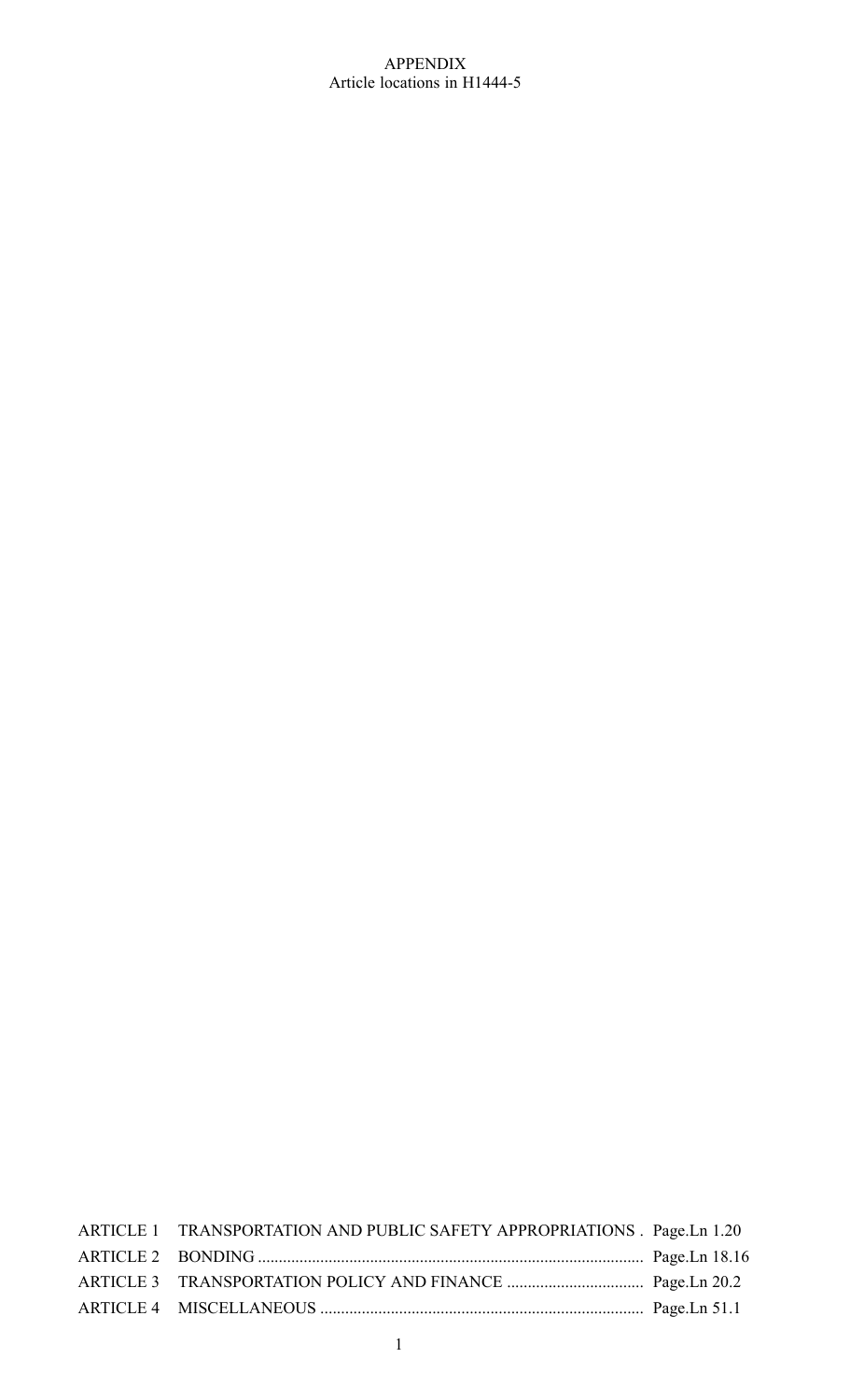#### APPENDIX Repealed Minnesota Statutes: H1444-5

# **161.04 TRUNK HIGHWAY FUND.**

Subd. 6. **Trunk highway economic development account.** (a) The trunk highway economic development account is created in the trunk highway fund. Money in the account is annually appropriated to the commissioner and does not lapse. Interest earned from investment of money in this account must be deposited in the trunk highway economic development account.

(b) Money in the account must be used to fund construction, reconstruction, and improvement of trunk highways that will promote economic development, increase employment, and relieve growing traffic congestion.

(c) The commissioner shall design <sup>a</sup> project application and selection process to distribute money in the account. The process must include specified eligibility and prioritizing criteria.

(d) Money in the account must be allocated 50 percen<sup>t</sup> to the department's metropolitan district, and 50 percen<sup>t</sup> to districts in greater Minnesota excep<sup>t</sup> as provided in this paragraph. If there are not sufficient project applications that meet eligibility and prioritizing criteria in either the metropolitan district or greater Minnesota districts to permit an equal division of available money, the commissioner shall fund projects that meet the selection criteria without regard to location in the state.

**174.285 MINNESOTA COUNCIL ON TRANSPORTATION ACCESS.** Subd. 8. **Expiration.** This section expires June 30, 2014.